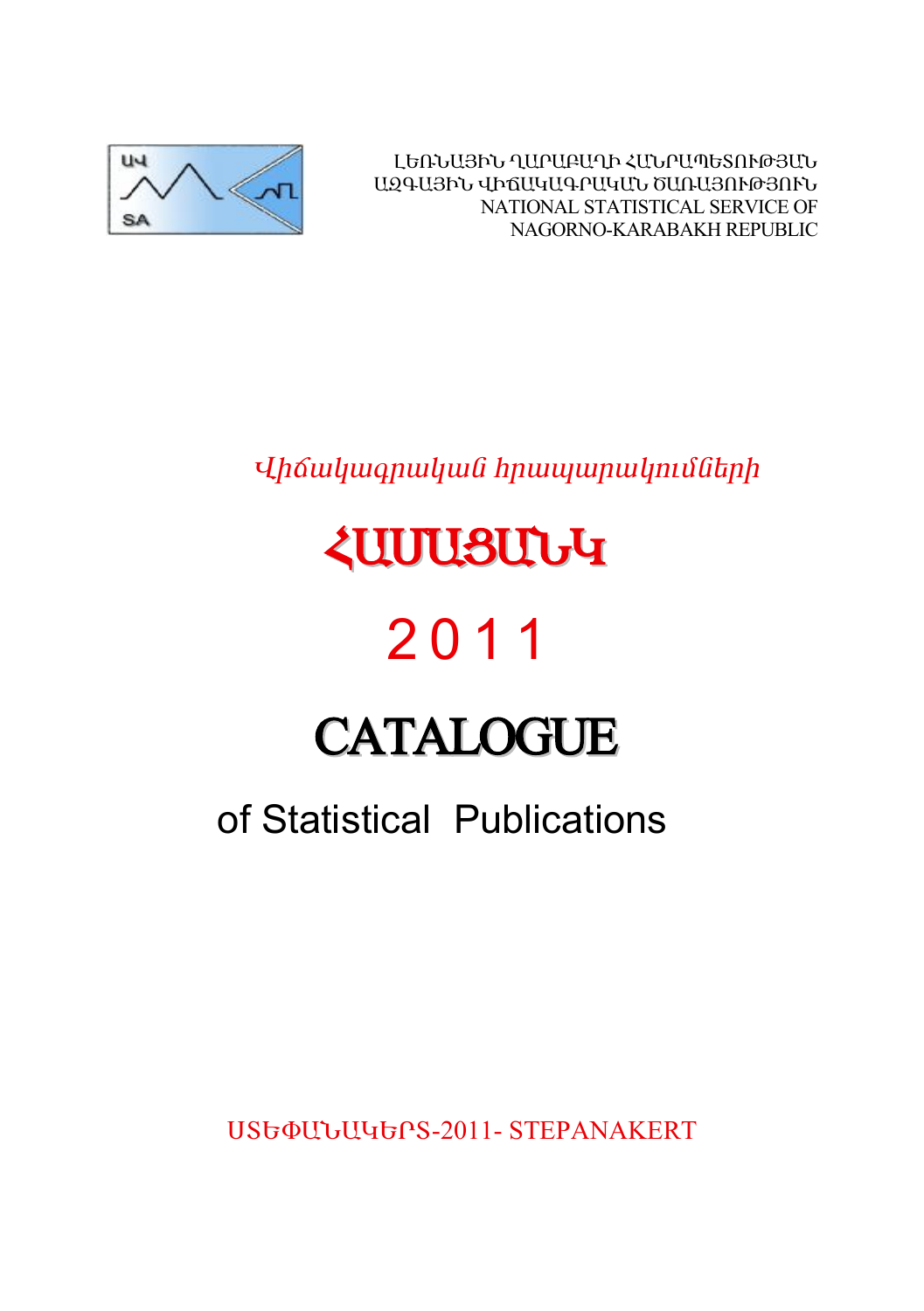| 3wugbū                                                | ԼՂՅ ազգային վիճակագրական<br>ծառայություն, Լեռնային Ղարաբաղի<br>Յանրապետություն, ք. Ստեփանակերտ,<br>Ազատամարտիկների 5ա                                                       |
|-------------------------------------------------------|-----------------------------------------------------------------------------------------------------------------------------------------------------------------------------|
| Address:                                              | National Statistical Service of NKR,<br>Nagorno-Karabakh Republic,<br>Azatamartikneri, 5a Street                                                                            |
| Յեռախոս<br>Phone                                      | (3749) 4 33 72                                                                                                                                                              |
| Էլեկտրոնային և<br>Ինտերնետ կապ<br>E-mail and Internet | E-mail: info@stat-nkr.am<br>Internet: http://www. stat-nkr. am                                                                                                              |
| Գրադարան                                              | ԼՂՅ ազգային վիճակագրական<br>ծառայություն, հանրության համար<br>գրադարանը բաց է երկուշաբթի օրվանից<br>մինչև ուրբաթ 9.00-ից 18.00-ը,<br>3եռախոս (3749) 4 35 34                 |
| Library                                               | Address is: National Statistical Service of<br>NKR, The library is open to the general<br>public: Monday to Friday from 9.00 a.m. to<br>18.00 p.m.<br>Phone: (3749) 4 35 34 |

Ln3 ազգային վիճակագրական ծառայություն, 2011թ. National Statistical Service of NKR, 2011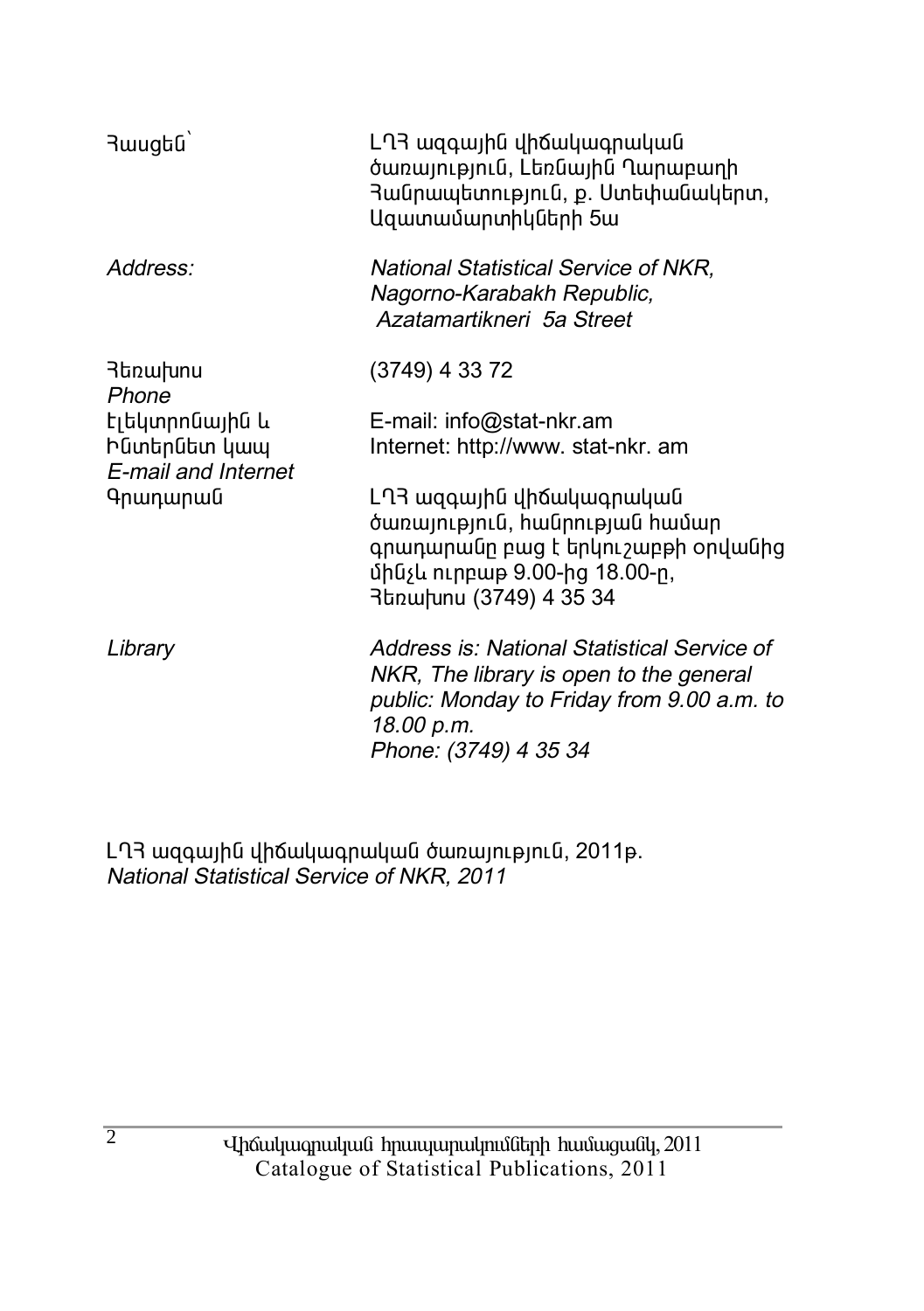**Lunupunh** Հանրապետության I եռնային waawha  $\mu$ hwuwn wwy.unfiwywf yhowyw.annpuuf hwyw.unnun. hnwwwnwynigh u mwnwdnign:

սպառողների Տվյայների nnwyn, dumuhnuaniun  $\mathbf{1}_{\mathbf{I}}$ պրոֆեսիոնալ անկախությունը կան և կմնան մեր նախապատվային huunhnutnn:

The mission of the National Statistical Service of Nagorno-Karabakh Republic is to collect, publish and disseminate official statistics for public use.

Data quality and users' trust, professional independence are and will remain our priority tasks.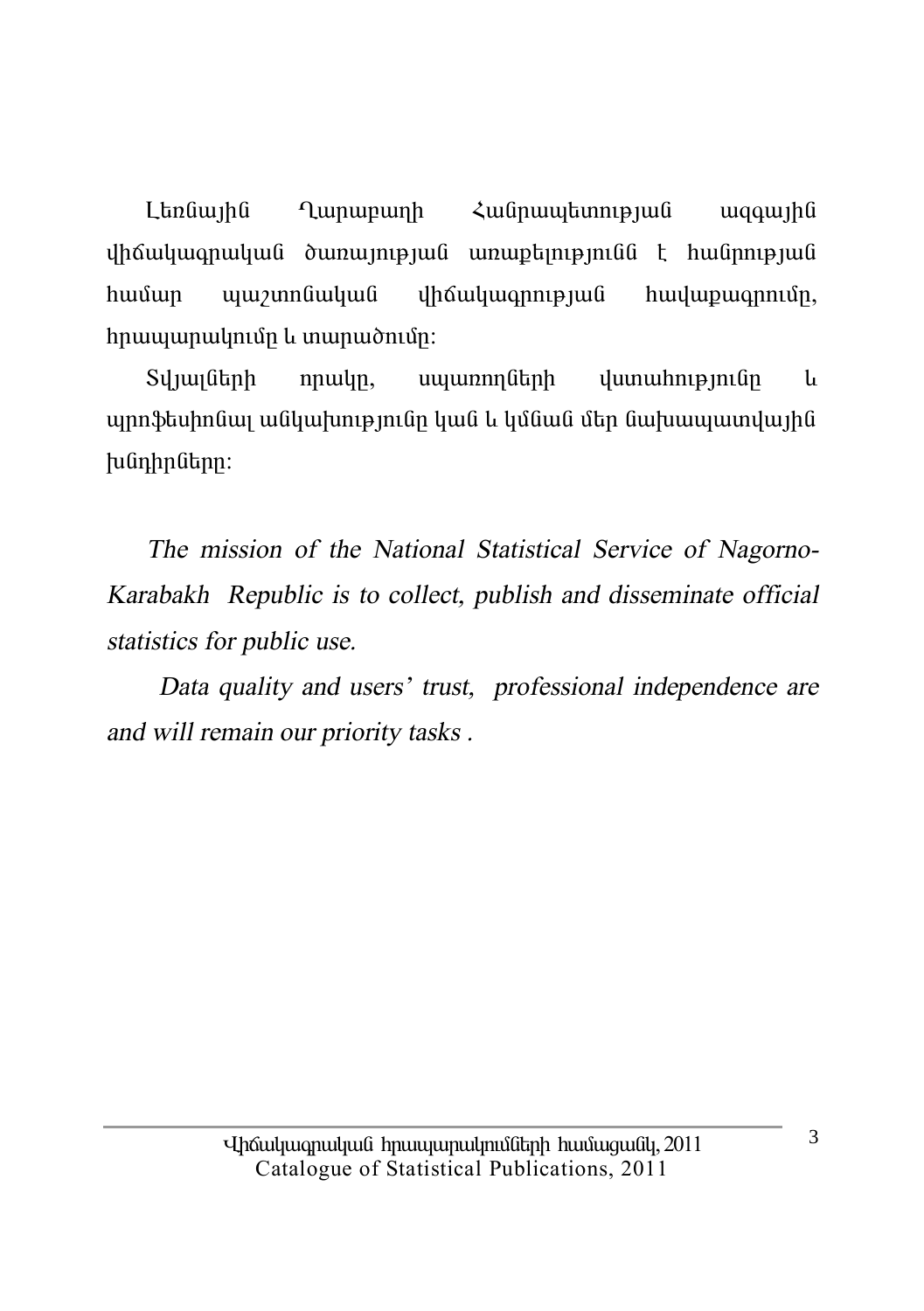$\lambda$ **unatih nüptnann**, dháwhwanwhwa տեղեկատվություն սաառողների համար վիճակագրական hրապարակումներից uullah umnimfuullan ooinillam huufuin Gwwwwwdnn wwwwGGbn untndtini  $G$ i Guan China (Guan Guan China Barang) and a sua cuan Guan China Guan China Guan China Guan China Guan China Gu  $I$ hốn lung nu lung dung bình din dia  $I$ U·40) նախաձեռնել **է «Վիճակագրական hnuuunuulmuuttah huuuuuuttu. 2011**»-h  $\mathfrak{D}$ ակումն ու hnuununulm $\mathfrak{U}$ n:

*<u>Համաձայն «Պետական վիճակա-</u>* **annipiul úwuhu»** L-L< ontaiph 11-nn  $\lim_{h \to 0}$ innu $\lim_{h \to 0}$  England  $\lim_{h \to 0}$ վիճակագրության իրագործման hիմթը who ilhow in the wind with with the with the with the with the with the with the with the with the with the wi unu Golinh do undhal t, ann Ghaunna t tinyh indintuiuyud, dininyhiuq nuyud, unahunulnuli li nGuunuhunuliulnuli իրավիճակի դիտարկման համար անհրաժեշտ վիճակագրական տեղեկատվությունը՝ հաշվի առնեյով առկա ռեսուոսնեոի սահմանափակումնեոո. վիճակագրական տեղեկություններ ïñ³Ù³¹ñáÕÝ»ñÇ íñ³ ¹ñíáÕ պարտականությունների ծավալը և ծախսերի արդյունավետությունը:

Önwahnn úzwyynu t LLL UUÖ ynnung iha iliyan kula ilika kutha ya kutha ya kutha ya kutha kutha ya kutha kutha ya kutha wa kutha wa kutha wa kuth<br>Marejeo ya kutha wa kutha wa kutha wa kutha wa kutha wa kutha wa kutha wa kutha wa kutha wa kutha wa kutha wa uyunnnuthah yuuhuu Gounth nunnutuunnnipjuili hhúiuli ihni li iuji pաղադրատարրերի hետ միասին ներառում t նաև հրապարակվելիք վիճակագրական dnnnyudnigth, intintyuighth u iij hnwwwnwynwuth hnwwwn կ www.bubbarahan.com

Վիճակագրական տեղեկատվություն uyunnnung hari masalah karena yang mengenakan kalena yang berasala di padang mengenai dalam kalena dalam kalen ներկայացվող **«Վիճակագրական**  $h$ **n** $h$ **u** $h$ **)**  $h$  $h$   $h$  $h$   $h$  $i$   $j$  $j$   $k$   $j$  $j$   $k$   $j$   $k$   $j$ nnutu Önwanh dtnnu31w1 úwuh mugnui, Gywunwy ntGh hwGpntpjwGG wnwybi  $\hat{u}$ անոամասնեցված տեղեկատվություն  $unnu\$ unu $u$ unnt $i$  2010 $\mu$ .  $u$ hoʻi $u$ lungnuluu $\ddot{u}$ hnwwwnwynuuthuu aw Gabh, nnw Gq www.methuuluudinipiwa u hwulunnun pnվանդակության վերաբերյալ:

*Dear reader, the National Statistical Service of NKR (NSS NKR) has launched developing and publishing of "CATALOGUE of Statistical Publications, 2011" to create advantageous conditions for statistical information users to use the statistical publications more efficiently.* 

*According to the 11 Article of NKR Law "On State Statistics", the State Statistical Work Program is the basis for implementation of state statistics on the territory of the Republic of Nagorno-Karabakh. The Program includes statistical information necessary for the observation of the economic, demographic, social and environmental situation in country, taking into account the availability of resources, the burdens on respondents and the cost-effectiveness.* 

 *The program is developed by NSS NKR based on the study of the demand of statistical information users and along with other components also includes the list of statistical handbooks, bulletins and other publications, that should be published and their periodicity.* 

*The "CATALOGUE of Statistical Publications, 2011" presented to attention of statistical information users, as an addition to the above-mentioned part of the Program, aims to provide the public with the most detailed information on list, periodicity and brief content of <sup>20</sup>1<sup>0</sup> statistical publications.* 

Uhauluuqnuluuli hnuuyunulmulitah huuluquuli, 2011 Catalogue of Statistical Publications, 2011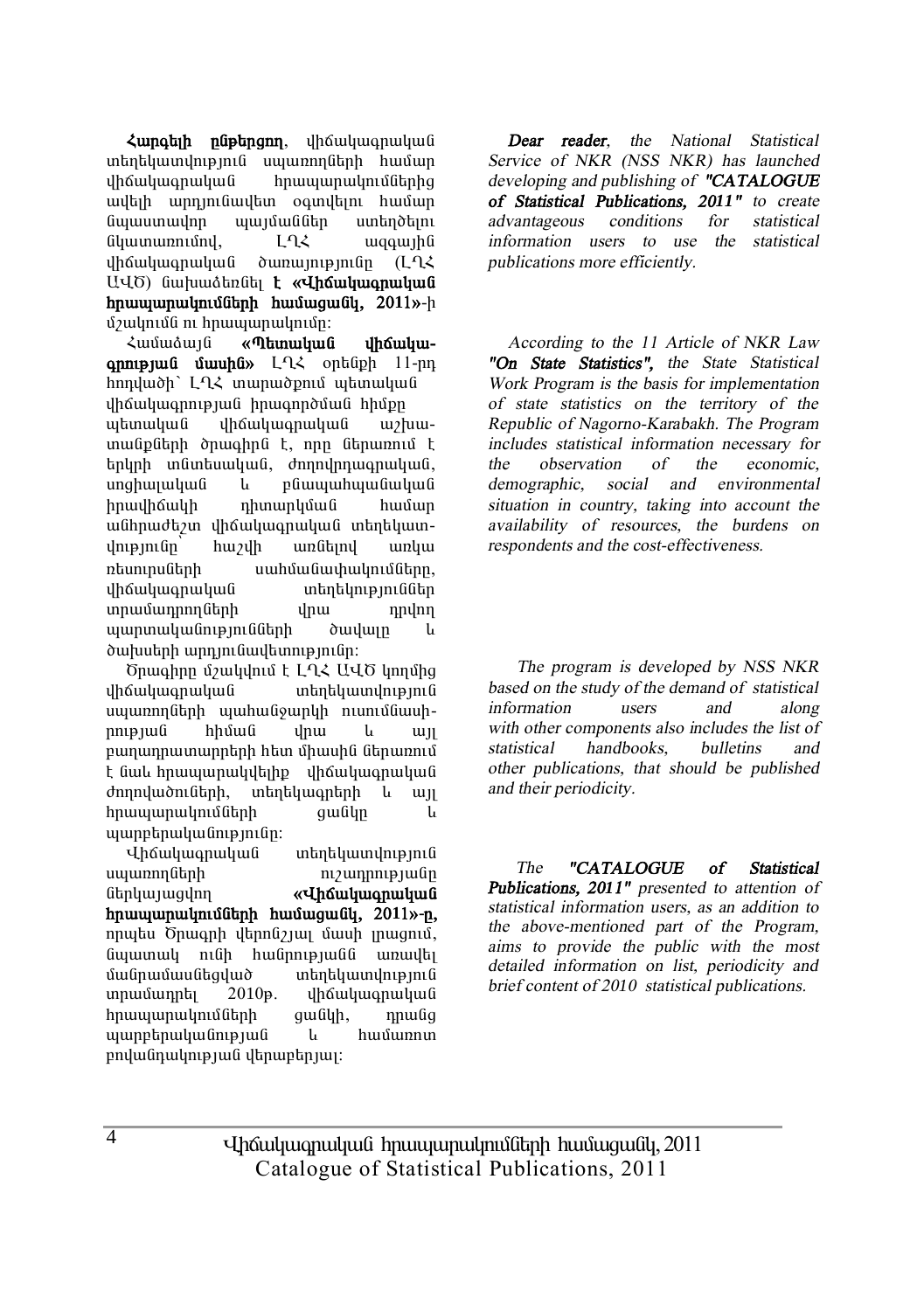Khauluuqnuuluu untau untuunun puu nnwyh, pwyhwaghynyayua, mylwyathh hամադրելիության ապահովման, umquaquing hulinnipiulin nnuliq oqunuqnpdûuli uyah qurd hնարավորությունների pu nathabang lıhnundnn utənnun ulinlən uli başlama htunwqw qwnqwquua dhuqntnhu untin by The Gulun China in The Underline Under uman unduring the summan and the summan of the summan of the summan of the summan of the summan of the summan o ihốuiliuonuiliun iliunsnipunifin hhiffiti F Syluyuthh munuoutuu nunhuutin hwuuuna *u* Synuguth munuduu hwunnly umwünwnm:

 $P$ nnn hnwwwnwynuntaith (Gwy <u>էլեկտրոնային</u> արտադրանքի) htinhuwunhu hnuuniup www. LLZ UUO-hū: Uhowywanwywa Giniptinh oquuqnpduua ntupnuu uunuunhn t LLK UUÖ yyuyuyning (hnniun):

LLX UUO-G 2Gnnhwyw t wylwigthh ïñ³Ù³¹ñÙ³Ý ·áñÍÁÝóóáõÙ hwuwqnpdwyqnn pninn qnpdputhputhui, ing in in in in in the material in the material in the material in the material in the material in the materia uwww.muthhu:

Վիճակագրական տեղեկատվությունը  $\lim_{x\to a}$  in Eq. (in the functional in Eq. ԱՎԾ-ն ակնկայում է սպառողների htunununa unauquuan:

*Statistical department of International Monetary Fund (IMF) developed General Data Dissemination System (GDDS) and Special Data Dissemination Standard(SDDS) on purpose to ensure quality, transperancy of statistical information and data comparability and to inform the international public about wider possibility of their use, applying methodology and its further development of projects.* 

*The copyright on all publications (and electronic product) is owned by NSS NKR. In case of use of the statistical materials the reference to NSS NKR is obligatory.* 

*We would like to thank you all the partners cooperating with us in the process of producting data, data providers and users.* 

*The NSS NKR is grateful to get users feedback and suggestions to improve the availability of statistical information.* 

#### *M.MINASYAN*

#### Ø.ØÆÜ²êÚ²Ü

#### ԼԵՌՆԱՅԻՆ ՂԱՐԱԲԱՂԻ вÜð²äºîàôÂÚ²Ü ²¼¶²ÚÆÜ dhallyllarlylli, blinllann@alli,  $\overline{D}$

*PRESIDENT NATIONAL STATISTICAL SERVICE OF NAGORNO-KARABAKH REPUBLIC* 

5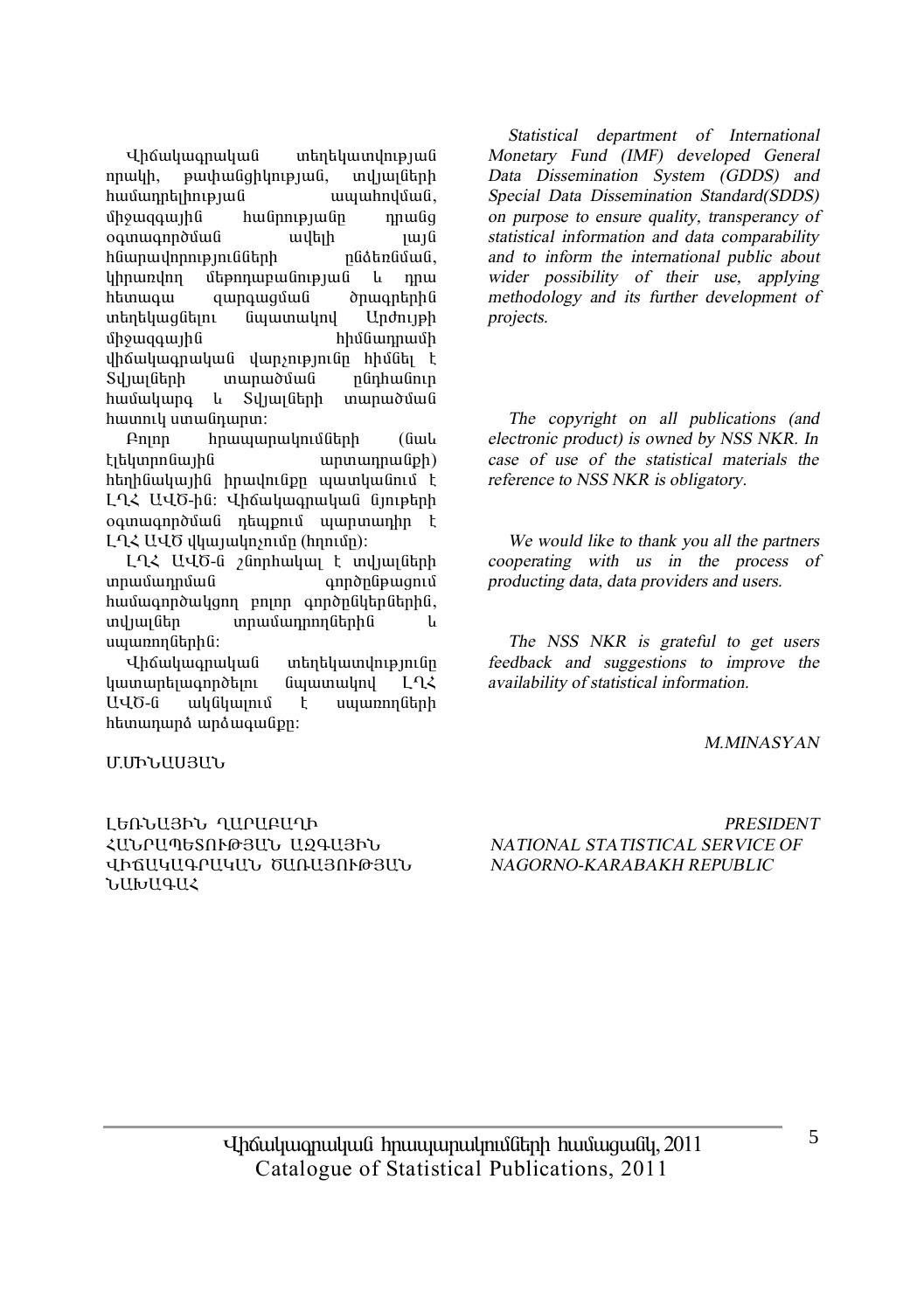**ՔՈՎԱՆԴԱԿՈՒԹՅՈՒՆ CONTESTS** ႦႧႲႧႶჁႧႽႶჁႱ  $\mathbf{7}$ **INTRODUCTION** ԼՂՀ ԱՎԾ ԳՈՐԾՈՒՆԵՈՒԹՅՈՒՆԸ  $\mathbf{Q}$ THE ACTIVITY OF NSS NKR IN ՀԲԱՊԱՐԱԿՈՒՄՆԵՐԻ ԵՎ THE FIELD OF PUBLICATIONS ՏԵՂԵԿԱՏՎՈՒԹՅԱՆ ՏԱՐԱԾՄԱՆ **AND INFORMATION ԲՆԱԳԱՎԱՌՈՒՄ DISSEMINATION** ՎԻճԱԿԱԳՐԱԿԱՆ ԺՈՂՈՎԱԾՈՒՆԵՐ  $11$ STATISTICAL HANDBOOKS ՏԵՂԵԿԱՏՎԱԿԱՆ ՁԵԿՈՒՅՑ 26 **INFORMATIONAL REPORTS** ՎԻճԱԿԱԳՐԱԿԱՆ ՋԵԿՈՒՅՑՆԵՐ 28 **STATISTICAL REPORTS** ՎԻՃԱԿԱԳՐԱԿԱՆ ՏԵՂԵԿԱԳՐԵՐ  $33<sup>°</sup>$ STATISTICAL BULLETINS ՕՊԵՐԱՏԻՎ ՏԵՂԵԿՈՒԹՅՈՒՆՆԵՐ 35 **OPERATIVE INFORMATION** ՄԱՄՈՒԼԻ ՀԱՂՈՐԴԱԳՐՈՒԹՅՈՒՆՆԵՐ 36 **PRESS RELEASES**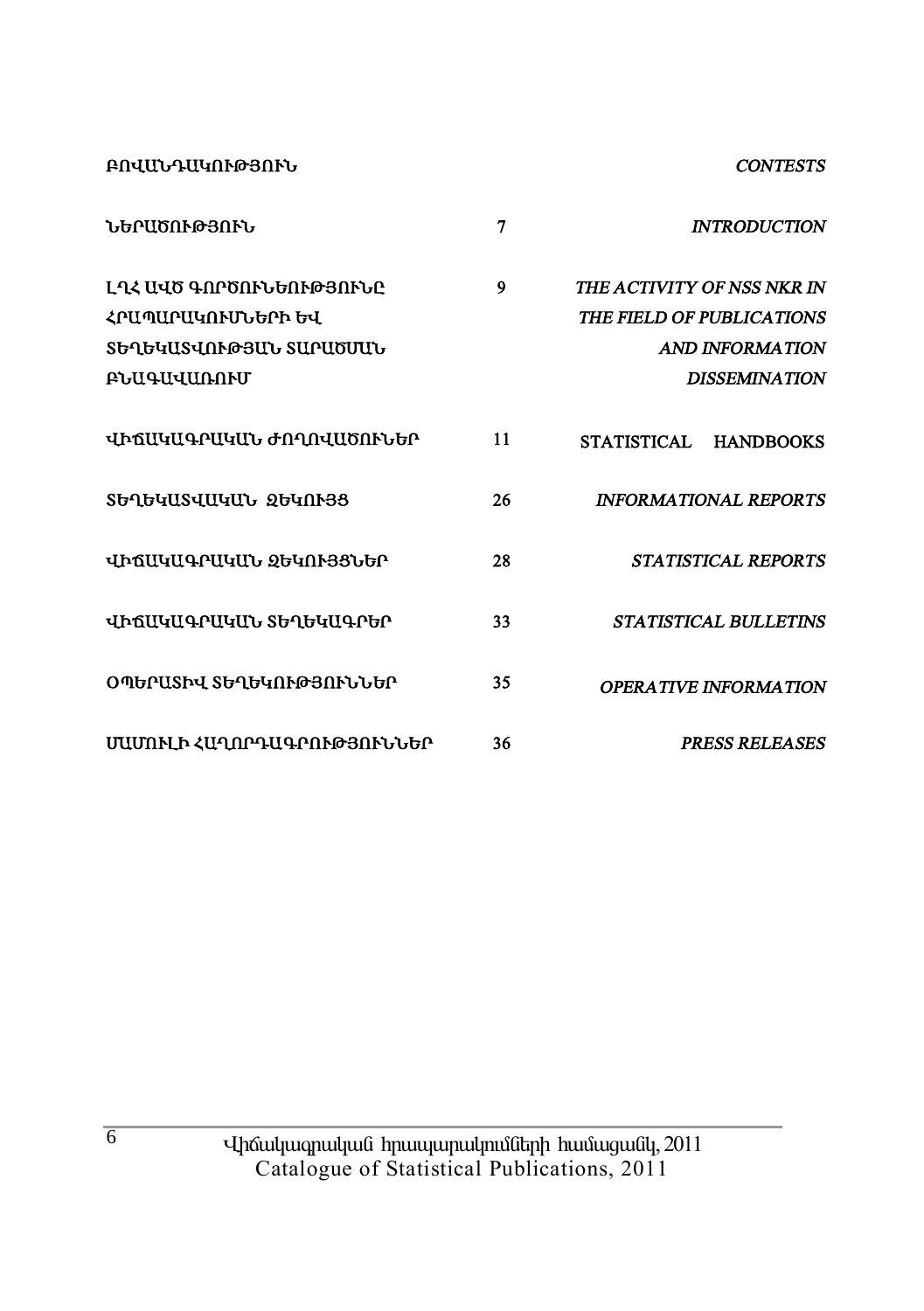# **ܺð²ÌàôÂÚàôÜ** *INTRODUCTION*

**«Վիճակագրություն»** տերմինը ծագել է **juunhuuluuluulu «status»** punhq, npp uzuluuluul talan veh uhándu, nomenalî: Un intonîhûn umuli shing is the shing of the series of the series of the series of the series of the series of the series o **«**վիճակագրություն» նշանակում է հասարակական կյանթի թանակական տարբեր կողմերը (unununnnup mui, unn muiph puz hunu  $\psi$ hhuu Gwynia, pwnwpwyw Gnipinia, úzwynip, unnnowwwhntpinta, pawyshiptua ytaunundunnul le muli) plintemonn munhath  $a$ m $a$ u $\beta$ h $\delta$ îhnh uufnnompunti $\cdot$ 

**«Վիճակագրություն»** նշանակում է նաև hwuwwwwwwwwwwwmunikahh hwywomuni L nlinhuílnuanuli onnðnlinua: Uíl ohinnininili t, nnն արտացոյում է երևույթների «վիճակների  $\lim_{n \to \infty}$ indiun fibrind:

**in** in the photosphare is the upon the union of the union of the union of the union of the union of the union of the union of the union of the union of the union of the union of the union of the union of the union of the nınnun ütnh huu buu buun hunduqhu qunququung, myuqutanh huyunguqnuua, Ú) uluðula braðahan að hannungar þeir að þeirra að þeirra hafa þeirra að þeirra hafa þeirra hafa þeirra hafa h ú *z*unuluu luunun buun nduu luuhnud b 2mmpjuuip, tinyh indintuulyiud, unghujulyiud, dnnnynnuqnuyuua, pauuyuhuyuauyua qniqu-GhzGhn polulonulon unbobluundo նկատմամբ պահանջարկի մշտական աճով:

Thanulu i ilhauluuqnnipinin utunuluu uhauluuannupinia hnuuluuguagin yunggh LLZ UUT annomultanupunula t, nunnyuno unghun-in Gintau bu G. huu un uu bu bu bahan pe ների և գործընթացների որակական և քանակական հարաբերությունների ժամանակի ้น เทนเทนเฮ้ทเคเนต์ nnn2นปก นเนเบ้นเติดิ<del>โ</del>กทเบ้ npulnpylnn ophüwywyhnipjni üütiph pywihü pünipwqnuuuin:

Undam biling infinitional taling taling taling taling taling taling taling taling taling taling taling taling t uliguuli yuuluuluudunud ulah nilitann unghulin Guntau undung puntah puntahan, in Guntan $p$ inininin bhuabhadha ann an an aise is iad an aise is iad an aise is in the international parameters uyqpnı üpunhü u ühnud topnu bü unwywqlini yhowywqnwywli intipatywndniejwű uww.nnuthhu www.hndtini wnwdti 67qnhun, unduluuhuuluun la duuluuluuluh *չ*ափանիշներին hամապատասխանող վիճակագրական տեղեկատվությամբ, որը hնարավոր է իրականացնել միայն նրանց  $\mu$  $\mu$  and  $\mu$  and  $\mu$  and  $\mu$  and  $\mu$  and  $\mu$  and  $\mu$ 

*The term "statistics" originates from the Latin word "status", which means the state, situation of phenomenon. This term hasn't <sup>a</sup> single meaning. First of all, "statistics" means completeness of overall indicators characterizing the different quantitative sides of public life (production, output distribution and exchange, policy, culture, health, living standards and etc).* 

*"Statistics" also means the process of appropriate data collection and summarizing. This is the science, which reflects the "states' description (arguing)" of phenomena in numeral data* 

*The statistics is characterized by exceeding development in comparison with the other spheres, by necessity of regular improvement of data collection, processing, summarizing methodology, as well as by continuous growth of the demand for information containing economic, social, demographic and environmental indicators of the country.* 

*State statistics is an activity to be implemented by the state statistics body (NSS of NKR) directed to the numerical characterizing of regulations of qualitative and quantitative relations of socioeconomic, public phenomena and processes under the definite conditions of the time and space.* 

*Social and economic reforms in transition to liberal economic system in the country, the rapid movements in the economy make indispensable the provision of the statistical information users with more accurate, reliable statistical information that also correspond to the standards of the current time. It is possible to implement only based on study of their demands, maintaining of capable and reliable information base, which correspond to the* 

Uhauluuqnuluuli hnuuuunulmulitah huuluquuli, 2011 Catalogue of Statistical Publications, 2011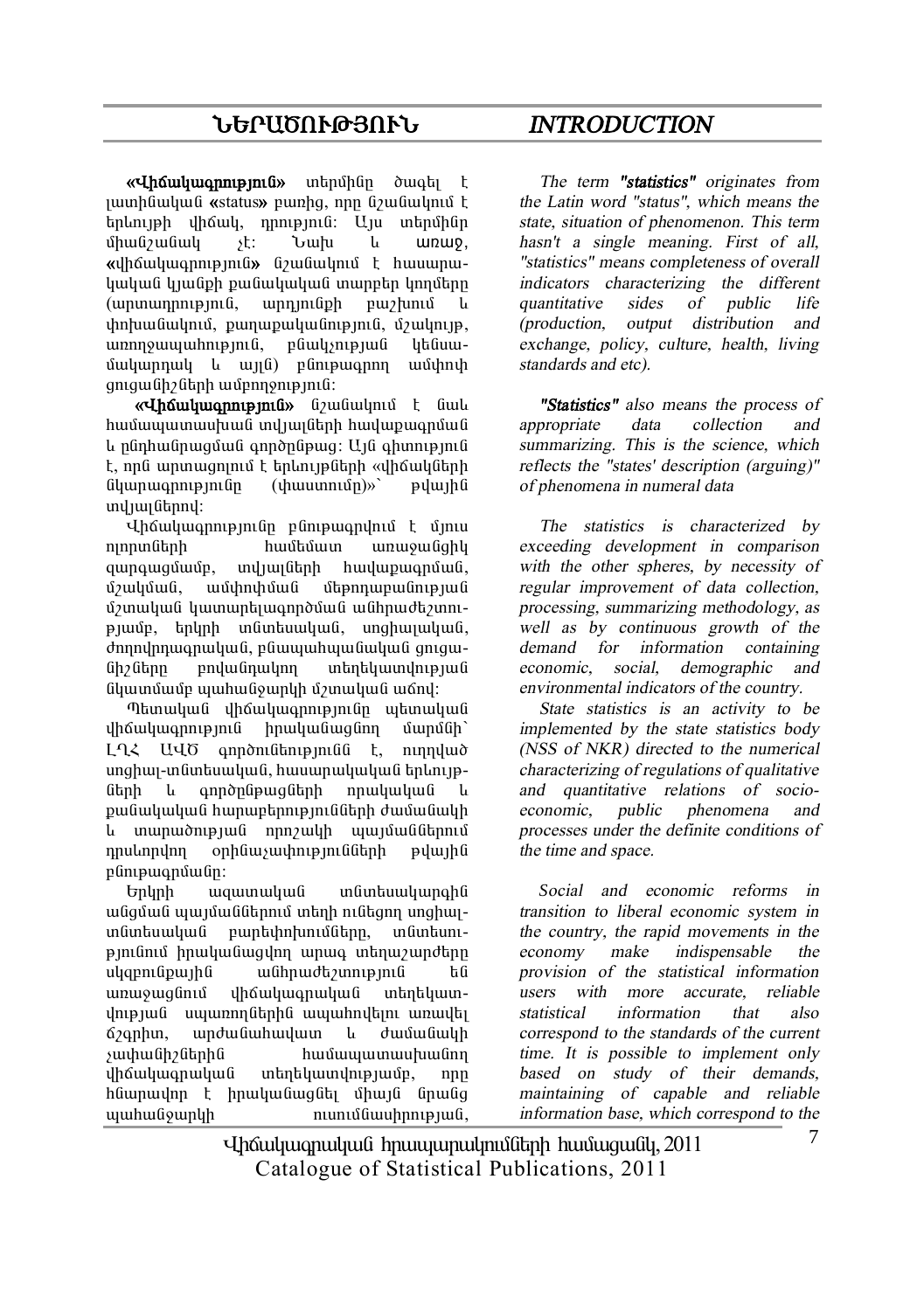tháwywanny jwa uhowgawiha unnutinha hwu www.munikali.com hwu www.munikali.com hwu wa mwaka wa wakatifu wa wakatifu wa wakatifu wa wakatifu wa wa w<br>Marejeo iliyofanyika wa wakatifu wa wakatifu wa wakatifu wa wakatifu wa wakatifu wa wakatifu wa wakatifu wa wa dumuhnipjnia dujann inantiquindudua pwqwih ywnuu hhuwu ynw: Uju wutuh ապահովումը ենթադրում է տվյայների hwywwnhnipinia, nhunwnyuwa nwinh uunguunguungudud mungupuluungungudud mungupuluk halang pada halang pada halang pada halang pada halang pada ha owhnwunhunupinia:

Ihauluuanuluua uuluulaha oamu anndynu tu untunuluu u untunuluu ինքնակառավարման մարմինների, գործարար <u>։</u><br>• գիտակրթական շրջանների, քաղաքական և un huuunuluuluu luuquultnunupmililtnh. munduuihong utinh, husubu uul tingin l uhowqqwihu hwunnipjwu ynnuhq: Onwtu  $h$ անդային  $\gamma$ աի hետապնդող մարմին,  $\tilde{L}$ 2 $\zeta$ UՎԾ-ն վիճակագրական տեղեկատվություն uyunnnuth (oqunuqnnonnuthh) quuunn sh uwhuuuuuhwuhuu:

**i** informational indianal indianal indianal india ներառում է բազմաբնույթ խնդիրների  $\lim_{n\to\infty}$  (bppndululu αυτοποίη τ íÇ׳ϳ·ñ³Ï³Ý Ññ³å³ñ³ÏáõÙÝ»ñÇ munuðniu, húsultu aul nnulig titlunnnaunha linh in lund tiblinn film in thounnd unuuunnuu:

Sul iungunah ang bahangga bahasa sekara sekara di Sulawang Bahasa Sulawa Sulawa Sulawa Sulawa Sulawa Sulawa Su hնարավոր է «տեղեկատվություն տրամադրողվիճակագիր» երկկողմանի փոխադարձ dunun in pungu i qunun hupqu in d hhu Gujuð hunuptinni pindutinh unljuni pjud դեպքում: Sեղեկատվության օպերատիվության ապահովումն ենթադրում է սպառողներին www.mullen.com undulup www.mullen.com undulup inthuundhip juli innuunnini uuhuululud dwuutuu Ghandi, unuutuud almu: Unnh տեղեկատվական տեխնոլոգիաները hնարավորություն են ընձեռում hաշվի առնել uyunnnutanh quu uyuquo yuuhuu uyunnnutan: Uwywia win pawqwywnni LLX UU6-a, ինչպես և ցանկացած երկրի վիճակագրական dunumpmü, uühmuuuhtihnptü puhulnu t  $n$ եսուրսների (ֆինանսական, կադրային և այլն) իրական սահմանափակումների բարդույթին:

*international standards. The ensuring of all those implies the reliability of data, complete coverage of observation field and efficiency.* 

*The statistical data are used by state and local self-government bodies, business, scientific and educational spheres, political and other public organizations, mass media, as well as by country's and international society. As <sup>a</sup> body acting for public interests, the NSS NKR doesn't restrict the list of statistical information users.* 

*Distribution of statistical data includes implementation of various tasks: distribution of analytical materials and statistical publications, as well as their provision on diskettes and by electronic mail.* 

*The reliability of data could be caused by of availability of bilateral relations of "information provider-statistician" based on mutual confidence and respect. Ensuring of information efficiency implies the provision of users with required quality and volume information, in define time and form. Modern information technologies allow to consider every need of users. However, in this field, the NSS NKR, like statistical service in any other country, unavoidably faces complex of real restrictions of resources (financial, personnel, etc).* 

Uhauluuqnuluuli hnuuyunulmulitah huuluquuli, 2011 Catalogue of Statistical Publications, 2011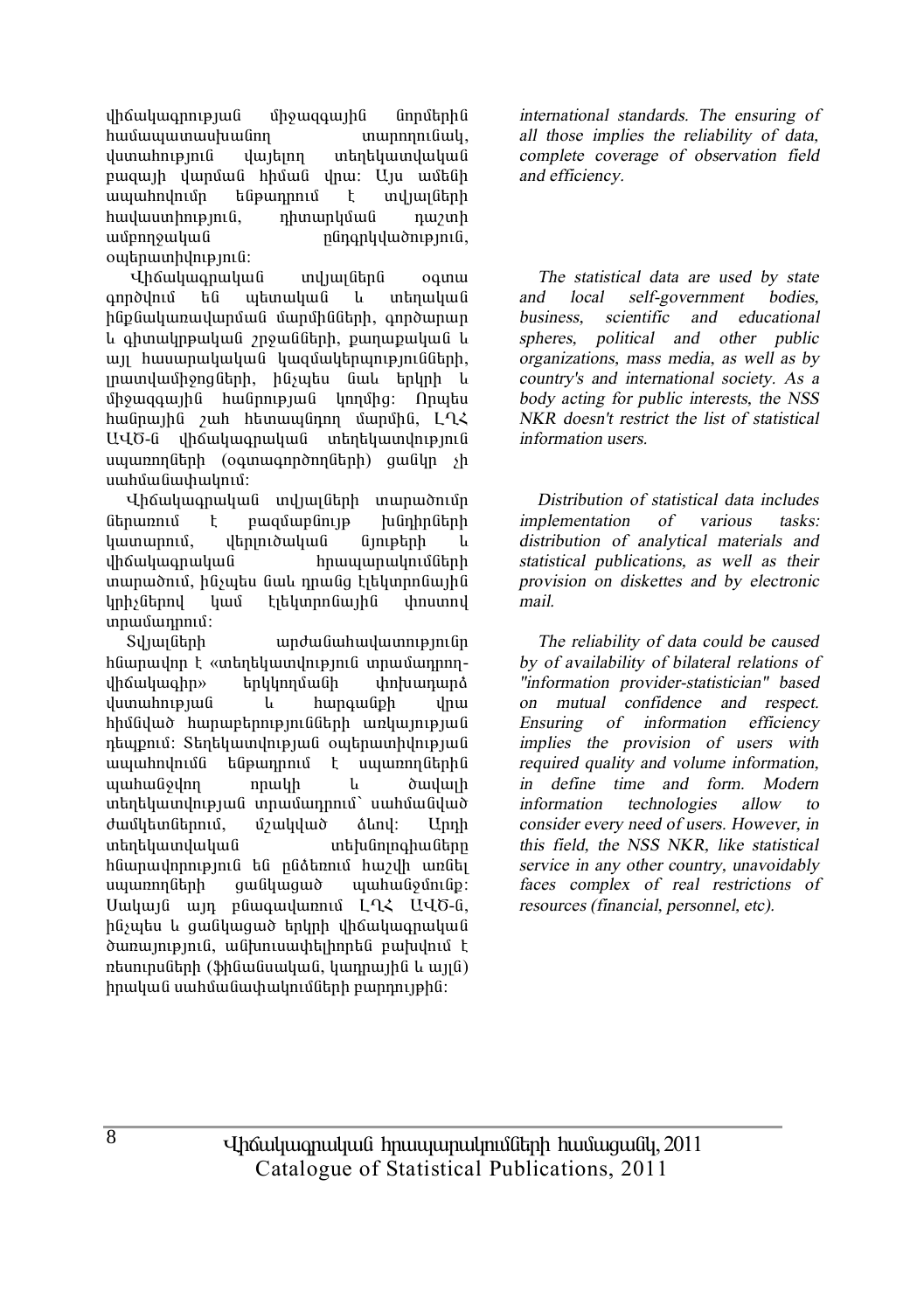

Համընդհանուր գյոբայիցացիայի և  $2$ ուկաների միջազգայնազման տեմպերի ³ñ³·³óÙ³Ý å³ÛÙ³ÝÝ»ñáõÙ, unan ang mang tahun karatanan diaraman diaraman diaraman diarah karakatan di kacamanan di kacaman di kacaman d<br>Kacamanan diaramanyakan diaramanyakan diaramanyakan diarah diarah karakatan di kacaman di kacaman di dalam dia ամենաթանկ ապրանքի, ինչն ինքնին túpwnnnu t wnwyt pw úywndtp unan burgada islam kungkungkungkan di terletak di antara terletak di adalah sebanjak alah sahiji dari sebanjak<br>Ini dialah sahiji dalam kalendar atas dalam kalendar dalam kalendar dan kalendar dan kalendar dan sebanjak ter<br> վիճակագրական hամակարգի qunququuli unu qulqhy intuutin www.hnultini wuhnudti/wnipinuli:

**Ihauluuannipiwa** luunlinnwanija Gwwww. (oquuuqnpdnnutiphu) hptug uyuhuu ywphha hwuwwwwwwwwm uhawywqnwywG wnwwnpwGp inpuitunphin:

Վիճակագրության կատարելագործման unuy Guhtin ninni hafataha duqn վիճակագրական տեղեկատվության

*Under the conditions of entire globalization and speeding of markets internationalization, the information was turned into the most expensive product that is indispensable for providing the exceeding development rates for the statistical system producing the most valuable information.* 

*One of the key objectives of statistics is to provide consumers (users) with the statistical product that corresponds to their needs. One of the priority directions of development of statistics is to update the statistical information dissemination experience and policy of its implementation and the application of new approaches in this field.* 

Uhauluuqnuluuli hnuuuunulmulitah huuluquuli, 2011 Catalogue of Statistical Publications, 2011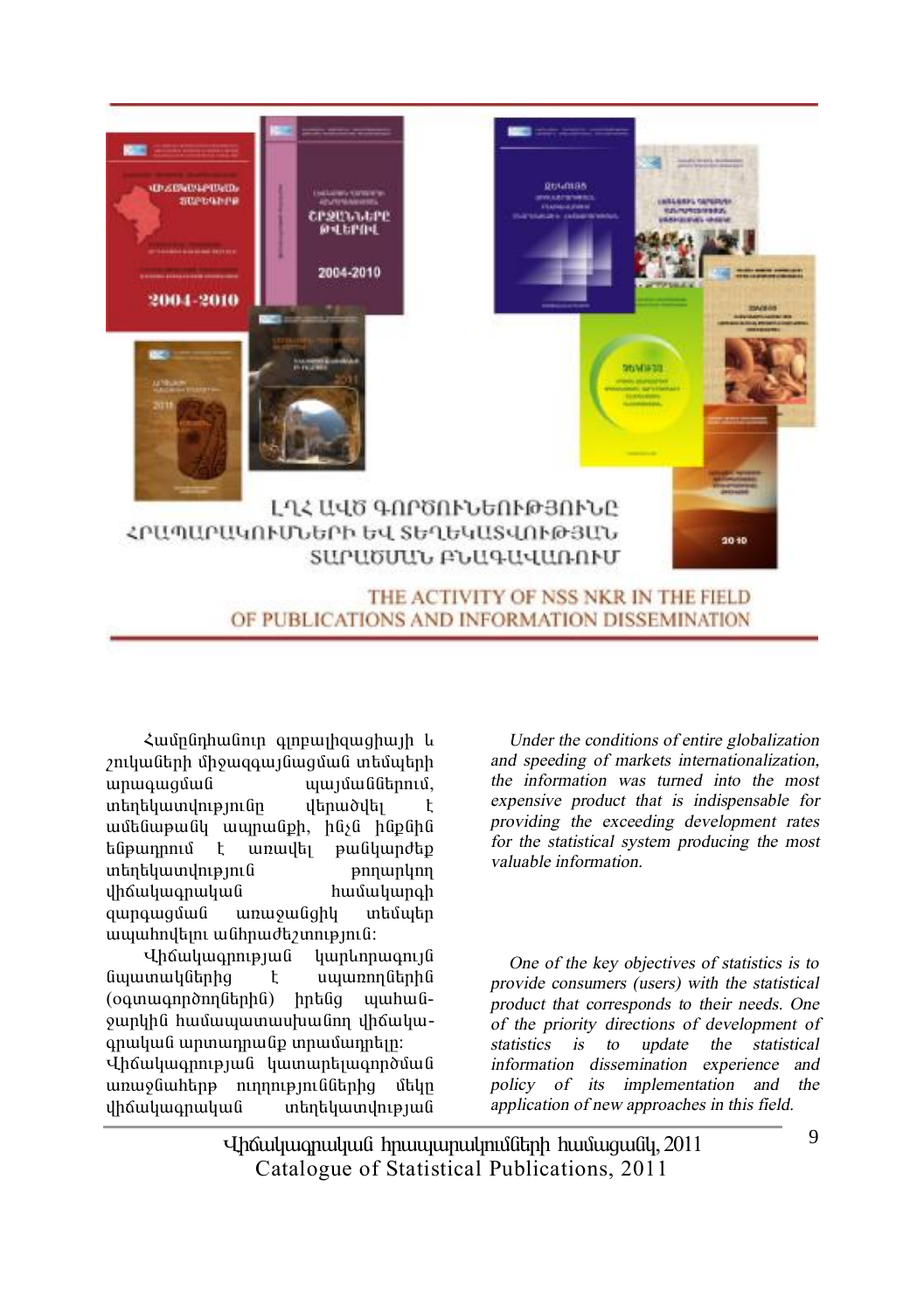thnnah վաոման 1. nnu քաղաքականության նորացումն ու այդ բնագավառում  $finn$ մոտե**ցու**մների  $uhnumu$ 

Պարբերական վիճակագրական **h**pwww.pwynuitabpp.  $6$ երառյալ  $L$ tnնային Ղարաբաղի Հանրապետության սոցիալ-տնտեսական վիճակը untintiեռամսակային կատվական atilmuaները, վիճակագրական ժողովածուները, muntanptnn, qnpnyuutun, uhow**hwanwhwG** gtynyggtnn. dhawywaրական տեղեկագրերը  $u_{\text{II}}$  $\theta$ , **u** hnwwwnwydnig ta LLL UU6-h ynnunging:

LQ2 UQ6-ն տնօրինում է իր բոլոր հրապարակումների (նաև էլեկտրոնային  $unununnu$ (iph) htinhuwuluu ihu hnu-*<u>Uhauluuanuluufi</u>* dmfipn:  $ûn$ ogunugnnouug ntupnu ujunununhn t LLL ULO dhunuhnsnin (hnnin):

Periodical statistical publications. including "Socio-economic Situation of Nagorno-Karabakh Republic" informational quarter reports. statistical handbooks. vearbooks. booklets. reports. statistical bulletins and etc. are published by NSS of NKR.

The NSS of NKR owns the copyright on all its publications (including electronic product). In case of use of the statistical materials the reference to NSS of NKR is obligatory.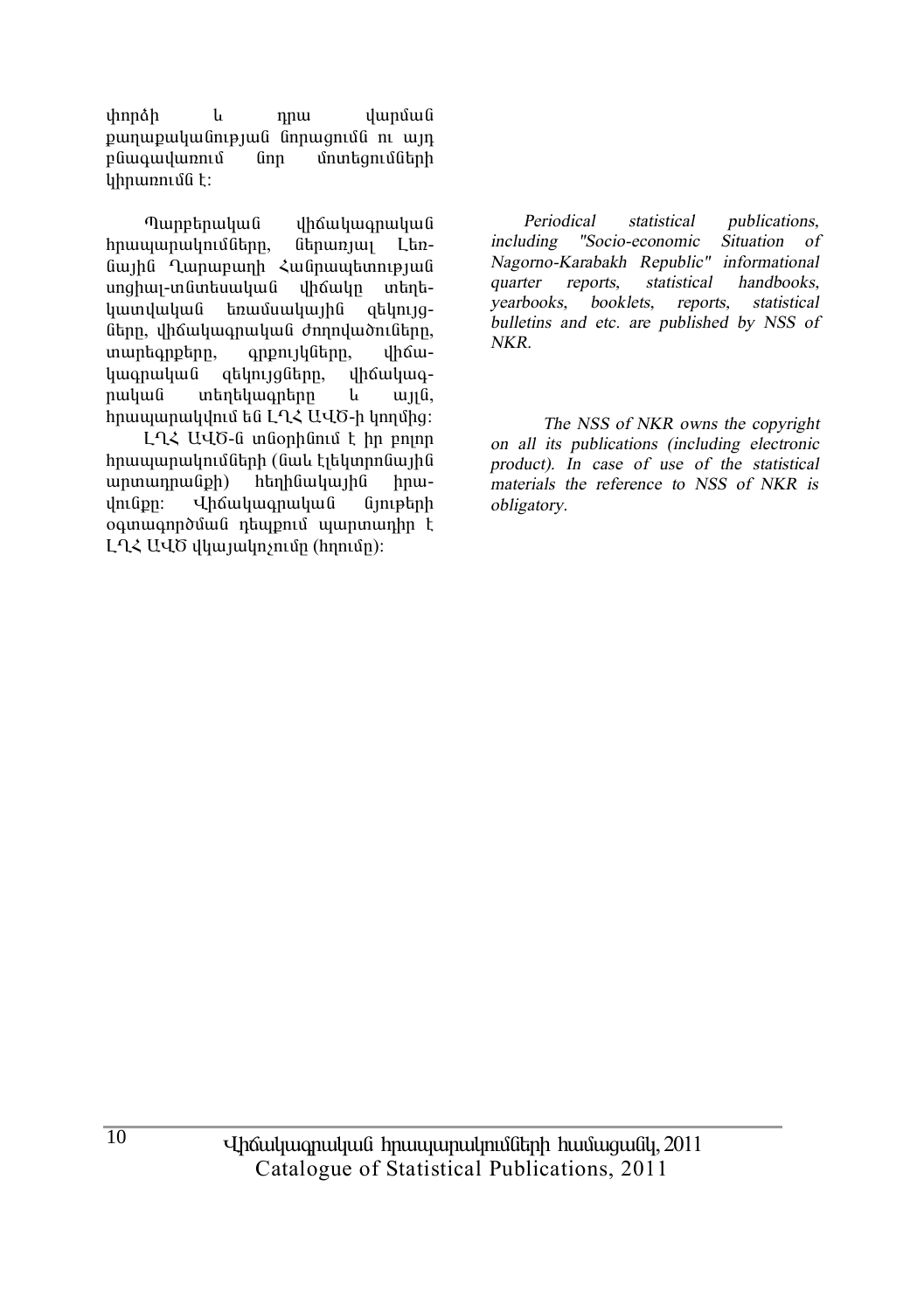# **ՎԻՃԱԿԱԳՐԱԿԱՆ ԺՈՂՈՎԱԾՈՒՆԵՐ**

# *STATISTICAL HANDBOOKS*

#### «ԼԵՌՆԱՅԻՆ ՂԱՐԱԲԱՂԻ ՀԱՆՐԱՊԵՏՈՒԹՅԱՆ **uhauyuyawwww.surbahre. 2004-2010¦**



 $L$ *banı G`hwibnbû, wûoibnbû, nni ubnbû*  $Q$ *lauswah PDF*, *pnpwtha <i><u><del>Onnunluu (juuluuut)</del> IV bnuuvuudi* </u>

«Languing Quinununh < weninun binang dhoulungulung **inuintahnp. 2004-2010**<sup>b</sup> thouthwanwhuit dnnntuionit L L UVO unuulti wunnowywa yhawywanwywa hnuu wunuunuu t. nna ununugninu t Enlinh unghui-indintujululu ilhoulin: *d*rinnuluonih  $\hat{a}$  use the interpretational value in the matrix of  $\hat{a}$  and  $\hat{b}$  and  $\hat{c}$  is the  $\hat{a}$  in  $\hat{b}$  is a  $\hat{c}$  and  $\hat{c}$  and  $\hat{c}$  and  $\hat{c}$  and  $\hat{c}$  and  $\hat{c}$  and  $\hat{c}$  and  $\hat{c}$  and  $\hat{c}$  $2010$ pp. unghuy-in funtu iu lu yho ulphulan ytmuri van kungung tu i tnunh nno wuntunupuun, nnu uwntunnugnun quomanh t  $h$ ium $\mu$ uð $\hat{a}$ thn $\mu$  há $\mu$ ln $\hat{a}$  pínipungn $\eta$  pugu $\hat{a}$ uphy uninum $\hat{a}$ thn $\hat{b}$ qnıqwüh (übplyujwquud bū Ln 2 ppuluutah yunyudomul:

Umhunuaduð tú úwh mantympinillinn úhowgawihli  $h$ ամեմատությունների վերաբերյալ: Sարեգրթում յուրաթանչյուր բաժնի վերջում ներառված  $t$ նն որոշ տնտեսական զուցանիշների գծապատկերներ:

Sılıwı üben huvlunlulnığ bû ilh yayanın biya unnh übənnun yunlurların birindirik bir birinin birindirik birini uկզբունքներին համապատասխան, ինչը հնարավորություն է ընձեռում դրանք համադրել այլ  $\n **hlu**îuûûûûûî qnıquûh/ûbph hatin: **Uulhi**finû **hnuu**unuunluluð **nn**2 **anıq**uûh2ûbn$ á<sub>29</sub>nmuluð hli:

Sարեգիրքը նախատեսված է ընթերցողների լայն շրջանի համար:

#### **"STATISTICAL YEARBOOK OF NAGORNO-KARABAKH REPUBLIC, 2004-2010"**

*Language available: Armenian, English, Russian* 

*Format PDF,paper* 

#### *Issue: IV quarter*

 *"Statistical Yearbook of Nagorno-Karabakh Republic, 2004-2010" is the most complete statistical publication of the National Statistical Service of NKR, reflected socio-economic situation of the country.* 

*The yearbook covered statistical data on socio-economic situation of the Republic of Nagorno-Karabakh for 2004-2010. It included numerous tables characterising the economy in <sup>a</sup> whole and its most important branches and sectors. Some indicators are presented by NKR regions.* 

*Information on international comparisons was presented as well.Some diagrams on economic indicators were included at the end of each section of the yearbook.* 

*The data are calculated in accordance with the principles of modern methodology, which enables to compare them with similar indicators of other countries. Some indicators published and adjusted.* 

*The yearbook is intended for the wide circle of readers.* 

Uhauluugnuluu hnuuunulmuumulinh huuuquuul, 2011 Catalogue of Statistical Publications, 2011

11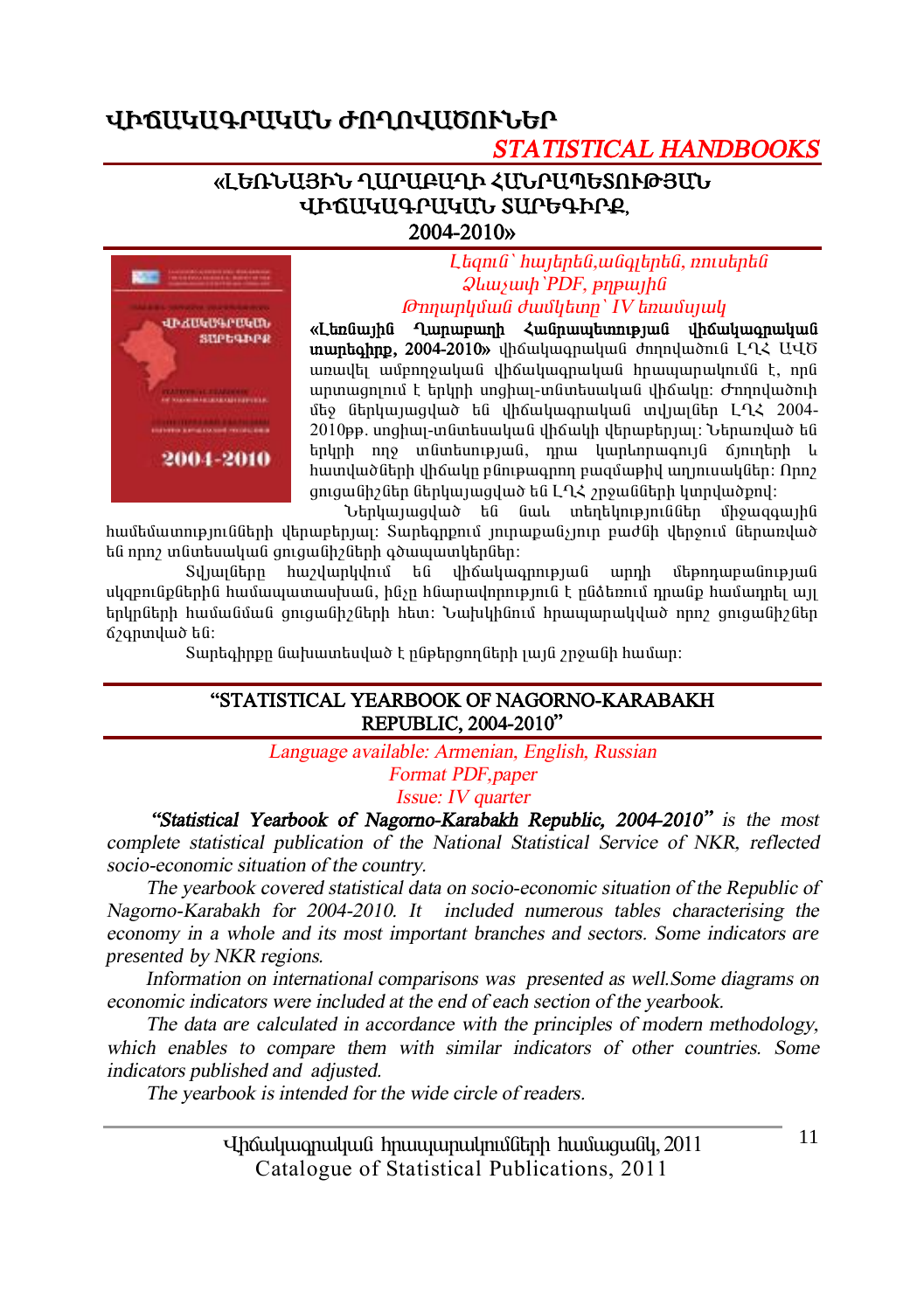# «ԼԵՌՆԱՅԻՆ ՂԱՐԱԲԱՂԻ ՀԱՆՐԱՊԵՏՈՒԹՅԱՆ ՇՐՋԱՆՆԵՐԸ **Âìºðàì, 2004-2010¦**



#### $L$ *tamû` hwitntû, nniutntû*  $Q$ *luuywyh PDF*, *pnpwyhû <i><u><del>Onnunluŭuli duvilitan' IV tinuvianuli</u>*</u></del>

«Langunha Qunununh Zugnunun mpug **znowüütinn pultnnu 2004-2010**» dnnnuwdnuu wuultu uuðpnnowluud dhówluuanwluud hnwwwnwlmudd t LQ2 znowülütnh unghwi-inlintumuluuli ilhawh iltinuptinun  $2004-2010$ pp. nhuuushl  $\gamma$ unphnnul:

Unı jû hnuu unuu yunun ütan bunun dinin turkiyeti վիճակագրական տեղեկատվություն տարածաշրջանային lunnyludpny:

 $\lambda$  *L*und *w*ô *τ*ίλί *τία του δία του απολ*ούλου του δία του δία του λέπου του δία του δία του δία του δία του δία του δία του δία του δία του δία του δία του δία του δία του δία του δία του δία του δία του δία του δία  $2n$ ջանների ա $2$ խարիագրական բնութագրերի, ժողովրդագրության, բնակ $\overline{n}$ րդելան apunduompjula, induntumpjula ojnintinh, unghujulqua ninpinh, iupiniupha  $i$ ոնտեսական գործունեության, ֆինանսների, գների ու սակագների և այլնի dbnurbhuu:

 $\sigma$ nnnyluðnil puvtulynin t tinyni huunyluðh` unuvahlinin yhayyinginulyul gnigwühzütinh nhüwühli zwnptinü tiü, nnnüp nüngnlinin tiü intintiliwinilinipiniü  $i$ մնոեսության առանձին հատվածների, սոցիայական ոյորտի և այյնի վերաբերյայ hul tnlinnnn hwinlwðnið Gtnliwiwgilnið tið LAZ eninn 2n9wGGtnh unghwiïÝï»ë³Ï³Ý íÇ׳ÏÁ µÝáõó·ñáÕ ÑÇÙݳϳÝ óáõó³ÝÇßÝ»ñÁ:

 $\sigma$ nnnվածուն նախատեսված է ընթերգողների լայն շրջանի համար:

#### **"REGIONS OF NAGORNO-KARABAKH REPUBLIC IN FIGURES, 2004-2010"**

#### *Language available: Armenian, Russian Format:PDF, paper Issue: IV quarter*

*"Regions of Nagorno-Karabakh Republic in Figures, 2004-2010" statistical handbook is the most complete statistical publication on socio-economic situation of NKR regions with time series for <sup>200</sup>4-2010. This publication is intended to present detailed statistical information on regions.* 

*Sections cover indicators on geographic characteristic, demography, employment of population, branches of economy, social sphere,external economic activity, finance, prices and tariffs of regions and etc.* 

*The handbook divided into 2 parts. The first part included the time series of statistical indicators, that covered information on separate branches of economy, social spheres and etc., and the second part represented the main indicators characterising socio-economic situation of all NKR regions.* 

*Handbook is intended for the wide circle of readers.*

Uhauluugnuluu hnuuunulmuumulinh huuuquuul, 2011 Catalogue of Statistical Publications, 2011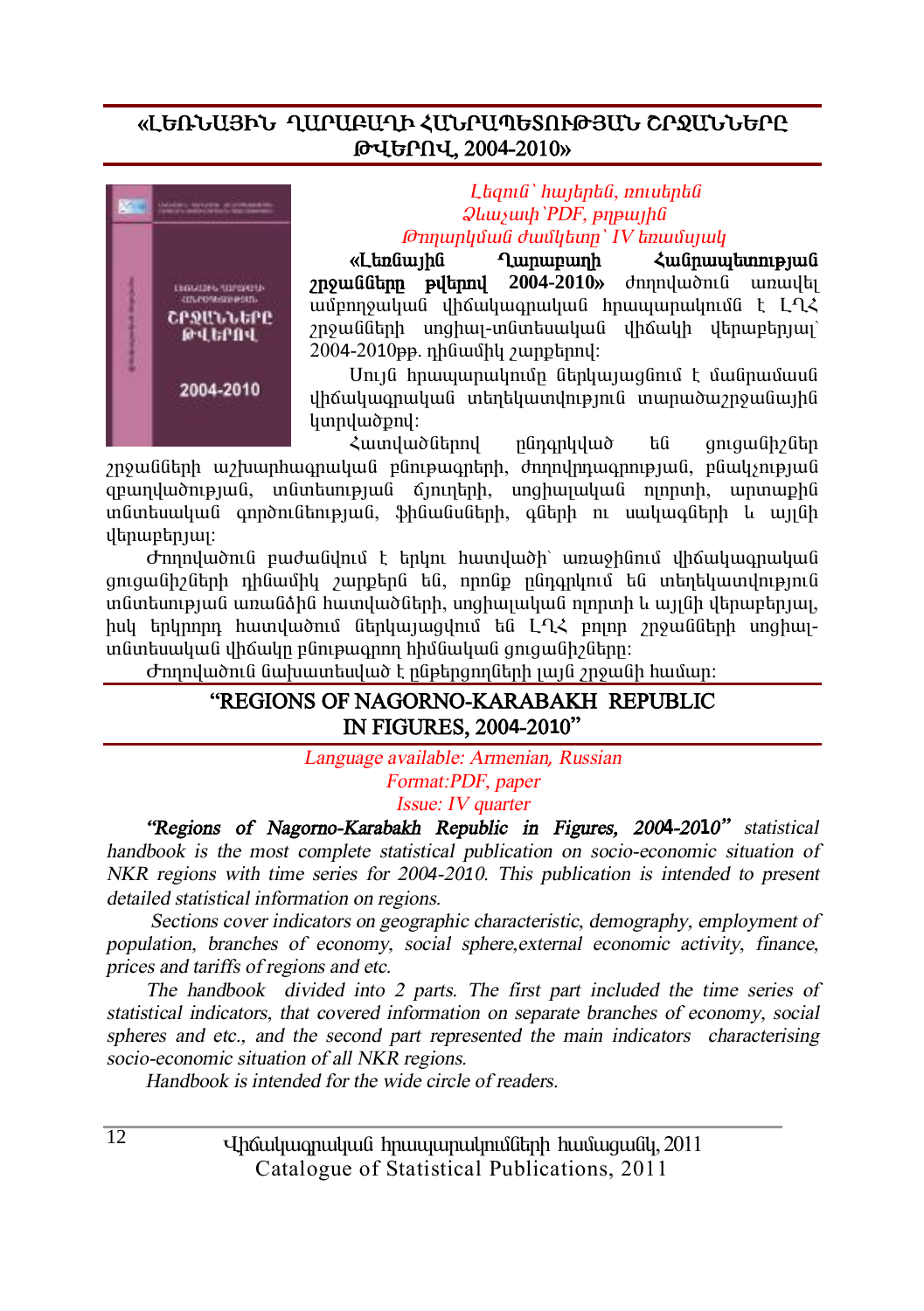# **§ÈºèÜ²ÚÆÜ Ô²ð²´²ÔÀ Âìºðàì« 2011¦**



 $L$ *bqnı* $\hat{a}$ *` hwibnbû, wûqibnbû*  $\mathcal{Q}$ *lauywh* ` pnpwihû *<i><u><del>Onnunluu (juu)</u> duu liban' II bnuu liuli*</u></del>

«Ltnum) **Cananga Caracaia** Cumungum and the control of the control and the control of the control of the control of the control of the control of the control of the control of the control of the control of the control of t uhճակագրական գոթույկն ընթերցողին ներկայացնում է hwyhnő yhówywanwywa intintywinyhipinia LQ2 2010p. inahiii-indintuuluud ilhaulth iltnuichpiuj` 2009pyluluudh  $h$ ամեմատությամբ: Unliw են նաև 5-6 տարիների ռինամիկ  $\mu$ unphn:

 $Q$ -npnylu ngnonlunu t talunh dnnnulnnuuqnuuluu annðnüpwaütnn, whuwmwüph myuwui, unghwuwuu

nınnun և բնակչության կենսամակարդակը, ներքին առևտուրը, ֆինանսական վիճակը, արտաքին տնտեսական գործունեությունը բնութագրող հիմնական gnigwűhzűtinn:

Ներկայացվում է տեղեկատվություն ըստ տնտեսության առանձին hատվածների։ Առանձին hատվածով ներկայազվում են L-ՂՀ շրջանները pünipwqnnn hhuuuluuu unghwi-inuutuuluuu qanqwuhalinn:

 $S$ վյայները հաշվարկված են վիճակագրության արդի մեթոդաբանության uliapniliplianhli hwuuwwwwwwwwli. hlisn hliwnwynmuninia k nliatannu nnwlip hամադրել այլ երկրների hամանման ցուցանիշների hետ:

Nnn բաժիններ համայրվել են նոր աղյուսակային նյութերով։ Նախկինում hnwwwnwydwd nnn qmqwGh Gin Ganwylt ba:

## **" NAGORNO-KARABAKH IN FIGURES, 2011''**

*Language available: Armenian, English Format: paper* 

*Issue: II quarter* 

 *"Nagorno-Karabakh in Figures, 2011" statistical booklet provides reader with brief statistical information on socio-economic situation of NKR for <sup>20</sup>1<sup>0</sup> compared to <sup>200</sup>9. Time series for 5-6 years is available as well.* 

*The booklet includes the main indicators characterising demographic processes, labour market, social sphere and living standards of population, domestic trade, financial situation, external economic activity of the country.* 

*Information by separate branches of economy is presented. Separate chapter represented main socio-economic indicators characterising NKR regions.* 

*Data was calculated based on the up-to-date statistical methodology principles, which enable to compare them with the similar indicators of other countries.* 

*Some chapters were complemented with new tables. Previously published some indicators were adjusted.* 

> Uhauluugnuluu hnuuunulmuumulinh huuuquuul, 2011 Catalogue of Statistical Publications, 2011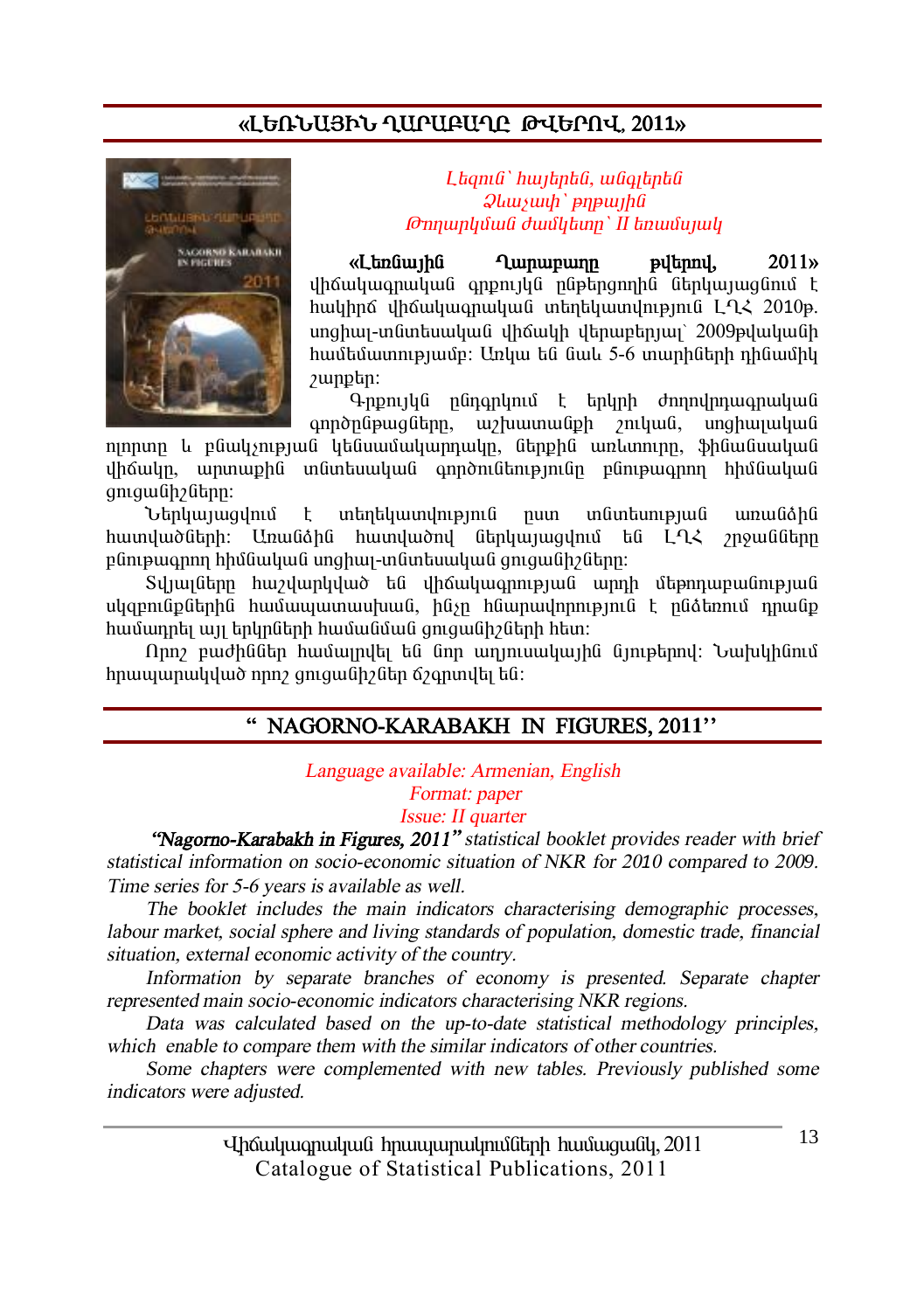# «ԱՐՑԱԽԻ ԿԱՆԱՅՔ ԵՎ ՏՂԱՄԱՐԴԻԿ, 2011»



Lhanıli' hunhabli, yulandaki  $\mathcal{Q}$ *lausuuh* ` pnp $\mu$ *<u>Onnunluuli duullunn' IV tinuuluuli</u>* 

«Ungwhuh **humfurn**  $\mathbf{L}$ unnuuunnhu.  $2011<sub>9</sub>$ վիճակագրական գրթույկը յուսաբանում է կին-տղամարդ հարաբերակցությունները  $1 \Omega$  -nui. huuunuluuluufi կյանթում նրանց հնարավորությունների օգտագործման ներկա վիճակը և անհրաժեշտ տեղեկատվական բացա է www.hnunu wtmwhw atiintinuuhli *Annfimfia*  $\mathbf{1}_{\mathbf{1}}$ າກການນຳນ<mark>າກ</mark>ປານທິດ hunfum  $h$ nuuluuhuuluuunnunuufi պարմաններ ապահովող) քաղաքականության մշակման hwuun:

Վիճակագրության մեջ կանայք և տղամարդիկ պետք է «տեսանելի» լինեն։ Գենդերային վիճակագրությունը հասարակության մեջ կանանց և տղամարդկանց տեղն ու դերն արտացոլող վիճակագրություն է, որը թույլ է տայիս հաշվի առնել ինչպես կանանց և տղամարդկանց առանձնահատկություններն ըստ սոցիալժողովրդագրական խմբերի, այնպես էլ իրականացնել իրավահավասարության և հավասար հնարավորությունների սկզբունթը։ Սույն հրատարակության մեջ ցետեոված աղյուսակներում և գծապատկերներում արտացոլված են կանանց և տղամարդկանց թվաքանակը բացարձակ թվերով և համամասնություններն ըստ nnn *z*uulh huunluu Gh 2 Gtanh:

# "WOMEN AND MEN IN ARTSAKH, 2011"

Language available: Armenian, English Format: paper *Issue: IV quarter* 

"Women and Men in Artsakh, 2011" statistical booklet highlights the ratio between women and men in NKR, current situation of using their opportunities in social life and provides with a necessary information base for development of state gender policy (insuring equal conditions for women and men).

Women and men are to be visible in statistics. Gender statistics reflects the role of women and men in the society, which allows not only to take into account the peculiarities of women and men, by social-demographic groups but carry out the principle of equal rights and equal possibilities. The tables and graphs of this booklet give absolute numbers and proportions for certain attributes among women and men.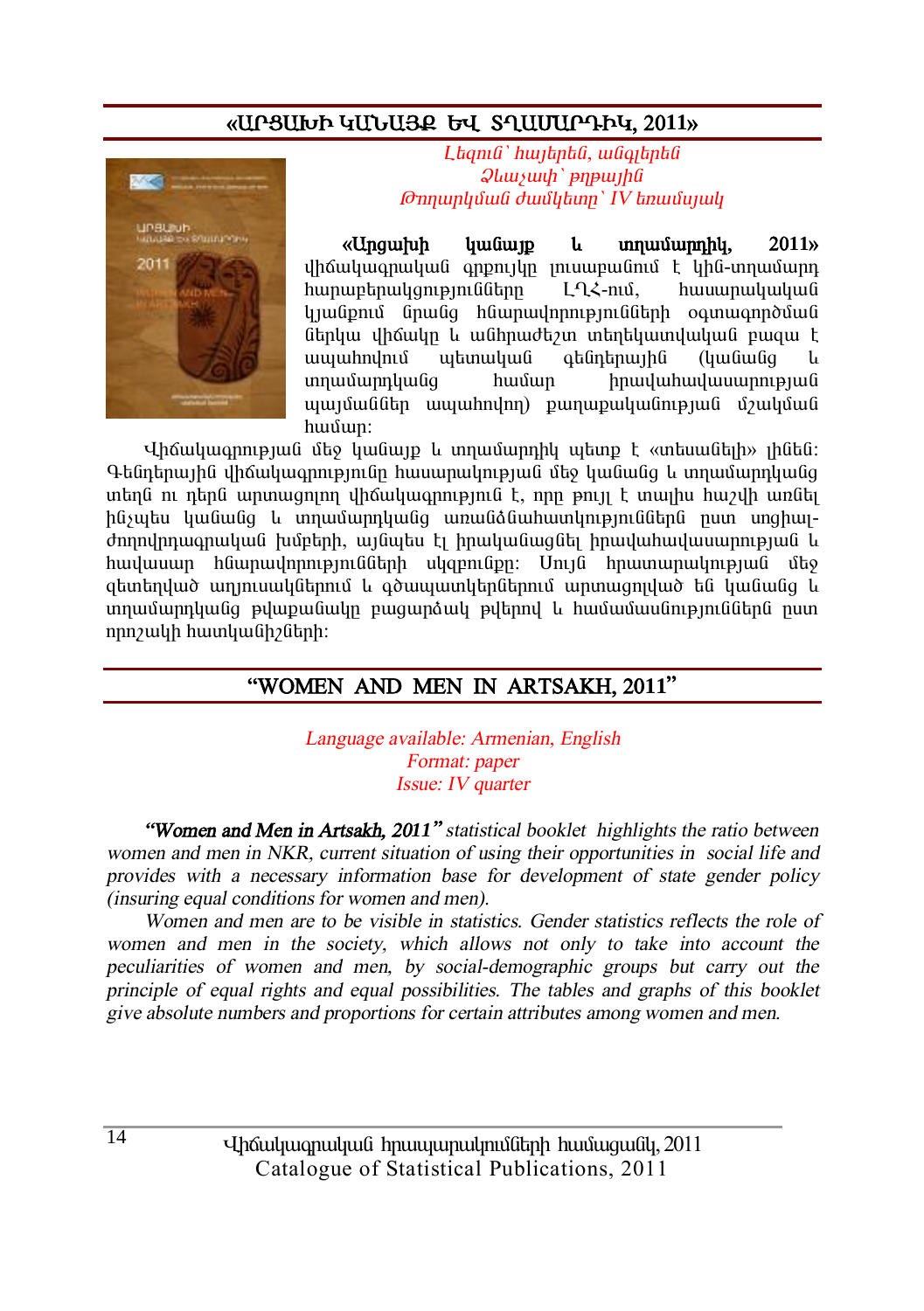#### **§ÈºèÜ²ÚÆÜ Ô²ð²´²ÔÆ вÜð²äºîàôÂÚ²Ü üÆÜ²ÜêܺðÆ ìÆÖ²Î²¶ðàôÂÚàôÜÀ,2010¦**



#### L*bamû` hwibnbû*  $Q$ *lauswh PDF*, *pnpwtha @nnunluvuli duuvlutun' II tinuvunuli*

«Languing Quinununh Zugnumatunni bili Shauguganh **íháwhwannipiniún. 2010**» *dnnnywðni* www.miguyni in an in an in an in the baid in the university of the university of the university of the university of the u lzwquulut iyo ng bhawa bağanlar bunda, pullunla huusuunan runnann uhouluuanuluug induugtin, hasutu  $\lim_{\lambda \to 0}$  interpretational publish unauther una distribution ununundnup ühnhan huzulunluun haban inhuundup ühn www.hndwqnwywG nGytpntpintGGtph qnpdntGtntpjwG dwuhG gnigwühzütin: Thunwhuu Shuwuuutinh ilhawhuunnipjuu unant und wel na pung ta bundandun tengah bahasa bahasa dan kantu dan kantu dan kantu dan kantu dan kantu dan նախարարության կողմից L-L UUԾ տրամադրած պետական և hwuu1GpGtph pm9tGtph ywnwpuwG hw2ytunynpmGGtph

hիման վրա։ Կազմակերպությունների ֆինանսների վիճակագրությունը ներառում է Լ.ՂՀ ԱՎԾ կողմից ընտրանքային կարգով ընտրված հանրապետության խոշոր և միջին առևտրային կազմակերպությունների գործունեության ֆինանսական արդյունքների, վճարունակության, uhonglitnh luyquh, hüsurtu liwl husulunlulitnh ilhayuh iltnungtnuu intintuununununun  $S$ վյայների հավաքագրումն իրականազվում է պետական վիճակագրական <u>hաշվետվությունների հավաքագրման միջոզով։ Բանկային համակարգի վիճակագրության</u> գուցանիշները ներկայազվում են ըստ ԼՂՀ առևտրային բանկերի կողմից տրամադրված inlugübnh: Uwwhnywanwywü nüytnnymiüütnh annoniütniymiün pünipwannn wnwüðhü ցուցանիշներ ներկայացված են ըստ դրանց տրամադրած տվյալների:

### **"FINANCE STATISTICS OF NAGORNO-KARABAKH REPUBLIC 2010"**

*Language available: Armenian Format: PDF, paper Issue: II quarter*

*"Finance Statistics of Nagorno-Karabakh Republic, 2010" statistical handbook includes statistical information on state finances, organizations finances, statistical data characterizing banking system, as well as exchange rates and indicators concerning the activity of the insurance companies determined by the Central Bank of RA.* 

*The information base of the state finance statistics is formed based on reports of state and communities budget performance provided by the Ministry of Finance of NKR to the NSS NKR . Finance statistics of organizations includes information on financial results of activity, solvency, structure of funds, as well as calculations of large and medium-sized commercial organizations of the republic selected through sampling method by the NSS NKR. Data collection is implemented through the state statistical reports. Indicators on bank system statistics are presented according to the data provided by the Commercial Banks of NKR.Seperate indicators characterizing the activity of the insurance companies are presented according to their provided data.* 

> Uhauluuqnuluuli hnuuuunulmulitah huuluquuli, 2011 Catalogue of Statistical Publications, 2011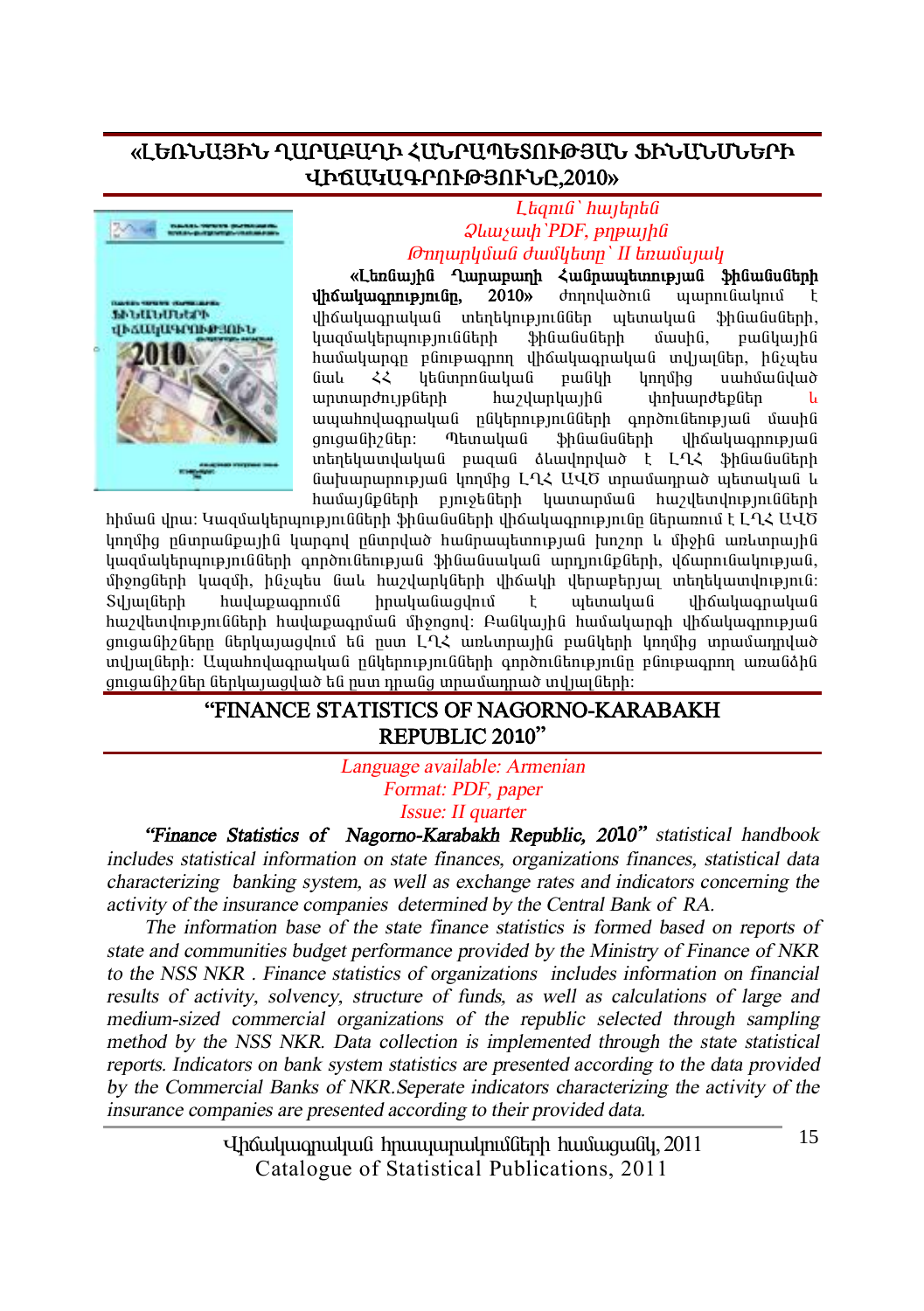### «ԼԵՌՆԱՅԻՆ ՂԱՐԱԲԱՂԻ ՀԱՆՐԱՊԵՏՈՒԹՅԱՆ ՀԱՄԱԽԱՌՆ **ܺðøÆÜ ²ð¸ÚàôÜøÀ, 2010¦**



#### L**baní** bunghta  $Q$ *luuyuuh* PDF, *pnpwlla @nnunluuli duulltunn* II *tinuuluulu*

«Ltangunha Qumununh **Lumundungung Kaba huuuuunu Guhphu unnimuph, 2010**, dhouuuqnuuuu dnnnywoni hwanhuwani t Ltnawiha Lunwewnh Հանրապետությունում համախառն ներքին արդյունքի unununnnupuuli, nuun inlinkunupuuli Kininkinh <u>uunniquuð ph u tinuu uu uu hu huu vuu vuunnipini vuotinh</u> dan ar an an an air an air an air an air an air an air an air an air an air an air an air an air an air an air hnwmwnwyntpjntûn:

Jerna Jahan Karandaria kuning ta iya karang barang dan dina barang din dina karakteun din din din din din din<br>Kabupatèn Indonesia Karandaria Indonesia Karakteun din dina karakteun din dina karakteun din din din din din d hամախառն ներթին արդյունթի արտադրության ծավայների, կառուցվածթի, աճի untuun, sluudnnuu unpunnutun danuptnuu:

d mnuluonlu uluunnuuundnu t LLL UUO hunniquuopuiha ստորաբաժանումների վիճակագրական տեղեկատվության, ինչպես նաև  $i$ մմտեսավարող սուբյեկտներից, այլ կազմակերպություններից, պետական, intinuluu hüpüwlumuulumüwü üwnühüütinha k püwlisnipiniüha umwaylud տվյալների հիման վրա՝ վիճակագրական հաշվետվությունների հավաթագրման և u32uyùwG, nGunnwGpwphG htunwgnunnyppuGGtph wGgluuguwG, «snhunwpylnn in Guntum pjulov in uhu zyuphan hang in dhawung manang na nanyin data n ÙÇçáóáí:

#### **§GROSS DOMESTIC PRODUCT OF NAGORNO-KARABAKH REPUBLIC, 2010¦**

*Language available: Armenian Format: PDF, paper Issue: II quarter* 

*§Gross Domestic Product of Nagorno-Karabakh Republic, 2010¦ statistical handbook is the most complete publication on the System of Gross Domestic Product of Nagorno-Karabakh Republic, according to the structure of economical branches and the quarterly models and indicators related to the System.* 

*The handbook covers information on the Gross Domestic Product output volumes, structure, growth rate, formation sources.* 

*The handbook is prepared based on the statistical information from the NSS NKR divisions, as well as data received from economic units, other organizations, state, local self-government bodies and population, through the collection and processing of statistical reports, sample surveys, imputation of 'non-observed economy' and other statistical observations.*

> Uhauluugnuluu hnuuunulmuumulinh huuuquuul, 2011 Catalogue of Statistical Publications, 2011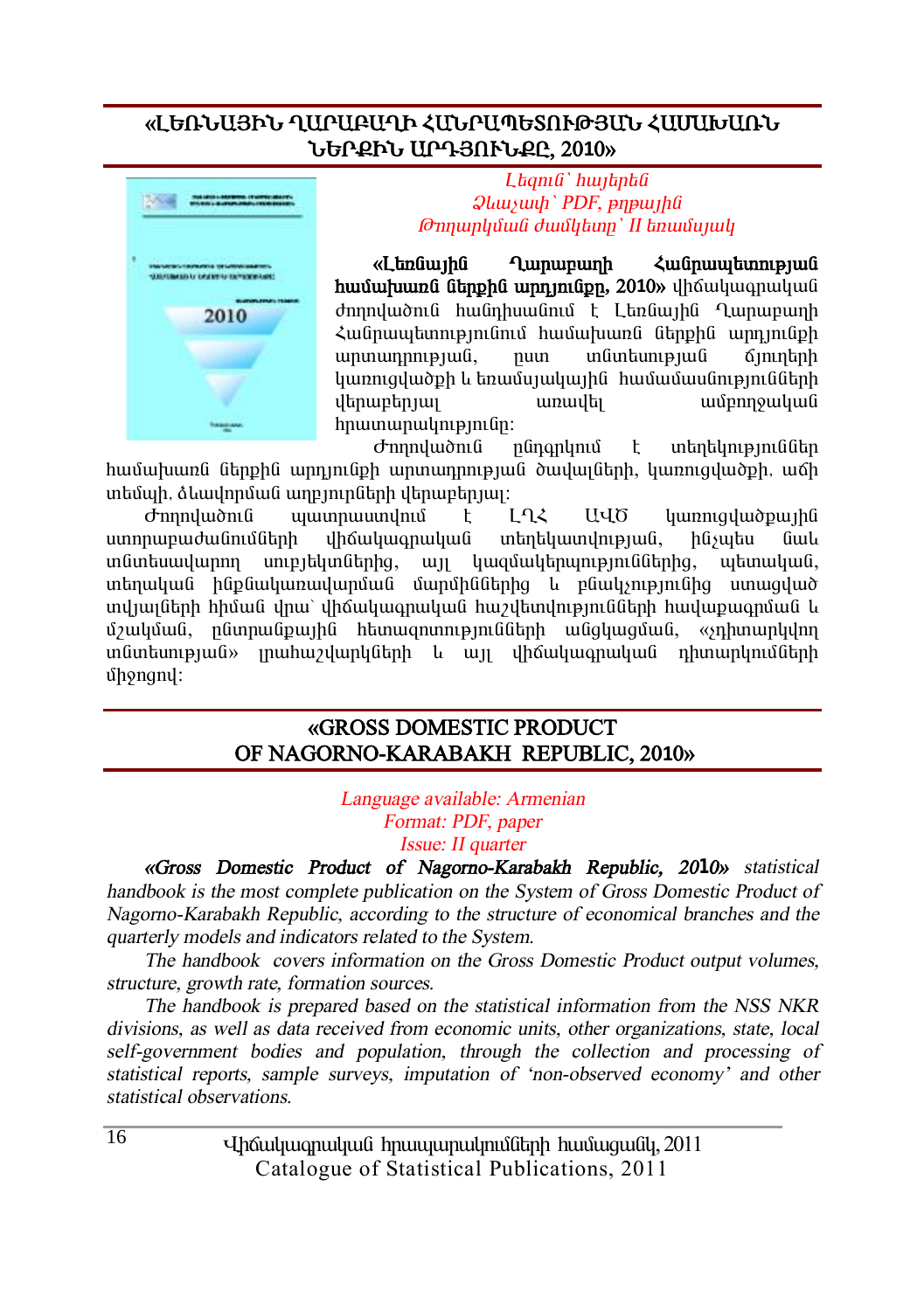# «ԼԵՌՆԱՅԻՆ ՂԱՐԱԲԱՂԻ ՀԱՆՐԱՊԵՏՈՒԹՅԱՆ ԱՐԴՅՈՒՆԱԲԵՐՈՒԹՅՈՒՆԸ, 2010»



#### Lagnia huitanta **Qluusuuh** PDF, pnpuuha *Onnunluufi duuflitum' II tinuufunuli*

«LbnGwihG **Tunumunh** *<u>Հանրապետության</u>* unnimuuptinnipimun, 2010» yhouuqnuuquu dnnnyuontu բովանդակում է տեղեկություններ 2010թ. հանրապետության  $unl<sub>1</sub>u<sub>1</sub>$ munh<sub>0</sub>  $156$  $\tilde{m}$ նեոկայացված են hhûa mundu lunndudopnd. hûsn հնարավորություն է տայիս դիտարկել դրանց դինամիկան։

*d*mnulwonth մեջ  $unnin$ նաբերությունը ընութագրող վիճակագրական ցուցանիշները ներկայացված են ըստ

տնտեսական գործունեության տեսակների, տնտեսության առանձին ճյուղերի և 2n9w Gw1hG pw2hulwomp1wG:

Ժողովածուն կազմվել է հավաթագրված վիճակագրական հաշվետվությունների և իրականացված ռիտարկումների տվյայների իիման վրա։

# "INDUSTRY OF NAGORNO-KARABAKH REPUBLIC, 2010"

Language available: Armenian Format: PDF paper Issue: II quarter

"Industry of Nagorno-Karabakh Republic, 2010" statistical handbook included data concerning Republic industry of 2010 large part of which was presented with an interval of five years, that gave the possibility to watch its dynamics.

Statistical indices characterising the industry in handbook presented by economic activities, kinds of special branches of economic and by regional distributions.

The handbook was made on the basis of the collected statistical reports and the carried out monitorings.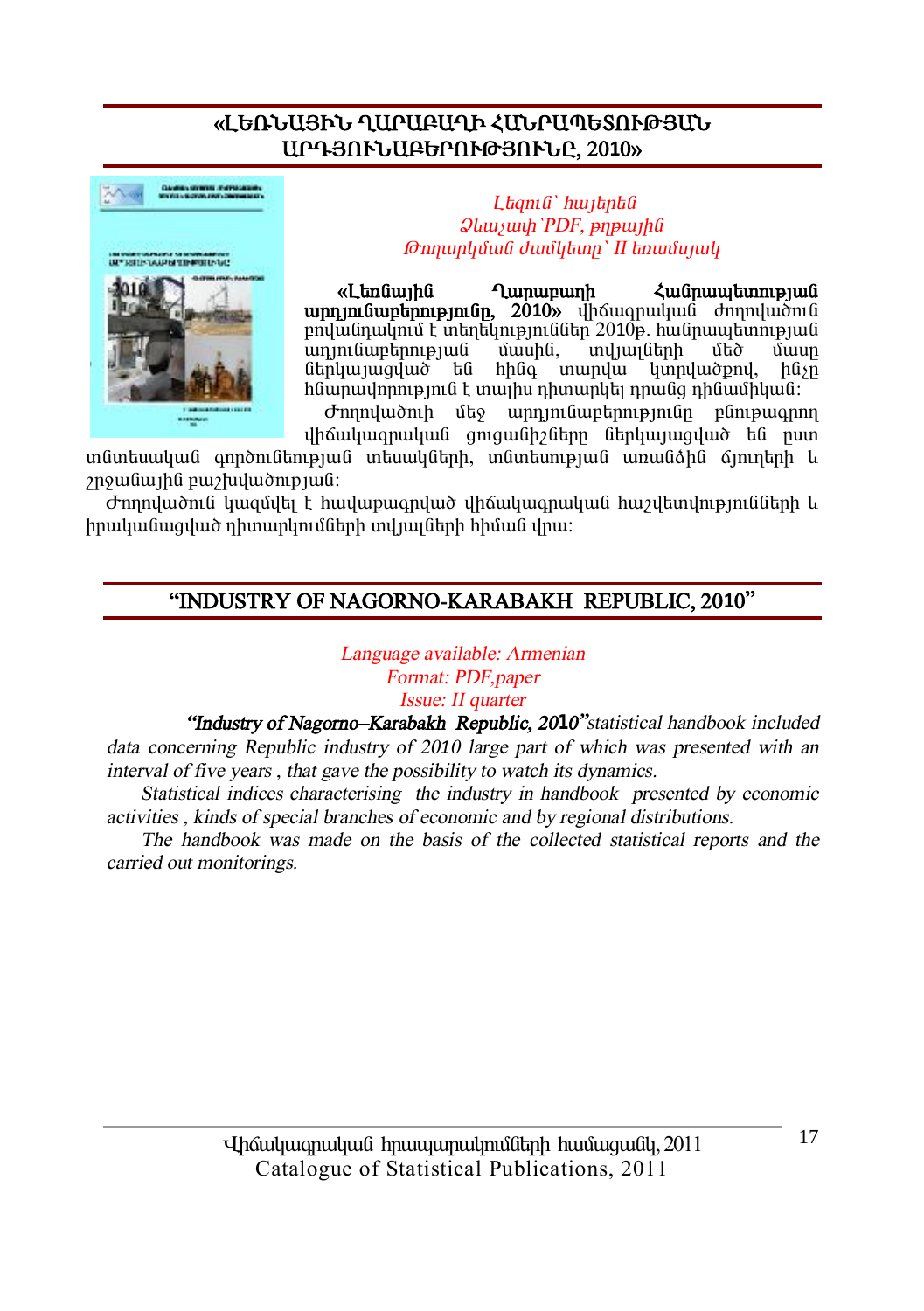# «ԼԵՌՆԱՅԻՆ ՂԱՐԱԲԱՂԻ ՀԱՆՐԱՊԵՏՈՒԹՅԱՆ **¶ÚàôÔ²îÜîºêàôÂÚàôÜÀ, 2010¦**



L**baní** bulthan  $\mathcal{Q}$ *luusuuh* `PDF, pnpwyhû *@nnunluuti duutlann* II **b**nuutunul

«Landiunha Qumununh **Lufinium Andien A ammuununtumpmuntum** 2010» uhauluuqnuluud  $d$ nnnlu $\delta$ nı $\hat{u}$  nnlu $\hat{u}$ nnlu $\hat{u}$   $\uparrow$  hufinumbunnenufi aininwunguhtunipiwg ninnunnig wirkiw hnwilhawkn 4 awnawanuutah uhunuutahan ununwaninn  $infinitum$ une $in$ 

 $\sigma$ nnnywònig yhowywonwywa inthywinyhiping t ներկայացնում Լեռնային Ղարաբաղի Հանրապետության pnınn կարգի տնտեսությունների գյուղատնտեսական

մշակաբույսերի ցանքատարածությունների, դրանց համախառն բերքի և միջին ptppww.qmpjwG, wGwumGGtph qjtuupwGwyh, wGwuGwywhwywG մթtppGtph unununnnupjuuG, qininuunGuntuuyuuG unthuGhluujh wirlunipjuuG, nnwGq uwnphնnւթյան մակարդակի մասին:

Ժողովածուն կազմվել է հանրապետության համայնքների և ·ÛáõÕ³ïÝï»ë³Ï³Ý ³ñï³¹ñáõÃÛ³Ùµ ½µ³ÕíáÕ ³é¨ïñ³ÛÇÝ կազմակերպությունների կողմից ներկայազված վիճակագրական  $h$ աշվետվությունների տվյայների հիման վրա:

# **"AGRICULTURE OF NAGORNO – KARABAKH REPUBLIC, 2010"**

*Language available: Armenian Format: PDF,paper Issue: II quarter*

 *"Agriculture of Nagorno – Karabakh Republic, 2010" statistical handbook includes data concerning Republic agriculture, which reflectes the information of current situation and different developments tendencies in this sphere .* 

 *Handbook represented all kinds of economy of NKR , agricultural places for plant growing fields under crops, gross harvest and average productivity, <sup>a</sup> cattle livestock, fodder fields, availability of agricultural machinery and their good working order.* 

 *Handbook was made on the basis of collected statistical reports of communities of Republic and commercial organizations engaged in agricultural production.*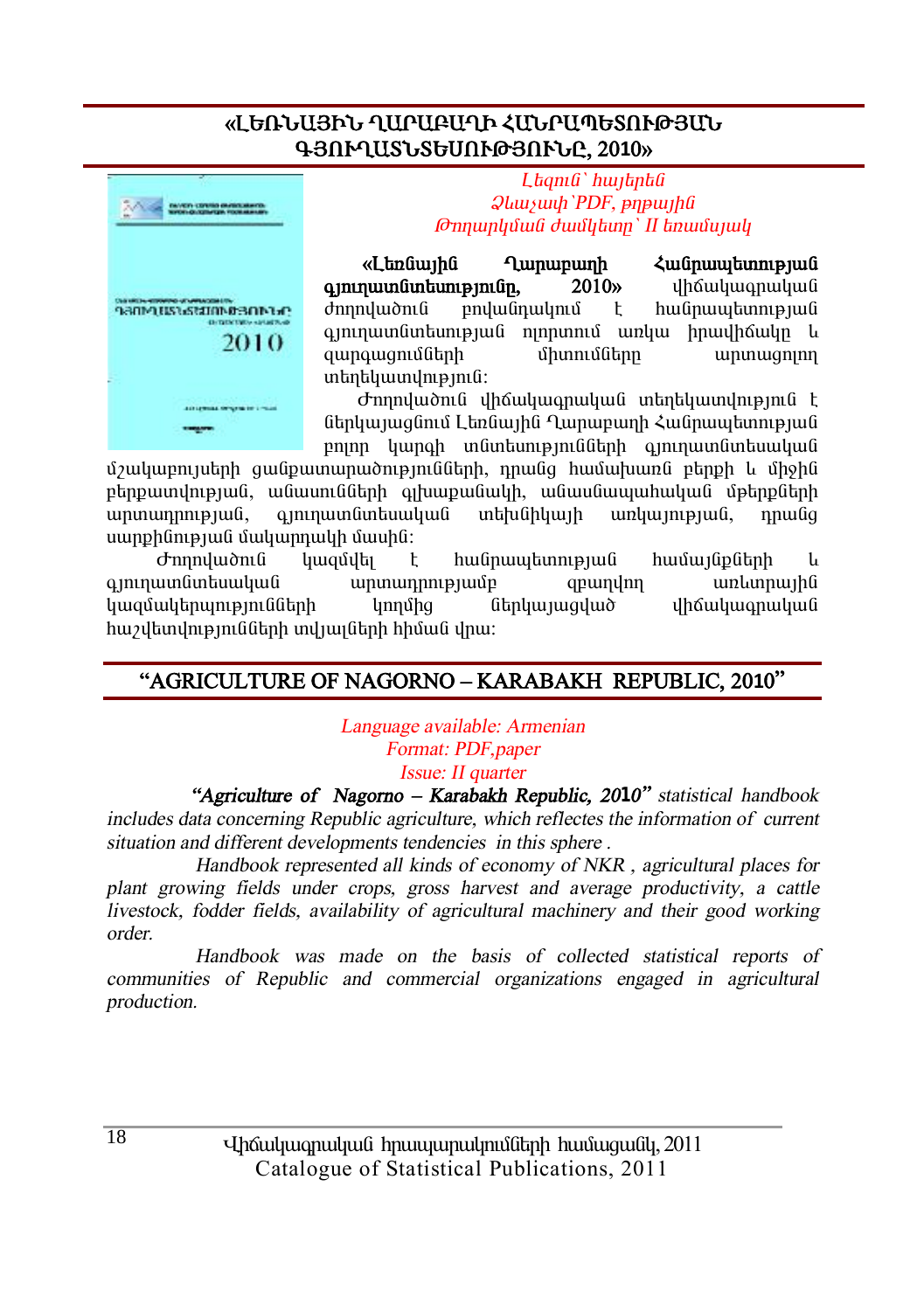# «ԼԵՌՆԱՅԻՆ ՂԱՐԱԲԱՂԻ ՀԱՆՐԱՊԵՏՈՒԹՅԱՆ ՇԻՆԱՐԱՐՈՒԹՅՈՒՆԸ, 2010»



Lagnia huitantia  $Q$ *luusuuli* 'PDF,  $p$ n $p$ *uuli*la *<u>Onnunluuti duutlumn' II tinuutujuuli</u>* 

«Lunduutha **Tunununh** *<u><b>Հանոաաետության</u> rhümmunnnpinnun*, 2010» վիճակագրական ժողովածուն բովանդակում է տվյայներ հանրապետությունում ոստ **Shliwliuwdnnuwli umpmmmundinh** hnuuuuuuquud *r*hüwnwnntpjwü duuluufibnh. hhufuuluufi *u*honafitnh qnndwnluuua, *2hüunümwdwihü* w/wwwwu6p6tnh duuluu Ganh le puuluu balabah. unghuu-u zuulmeuu hu նշանակության օբյեկտների գործարկման, ինչպես նաև

hh zuun ululu o gnigui an hima manan qandan badan badan badan badan ya ya kulu ha pwerlung puli puntena dan dikampun dan dan dan menjadi puncera dan menjadi puncera dan dan dan dan dan dan dan

Ժողովածուն կազմվել է հավաքագրված վիճակագրական հաշվետվությունների և իրականագված դիտարկումների տվյայների հիման վրա։

# "CONSTRUCTION OF NAGORNO - KARABAKH REPUBLIC, 2010"

Language available: Armenian Format: PDF, paper Issue: II quarter

"Construction of Nagorno-Karabakh Republic, 2010" statistical handbook included data concerning Republic construction composed of financial resourses and carried out construction volumes, by basic means of operation, sizes of constractiveworks and dwelling houses, level of socio-cultural building importance and erecting above-mentioned indices by types of operation, according to characterization of regional distribution..

The handbook was made on the basis of the collected statistical reports and the carried out monitorings.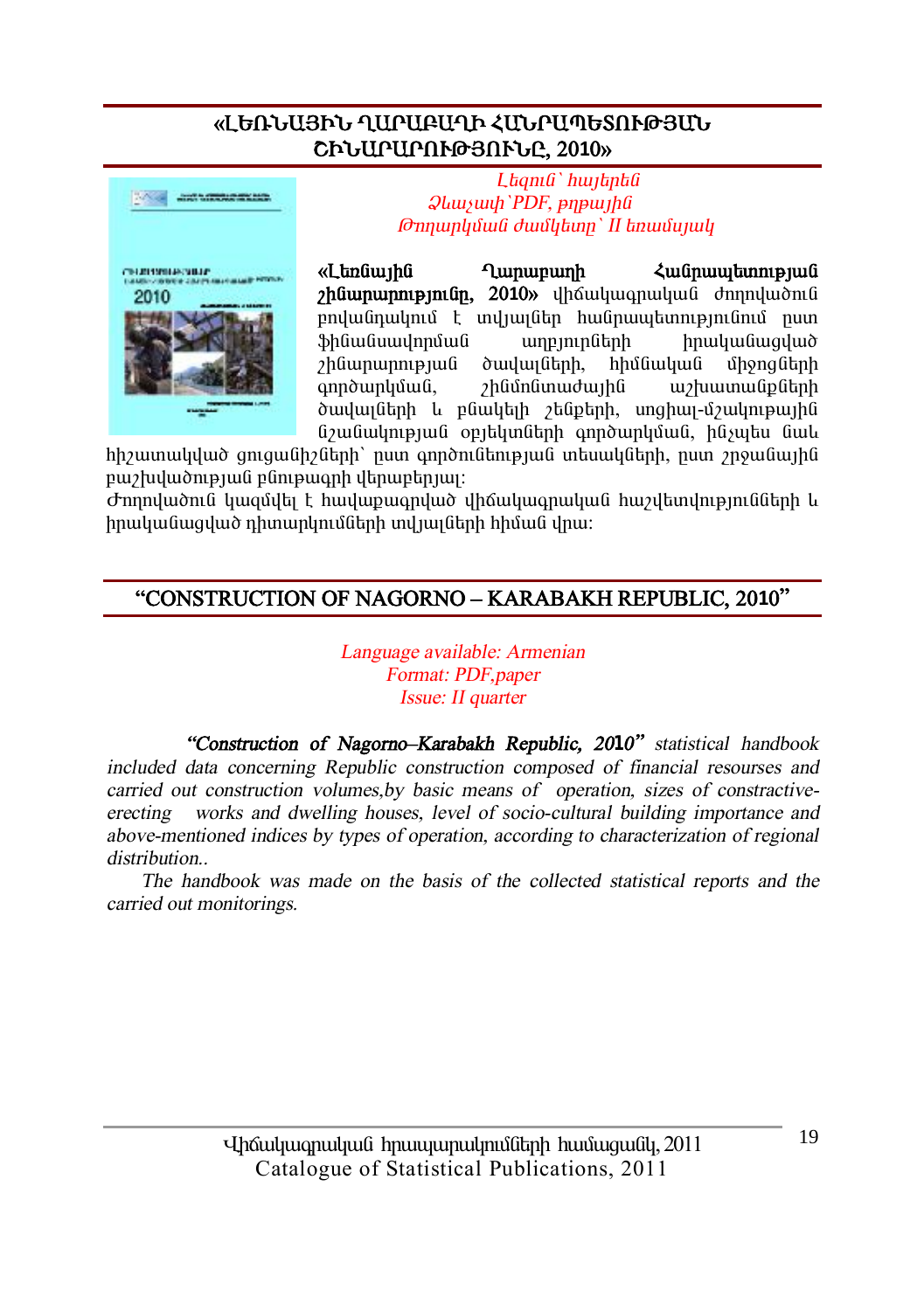#### **§¶ÜºðÀ ºì ¶ÜºðÆ ÆÜ¸ºøêܺðÀ ȺèÜ²ÚÆÜ Ô²ð²´²ÔÆ вÜð²äºîàôÂÚàôÜàôØ, 2006-2010¦**



#### *È»½áõÝ` ѳۻñ»Ý*   $Q$ *lauswah PDF*, *pnpwtha <i><u><del>Onnunluu ii</del>*</u> *duu lum' II tauu uu lu*

**§¶Ý»ñÁ ¨ ·Ý»ñÇ ÇÝ¹»ùëÝ»ñÁ È»éݳÛÇÝ Ô³ñ³µ³ÕÇ**   $\frac{1}{2}$ **i**  $\frac{1}{2}$  **b**  $\frac{1}{2}$  **b**  $\frac{1}{2}$  **b**  $\frac{1}{2}$   $\frac{1}{2}$   $\frac{1}{2}$   $\frac{1}{2}$   $\frac{1}{2}$   $\frac{1}{2}$   $\frac{1}{2}$   $\frac{1}{2}$   $\frac{1}{2}$   $\frac{1}{2}$   $\frac{1}{2}$   $\frac{1}{2}$   $\frac{1}{2}$   $\frac{1}{2}$   $\frac{1}{2}$   $\frac{1}{2}$   $\frac{1}{$ ujunni Guilini û li tir dhandan dha dhahar in duwan da bir da bir un ya ishe ya ishe ya mana kata wa kata wa watan wasan kata wa wasan kata wasan kata wasan kata wasan kata was hünbpuübnh dbnuupbnuur:

Unwüðhü qngwühzütnh qong ywmwnyt tú Gwl <u>մ</u>իջացգային իամարոումներ և իամեմատություններ։

Stintyuundni pinian atnyuunguti t hayutu nun hանրապետության, այնպես էլ ըստ ԼՂՀ առանձին  $p$ րջանների (դիտարկվող բնակավայրերի), տնտեսության

inuppեր hատվածների, ապրանքային խմբերի և ապրանք-ծառայություն whuuluunh:

Sylwyütnn hweywuhylti tû wnnh մtennwewünyewü ulgenyüpütnhü <u>hամապատասխան, ինչը հնարավորություն է ընձեռում դրանք համադրել այլ</u>  $b$ րկրների համանման ցուցանիշների հետ:

Գների դիտարկման և գների ինդեքսների հաշվարկման մեթոդաբանական ujungwewüntüütne ütelywaylta tü wewüähü hwunywòny:

#### **"PRICES AND PRICE INDICES IN NAGORNO-KARABAKH REPUBLIC, 2006- 2010"**

*Language available: Armenian Format: PDF,paper Issue: II quarter*

*"Prices and Price Indices in Nagorno-Karabakh Republic, 2006-2010" statistical handbook covered information on prices and price indices of different spheres of economy.* 

*International comparisons were also done on separate indicators.* 

*The information was presented by Nagorno-Karabakh Republic, as well as by NKR separate regions (observed settlements), different sectors of economy, commodity groups and goods-service types.* 

*The data were calculated according to the principles of modern methodology that enables to compare them with similar indicators of other countries.* 

*Separate chapter presented methodological explanatory notes on observation of prices and calculation of price indices.*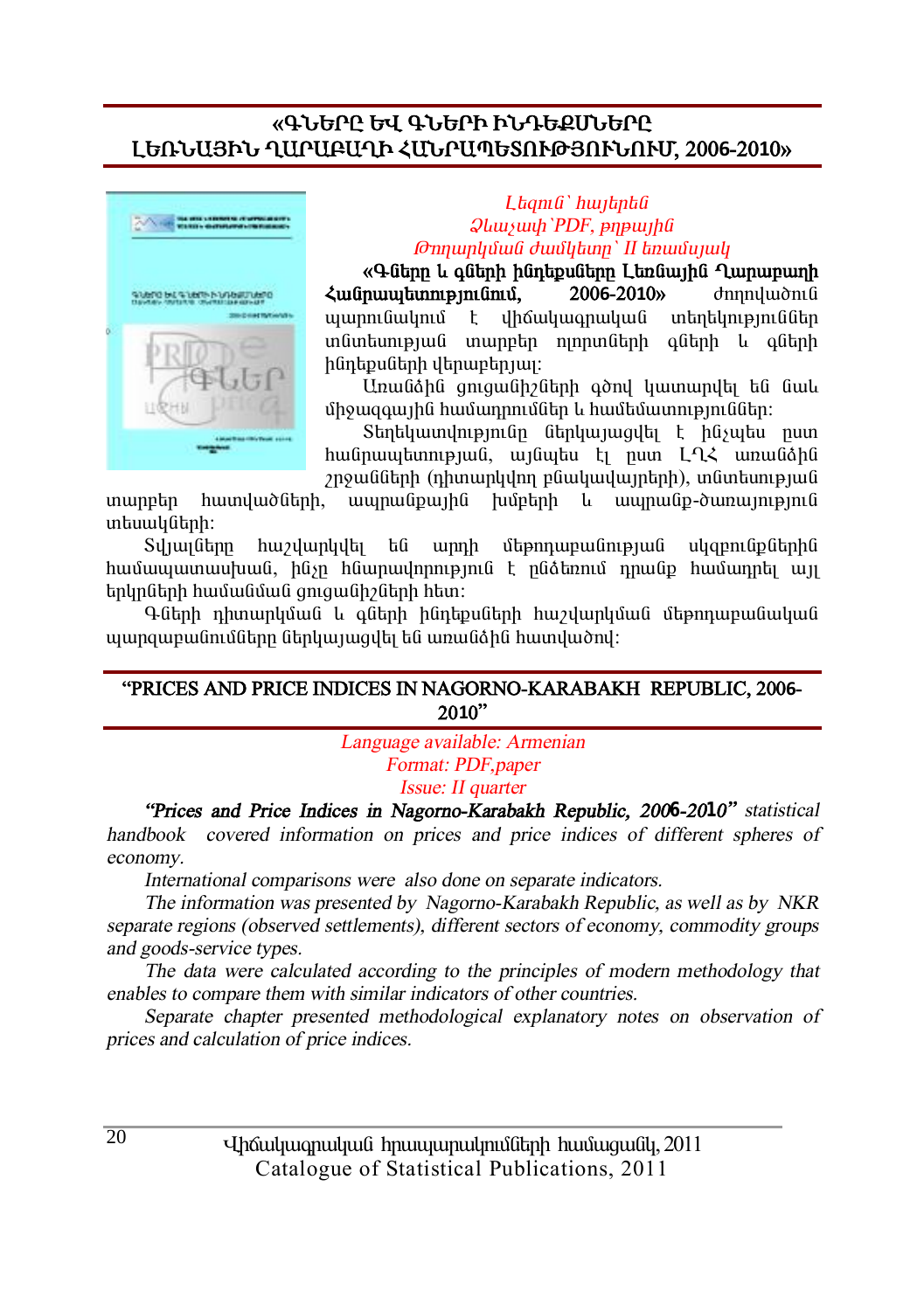## «ԼԵՌՆԱՅԻՆ ՂԱՐԱԲԱՂԻ ՀԱՆՐԱՊԵՏՈՒԹՅԱՆ **UPSU. 2010**» **UNGU SAFPE, 2010**



#### $(n$ wuuluunguuli 2-Gh? uuluunnul

 $L$ *tamû` hwitntû*  $Q$ *lauswah PDF*, *pnpwtha <i><u><del>Onnunluu ii</del>*</u> *duu lum II knuu uu lu* 

«L<del>an</del>guing Ounununh Zugnumbann **unnuphü unlunninn, 2010**» վիճակագրական dnnnyuðni uyunni uyunni en hufinumbuning  $2010$ թվականի արտաթին առևտրի վերաբերյալ untuntun unduban:

Ui nGnanlini t uninuhu Guu li Ganuniouu ð *i* brúar (phu einhau leindar í sandar eindar ein an brúar an heimhli unınınlı unmey mün) nun munud bühnh dud yuqnund l Glunmuqnuu Gthmu Guytayluð huuuyungh 2-Gh umunnuulah, nuun wayu anda baha bahah, wundah nuun UՊՀ երկըների, արտաքին աշխարհի և այլ երկըների,

արտահանման ու ներմուծման ծավալների դինամիկան` ըստ գործընկեր երկրների l ywnnigywdph, num hw Gnwytanni pjw G, γηρω Gütinh:

#### **"FOREIGN TRADE OF NAGORNO-KARABAKH REPUBLIC, 2010"**

*(at 2- digit level)* 

*Language available: Armenian Format: PDF,paper Issue: II quarter*

*"Foreign Trade of Nagorno-Karabakh Republic, 2010" statistical handbook covered data on foreign trade of the Republic for <sup>20</sup>10.* 

*The handbook included export and import volumes (in kind and value) in accordance with the two-digit level of commodity coding and description, by separate countries, in summary form- by CIS countries, the rest world and other countries, export and import volumes dynamics by partner countries and by export and import structure according to the regions of the Republic.*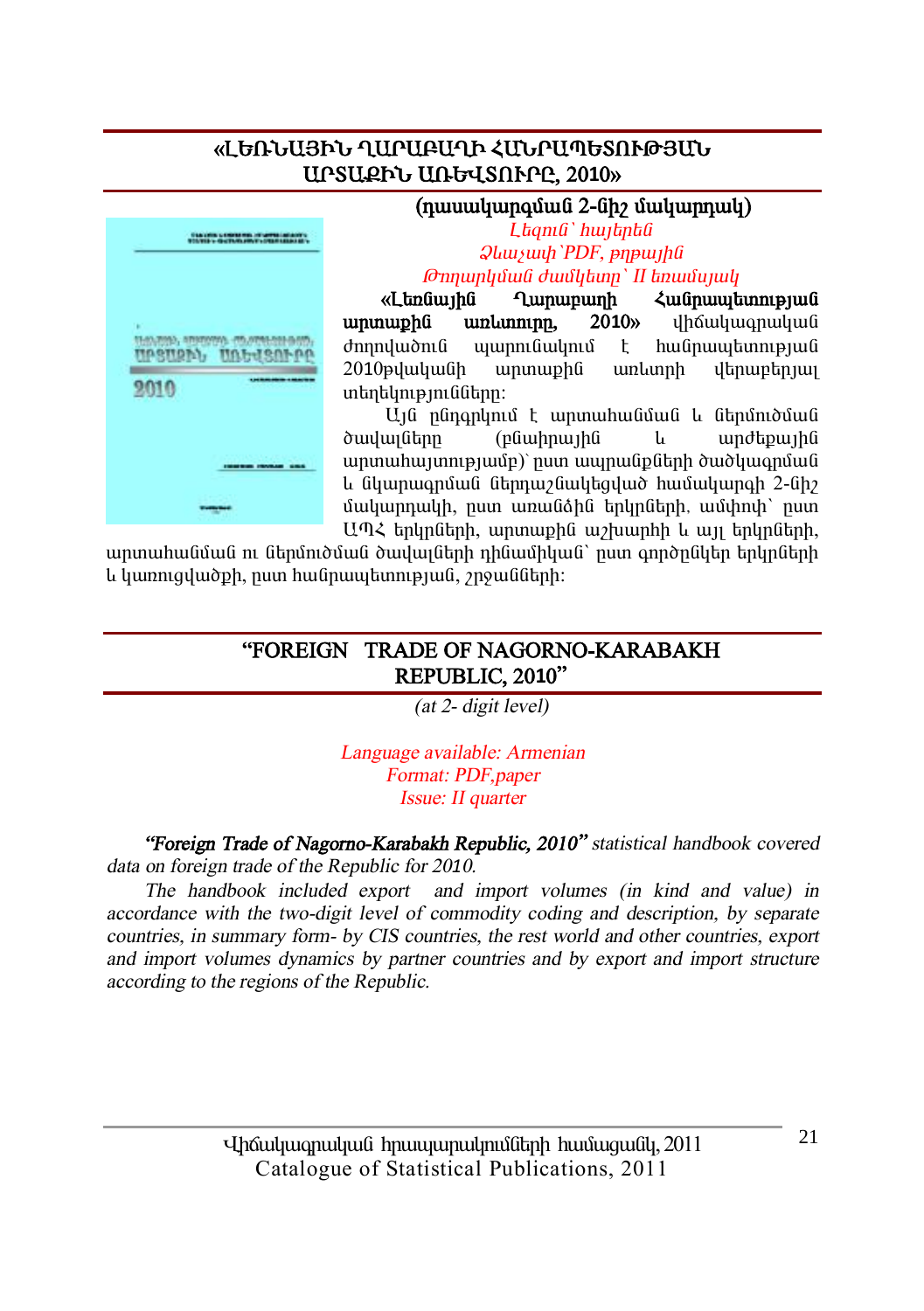# **§ ȺèÜ²ÚÆÜ Ô²ð²´²ÔÆ вÜð²äºîàôÂÚ²Ü**  *<u>UKUPUSÞU ՀUCJUGJCPILP, 2010*</u>



 $L$ *<i>kqmG`hwjknkG*  $Q$ *luuyuuh* `PDF, *pηpwlhû @nnunluuti duutlum' II bnuutunul* 

«Լեռնային Ղարաբաղի Հանրապետության վճարային **huzyltlyzhnn, 2010**» yhouluuqnuluu donnuluudnuli Gtnunnu t LU2 doununha huadtuan hhuguuluug  $qn$ iquidh $p$  $6$ thnn $2010$  $p$ .:

ZwGnwytunnye jug déwnwiha hweltyhnh  $\mu$ երյուծականը ներկայացված է 2003-2010 թվականների lunnuluudpnul:

 $\mathcal{U}$ ճարային հաշվեկշիռն իրենից ներկայացնում է ihauluuanuluua huvikinilmeinia, nnnu huuuluunailuv

intupni uniniugniini tu uushnih iniliuitun huriltani duususuuniinistiinis  $\alpha$  (եռամսյակ, տարի) այլ երկոների և միջազգային կազմակերաությունների իետ  $L^2$ innuph indin buluq inno inn bundin buldan bulung inno hangan in

 $S$ նտեսական բնույթի գործառնությունները, որոնք կատարվում են ԼՂՀ ռեցիդենտների և Լ-ՂՀ ոչ ռեցիդենտների միջև, իրականացվում են ապրանթների և ծառայությունների, եկամուտների ձևավորման, ընթացիկ տրանսֆերտների տեսքով, ինչպես նաև գործառնություններ, որոնք կապված են ֆինանսական  $u$ ահանջների և պարտավորությունների հետ:

#### **"BALANCE OF PAYMENTS OF NAGORNO-KARABAKH REPUBLIC, 2010"**

*Language available: Armenian Format: PDF,paper Issue: II quarter* 

*"Balance of Payments of Republic of Nagorno-Karabakh, 2010" statistical* 

*handbook covered the main indicators of balance of payment for <sup>20</sup>10.* 

*The analysis of the balance of payment are presented by breakdown for <sup>200</sup>3-2010. Balance of payment is <sup>a</sup> statistical report, in which the overall data concerning the foreign economic operations of NKR with the other countries and international organizations are represented in systematic form for reporting period (quarter, year).* 

*The economic operations between the residents and non-residents of NKR are* 

*implemented in the form of goods and services, income formation, current transfers, as well as operations related to the financial needs and liabilities.* 

> Uhauluugnuluu hnuuunulmuumulinh huuuquuul, 2011 Catalogue of Statistical Publications, 2011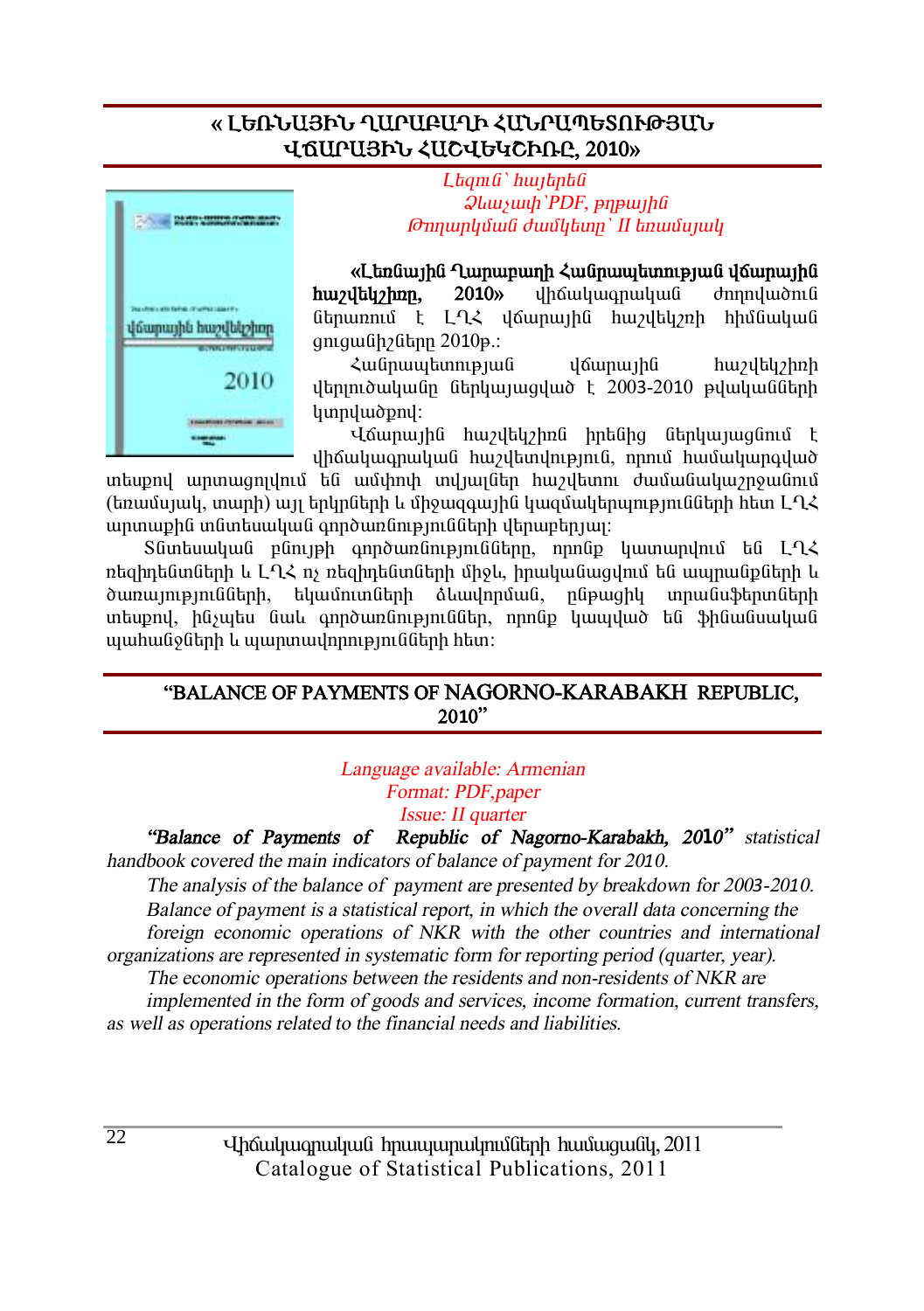# «ԼԵՌՆԱՅԻՆ ՂԱՐԱԲԱՂԻ ՀԱՆՐԱՊԵՏՈՒԹՅԱՆ **ÄàÔàì𸲶ð²Î²Ü ÄàÔàì²Ìàô, 2010¦**



 $L$ *bqnı li* '*hwibnbli*  $Q$ *luuywyh* PDF, pnpwyhâ *@nnunluໂulî duuÎlitann` II tinuuîunuli* 

«Լեռնային Ղարաբաղի Հանրապետության *d***nnulnnuuqnuuluuli dnnnuluudni, 2010**» yhtivuluuqnuuluuli dnnnyudont Guyhuuntuyud t uyunnngthnh wifi mowugh ѳٳñ ¨ ³ñï³óáÉáõÙ ¿ ѳÝñ³å»ïáõÃÛ³Ý dnnnynnwqnwywa wnnh yhowyn punpwqnnn wuynyh տվյայների դինամիկան:

d mondumantia municula duning te la ter e quata punismentia əyu yu yulundur birindən birindən əşə başlanması başlandır.<br>Əlinbüyyatın birində başlanması başlanması başlanması başlanması başlanması başlanması başlanması başlanması

gnigwühzütinn, húswtu Gwl tinlinh dinniliniwanwywa hnwyhowyh wurkinih  $6$ կարագիրը  $2010$ թ` նախորդ տարիների համեմատության մեջ:

Առանձին բաժիններով ներկայացված են բնակչության թվաքանակի, utinwuninppwihû ywnnigywdph, püwysnipjwü püwywü zwndh, ungipwghnü տեղաշարժերի, մահացության և ծնելիության, Լ-ՂՀ շրջանների համայնքների և pնակավայրերի թվի և շրջաններում բնակչության թվաթանակի, ամուսնության և ամուսնայուծության վերաբերյալ տվյալները։

#### **"THE DEMOGRAPHIC HANDBOOK OF NAGORNO – KARABAKH REPUBLIC, 2010"**

*Language available: Armenian Format: PDF,paper*  *Issue: II quarter* 

 *"Demographic handbook of Nagorno-Karabakh Republic, <sup>20</sup>10" statistical handbook is forseen for the wide circle of users and reflects dynamics of summary data characterising demographic situation of the Republic.* 

 *Handbook includes the main indicators characterizing changes in the population number of Nagorno-Karabakh Republic, as well as summary outline of demographic situation for <sup>20</sup>1<sup>0</sup> compared with the previous years.* 

 *Information on population number, age and sex structure, natality, migration, deaths and births, number of NKR regions, communities and settlements, distribution of the number of population, marriages and divorces by regions presented in separate chapters.*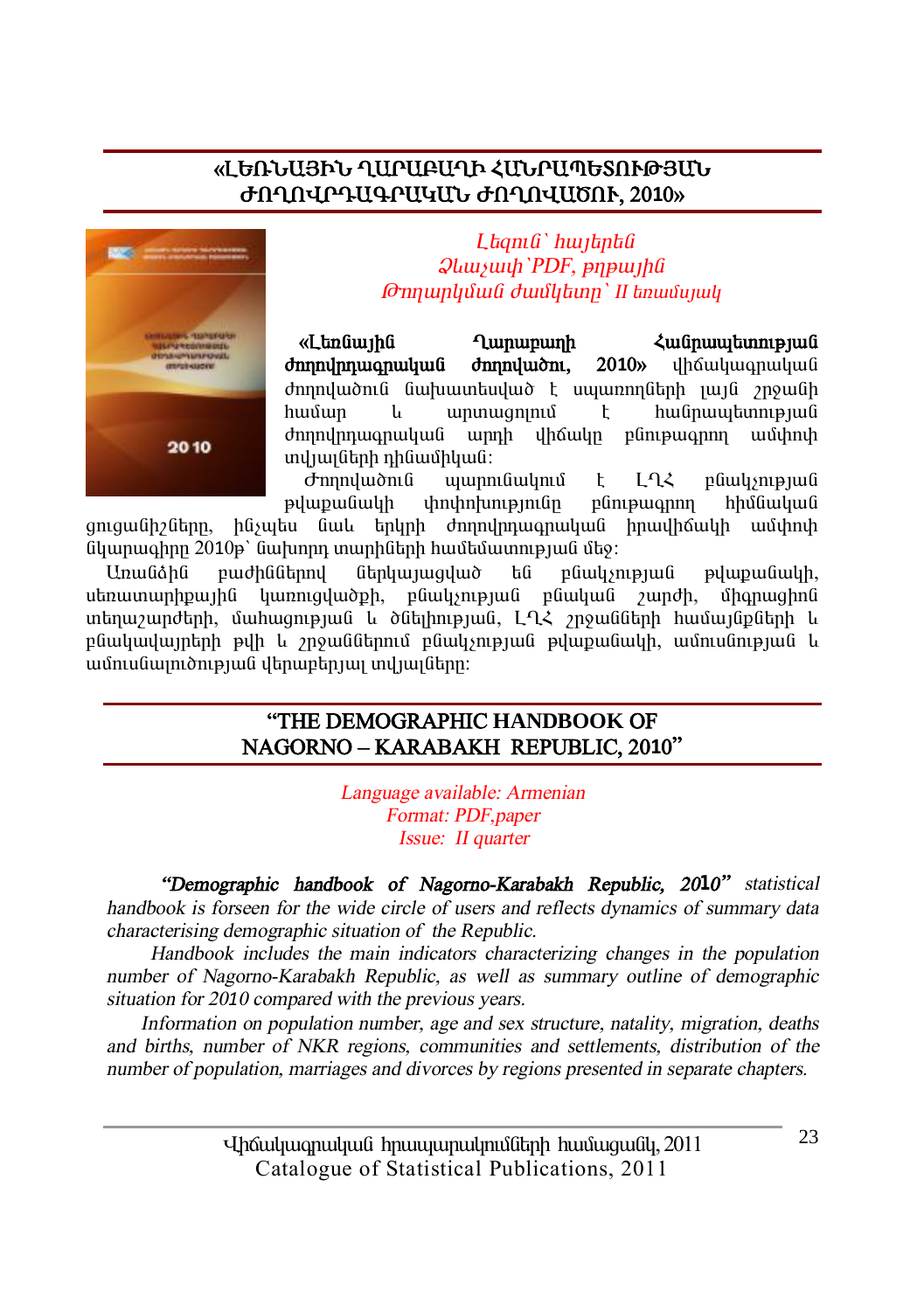# «ԼԵՌՆԱՅԻՆ ՂԱՐԱԲԱՂԻ ՀՄՆՐԱՊԵՏՈՒԹՅԱՆ Unstulluyut urauye, 2010»



Ltanıli' hwitphli  $Q$ *luusuuh* PDF,  $p$ n $p$ *u* $p$ *lii Onnunluuli duulltunn* II tinuuli

«LbnGwihG **Tumunumh**  $\mathcal{L}$ un Ginnau bunun bunun G unghunuluu uhouuun.  $2010<sub>9</sub>$ **u**howlwonwywa ժողովածուն նախատեսված է սպառողների լայն շրջանի <u>hամար և արտացոլում է hանրապետության սոցիալական</u> plinipwannn  $\text{unnh}$ dhowuln ամփոփ mduunfibnh դինամիկան:

στηρημαδη ι α պարունակում  $\mathsf{t}$ տեղեկություններ unghujuuluu ninnuh unnnouuuuhnipjuu lupnipjuu.

իրավական համակարգի, մշակույթի, սպորտի, հրատարակչական գործունեության, գրադարանային ֆոնդի օգտագործման և այլ ոյորտների վերաբերյալ։

Ժողովածուն հագեցած է վիճակագրական աղյուսակներով, գծապատկերներով, հիմնական բաժինների վերջում գետեղված են դինամիկ շարքերով հավելվածներ։

#### "SOCIAL SITUATION OF NAGORNO-KARABAKH REPUBLIC FOR 2010"

Language available: Armenian Format: PDF, paper Issue: *II quarter* 

"Social Situation of Nagorno - Karabakh Republic for 2010" statistical handbook is forseen for wide circle of users and reflects dynamics of summary data characterising social situation of the Republic.

Handbook covered information on social sphere: public health, education, legal system, culture, sport, publishing activity, use of library stock and other spheres.

The handbook included statistical tables, graphs, each section covered annexes with time series.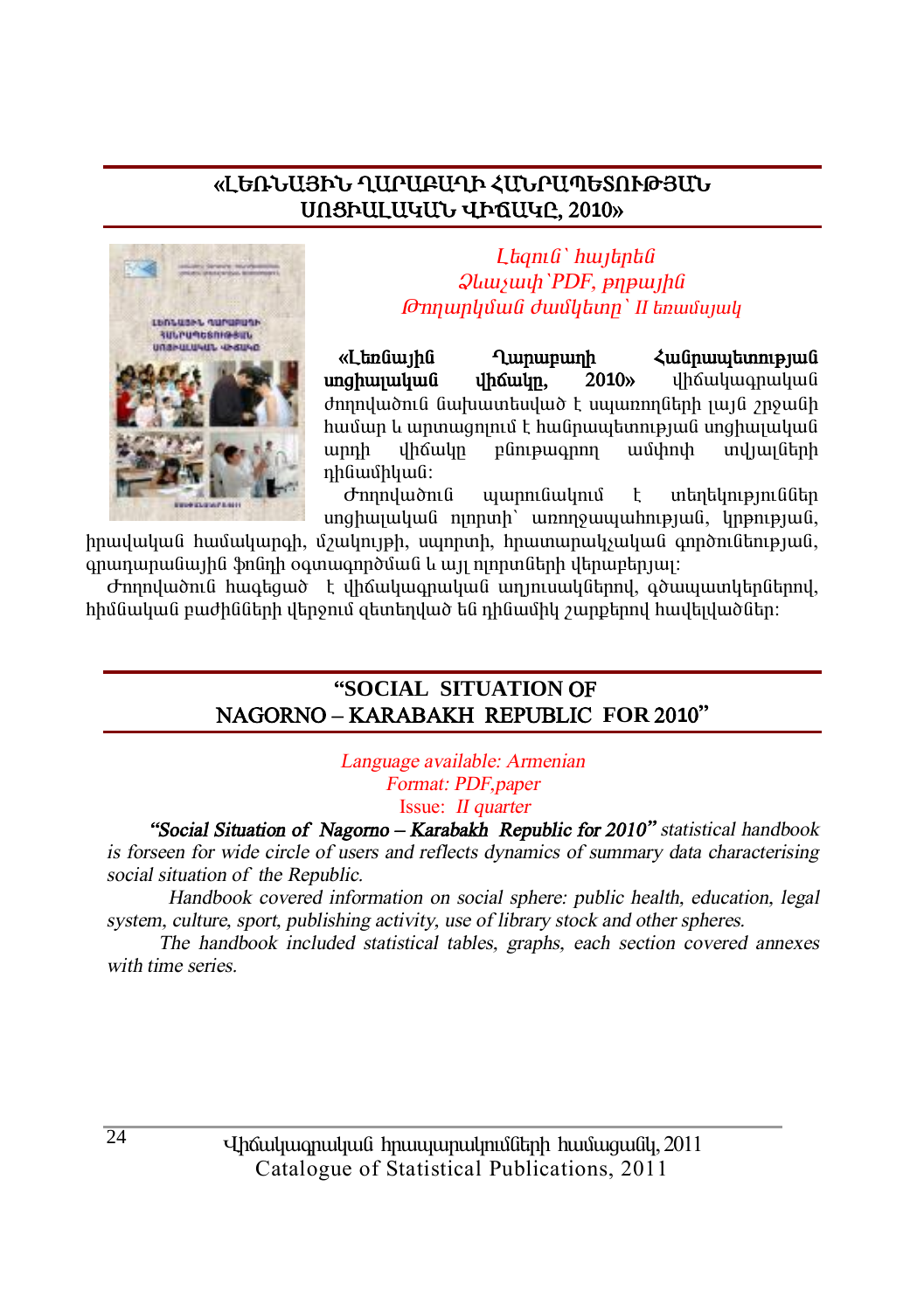# «ՄԻԳՐԱՑԻԱՆ ԼԵՌՆԱՅԻՆ ՂԱՐԱԲԱՂԻ ՀՄՆՐԱՊԵՏՈՒԹՅՈՒՆՈՒՄ, 2010»



Ltanı G'huntantu **Qluuyuuh** PDF, pnpuulha **Onnunluuli duullunn** I tanuunuul

«Uhanwahwû Ltnuutha **Lunupunh** Հանրապետությունում,  $2010<sub>9</sub>$ վիճակազրական dnnndwðni Guihauntuduð t umunnngtinh jují mough <u>hամար և արտազորում է հանրապետության բնակչության</u> huzultunn duuuuuuunguuuh մեհասնիկական տեղաշարժը plintpwannn unuultu առարկայական undiunGthn:

Ժողովածուն պարունակում է բնակչության ներթին և արտաթին միգրացիայի, ըստ ubnuununhpuuhfi munudpuyhû տեղաբաշխման buiaun.  $\mathbf{m}$ unahunulnufi կարգավիճակի, ըստ ազգության և քաղաքազիության, ըստ կրթական մակարդակի ու եկամուտների եկողների և մեկնողների վերաբերյալ տեղեկություններ։

Ժողովածուն հագեցած է վիճակագրական աղյուսակներով, գծապատկերներով։

#### MIGRATION IN NAGORNO-KARABAKH REPUBLIC

Language available: Armenian Format: PDF paper Issue: I quarter

"Migration in Nagorno-Karabakh Republic in 2010" statistical handbook is forseen for the wide circle of users and reflects more material data characterizing the mechanical movement of population in Republic in the reporting period.Handbook covered the information on internal and external migration of population concerning age and sex structure, the territorial distribution and social status, by ethnicity and nationality, by educational level and incomes, by immigrants and emigrants.

Headbook includes the statistical tables graphs.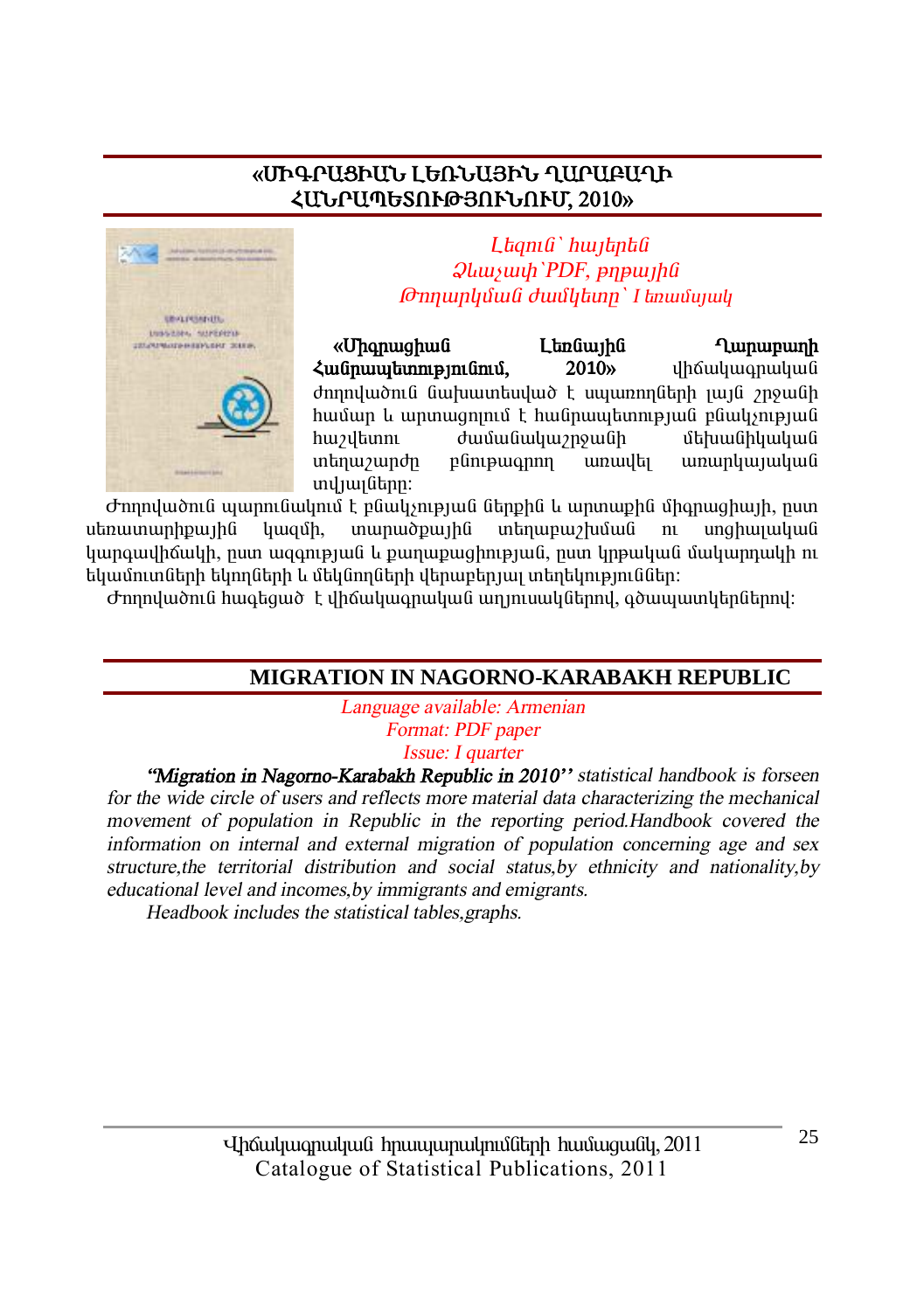# **St1t4US4U4UL 2t4Nt38**

# **INFORMATIONAL REPORTS**

#### «ԼԵՌՆԱՅԻՆ ՂԱՐԱԲԱՂԻ ՀՄՆՐԱՊԵՏՈՒԹՅԱՆ UNSPUL-SLSGUUYULL JPQUYC» ՏԵՂԵԿԱՏՎԱԿԱՆ ԵՌԱՄՍՅԱԿԱՅԻՆ ՁԵԿՈՒՅՑ



Ltama' hwitpta, nniutpta **Qluusuuh** PDF, pnpuuha Թողարկման ժամկետը` hաշվետու duufuufuuhuvnouufihfi huonnnnn 45-nn onn

LQ2 wqqwihli dhowywqnwywli dwnwimpiwli (LQ2 U40) «Ltmunhu **Lunununh** Հանոաաետության unownunghun-muntumunun տերեկատվական  $t$ ռամսյակային զեկույզները կառուցվում են  $L$ ՂՀ **Jhouluuannipuus urbinulius hinnhnnh 2011p. hnisuunh** 18-h phu 1-b nnn uung huun uungud «2011 puuluu wtmwuuu dháwhwanwhwG *w*huumuuiputnh onwonny» նախատեսված ճյուղային (գերատեսչական)

և տեղական (համայնքային) վիճակագրություն իրականացնող մարմինների, վիճակագրական այլ տեղեկություններ տրամադրողների կողմից նեկայացվող պետական վիճակագրական հաշվետվությունների (հարցաթերթերի, տեղեկագրերի այլն), հաշվարկների և ԼՂՀ ԱՎԾ կողմից դրանց ամփոփման, ինչպես նաև aniquidh? Gtph, hnuyuuGuqunn htunwanunnupini Gütinh. *u*zululnn տեղեկատվահրատարակչական գործունեության արդյունթում (ժողովածուներ, տեղեկագրեր, մամուլի հաղորդագրություններ, վիճակագրական զեկույցներ) ամփոփված նյութերի հիման վրա։

1999թ. ապրիլից սկսած, ցեկույցների բովանդակությունը ներկայացվում է Undnyeh միջազգային հիմնադրամի (UUՀ) կողմից մշակված՝ «Տվյայների տարածման ընդհանուր համակարգի» հատվածներին համապատասխան:

ցեկույցներում nünanlıdnığ **bû** «Մեթոդաբանական այարգաբանումներ», «Տեղեկություններ ԼՂՀ և ԱՊՀ երկրների որոշ ցուցանիշների վերաբերյայ» և «ԼՂՀ ԱՎԾ հրապարակումների ցանկը» հավելվածները։

unghuy-inaintuuluua dhoulup տեղեկատվական եռամսյակային «LՂՀ ցեկույցների հատվածներում առկա նախնական կամ հաշվարկային ցուցանիշները հաջորդ հրապարակումներում կարող են ենթարկվել ճշգրտման, պայմանավորված այն հանգամանթով, որ հաշվետու ժամանակահատվածը հնարավորություն չի սկզբնական տեղեկատվության արժանահավատությունն ոնձեռում առավել խորությամբ ստուգելու, ինչի իրականացումը «Պետական վիճակագրության մասին» ԼՂՀ օրենքի 15-րդ հոդվածի (q) կետի դրույթներին համապատասխան, muhulionin t inmaniah dunnuliuli: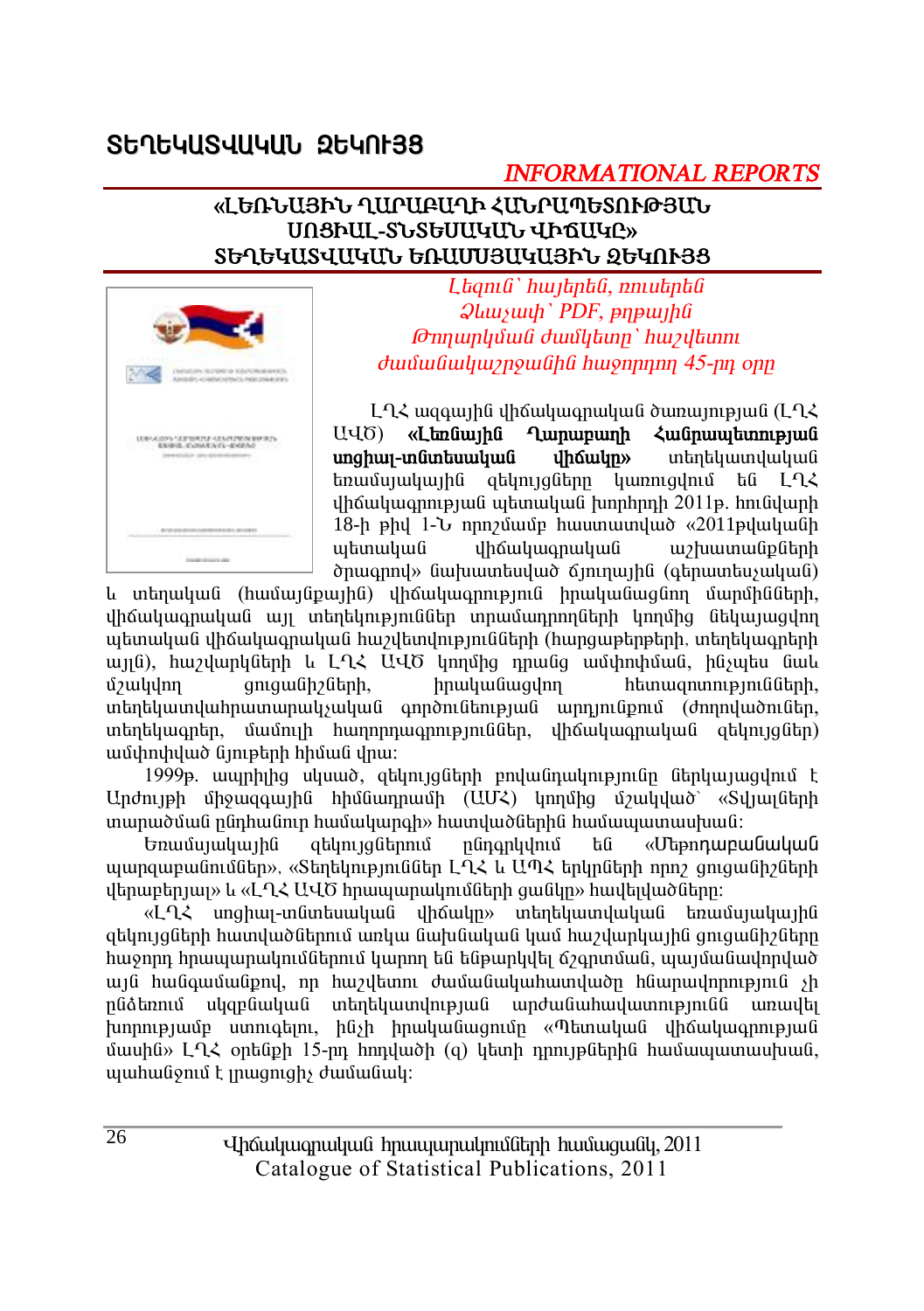## **"SOCIO-ECONOMIC SITUATION OF NAGORNO – KARABAKH REPUBLIC " INFORMATIONAL QUARTERLY REPORT**

#### *Language available: Armenian, Russian Format: PDF, paper Issue: On 45th day after the reference period.*

*The "Socio-economic Situation of Nagorno-Karabakh Republic" informational quarterly reports of the National Statistical Service of Nagorno-Karabakh Republic' (NSS of NKR) are built on the state statistical reports (questionnaires, bulletins, etc.) submitted by the branch (departmental) and local (community) statistical bodies, other statistical data suppliers, calculations and their summarizing by the NSS, as well as indicators processed, surveys carried out by NSS, materials (publications, bulletins, press releases, statistical reports) summarized as <sup>a</sup> result of informational and publishing activity, which are foreseen by the "Program of State Statistical Work for <sup>2011</sup>" approved by the Resolution 1-N of the State Council on Statistics of Nagorno-Karabakh Republic of 18 January 2011.* 

*Since April 1999, the content of the reports is represented in compliance with the sectors of the International Monetary Fund's (IMF) "General Data Dissemination System" (GDDS).* 

*Quarterly reports include Annexes "Methodological Explanatory Notes", "Some Indicators of the NKR and CIS Countries" and "Actual Publications List of NSS NKR"applications.* 

*Preliminary or calculated indicators available in the Socio-economic Situation of Nagorno-Karabakh Republic quarterly informational reports can be verified in the following releases, given by the fact that the reporting period doesn't allow to check reliability of initial data in more depth, which, according to the 15 the Article of NKR LAW "On State Statistics", requires extra time.*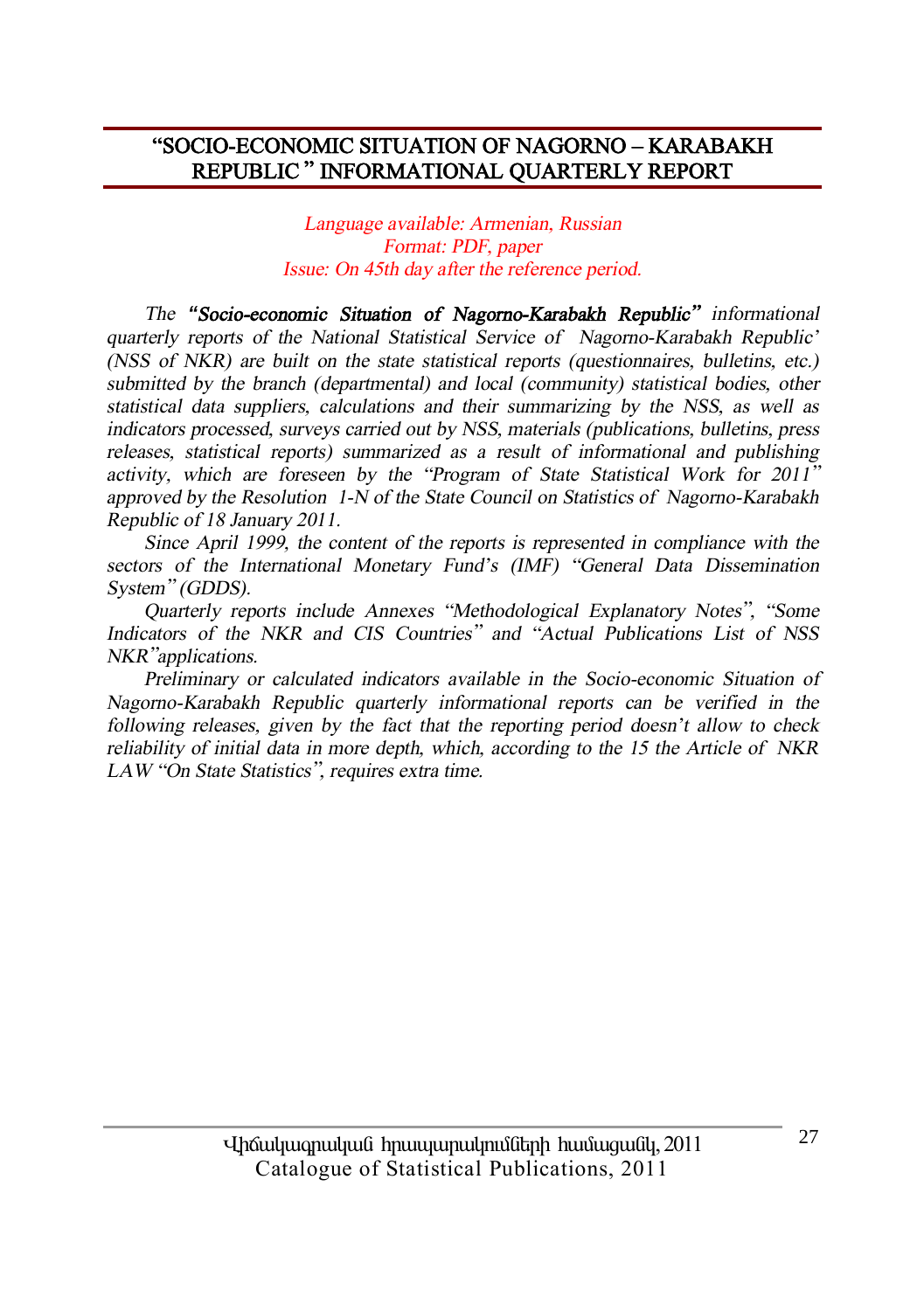# *<u>ՎԻճԱԿԱԳՐԱԿԱՆ ՋԵԿՈԻՅՑ*ՆԵՐ</u>

### *STATISTICAL REPORTS*

#### **§´Æ¼Üºê - 躶ÆêîðÆ Ðºî²¼àîàôÂÚ²Ü ¼ ºÎàõÚò¦**



 $L$ *bqnig hwibnbg*  $\mathcal{Q}$ *luusuuh* `pnpwiha` *ÂáÕ³ñÏÙ³Ý ųÙÏ»ïÁ` ÑáõÝÇë* 

**§´Ç½Ý»ë-é»·ÇëïñÇ Ñ»ï³½áïáõÃÛ³Ý ½»ÏáõÛóÁ¦**  $\mathfrak{g}_2$  is the sum of  $\mathfrak{g}_2$  is the upper interface in the  $\mathfrak{g}_1$ lnnuthq 2011 huulnuu ulunnu bunun huylunuluud իրավաբանական և ֆիզիկական անձանց htunuanunnuənu ü unnını üpütinni:

 $\Omega$ tynı yonu Gitnyu yuqyad ta untotynu bilin hանըապետության գործող և չգործող տնտեսավարող unipitlunutnh puh, annonn yuquuythumpjniuuthnh u անհատ ձեռնարկատերերի գործունեության տեսակների (hhu Gulium in balan bandara), an an chuadh ann ais an t-

pվաpանակի, hhմնադիրների և գործադիր մարմնի ղեկավարների, գրանցման և annðní Ghnipju Gol hwughGhnh, haswhu awa annðní Ghnipju anning hanning hanning h ó luu um luð huun uph le Languu ha Qumu pung Zugnundann pung uggun ha վիճակագրական ծառայության բիզնես ռեգիստրի վարման համար անհրաժեշտ um qnguu Ghe bhah dan uphuun:

 $\Omega$ եկույզը բովանդակում է տնտեսավարող սուբյեկտների տնտեսական  $u$ կտիվությունը և չափերը, կազմակերպությունների կազմակերպա-իրավական տեսակները արտագոյող տեղեկություններ, կազմակերպությունների  $\hat{u}$ ասնաճյուղերի ու ներկայացուց $\hat{y}$ ությունների մասին տվյայներ։

#### **§REPORT OF BUSINESS-REGISTER OBSERVATION ¦**

*Language available: Armenian* 

*Format: paper Issue: in June* 

 *"Report of Business-Register Observation" was processed by the National Statistical Service of Nagorno-Karabakh Republic in <sup>20</sup>11 on the basis of results of observations realized by juridical and physical persons over Republic.* 

 *The report represented data about number of active and non-active economic entities, the types of active organization and individual entrepreneurs activity (general and secondary), number of employees, authorities and managers, registration and activity addresses, as well as the results of activity revenues and total indicators concerning the National Statistical Service of Nagorno-Karabakh Republic business-register management .* 

 *The report reflected the data about forms and activities of economic entities recorded in business-register, also data about types of juridical organisation and activities of their branches and subdivisions.*

> Uhauluugnuluu hnuuunulmuumulinh huuuquuul, 2011 Catalogue of Statistical Publications, 2011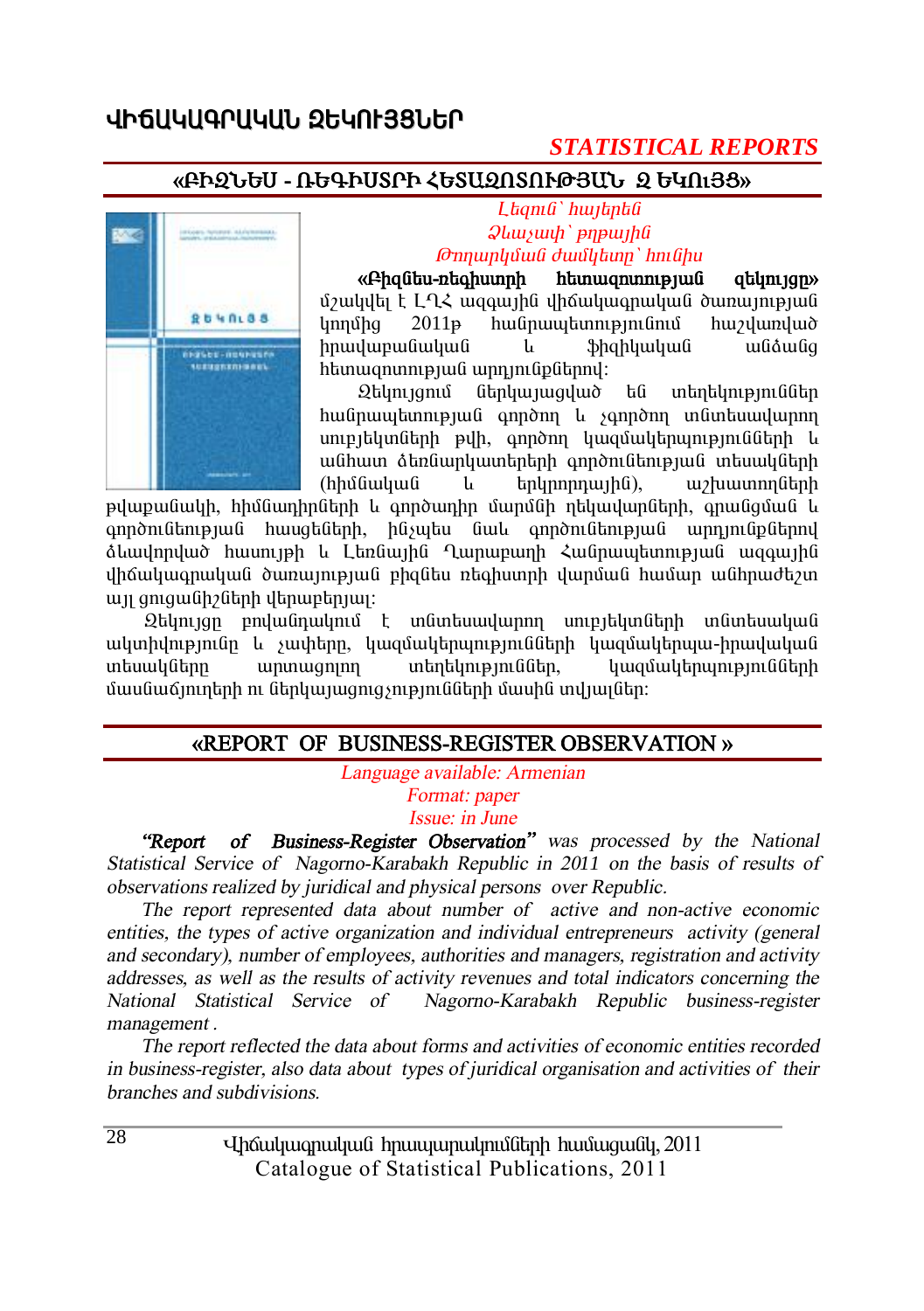# **§Æð²Î²Ü ²ÎîÆìܺðàôØ Æð²Î²Ü²òì²Ì ܺð¸ðàôØÜºðÆ**  ՀԵՏԱՁՈՏՈՒԹՅՄՆ ՁԵԿՈՒՅՑ»



 $L$ *banı G`hwibnbû*  $\mathcal{Q}$ *lauswah* ` pnpwtha *ÂáÕ³ñÏÙ³Ý ųÙÏ»ïÁ` ÑáõÝÇë* 

**§Æñ³Ï³Ý ³ÏïÇíÝ»ñáõÙ Çñ³Ï³Ý³óí³Í Gtompolu Guyah haman hang kuning barahan kuning kuning kuning kuning kuning kuning kuning kuning kuning kuning kuning kuning kuning kuning kuning kuning kuning kuning kuning kuning kuning kuning kuning kuning kuning kunin** ugawihû dhawunanwuwa dunuunipiwa linniha 2011 <u>հանրապետության մայրաքաղաքում և բոլոր շրջաններում</u>  $821$ տնտեսավարող սուբյեկտների ներգրավմամբ անցկացված hետազոտության արդյունքներով։

Ztunwqnunnyemun huunwynnnyemu t myty pwawhwuntun utmohli tnlini inwinhlitnhli  $h$ անրապետության տնտեսության տարբեր ճյուղերում hnwywGwqywd GtmnnwGthh dwywGtnn, nnwGq

ֆինանսավորման աղբյուրները, իրականազված ներդրումների նպատակը և աշխարհագրությունը։ Հետազոտությամբ խնդիր է դրվել նաև ուսումնասիրելու ներորումների hետ կապված գործարար ծրագրերի իրականացման ընթացքը, ütnnnnuðwihü úþüninnun ytnur þáðuhununununu að þannnnuð þeuntuhnlutin ninnipjniaütinn:

 $\delta$ nıgwնի $\delta$ ները ներկայացված են ըստ հանրապետության  $\delta$ րջանների։

## **§REPORT OF OBSERVATION OF THE INVESTMENTS REALISED IN REAL ACTIVES**

#### *Language available: Armenian Format: paper Issue: in June*

 *''Report of observation of the investments realized in real actives'' was processed by the National Statistical Service of NKR in 2011 on the basis of the results of observation including 821 economic entities realized in all regions and in the capital of Republic .* 

*The observation enables to find out volumes of the investments, the financial resources,the investments purpose and geography carried out in the separate branches of the Republic economy for last two years.The observation sets the task for studing the programs operating process related to the investmens according to the investment estimations and improve the directions.* 

*The indicators are presented by the Republic regions.*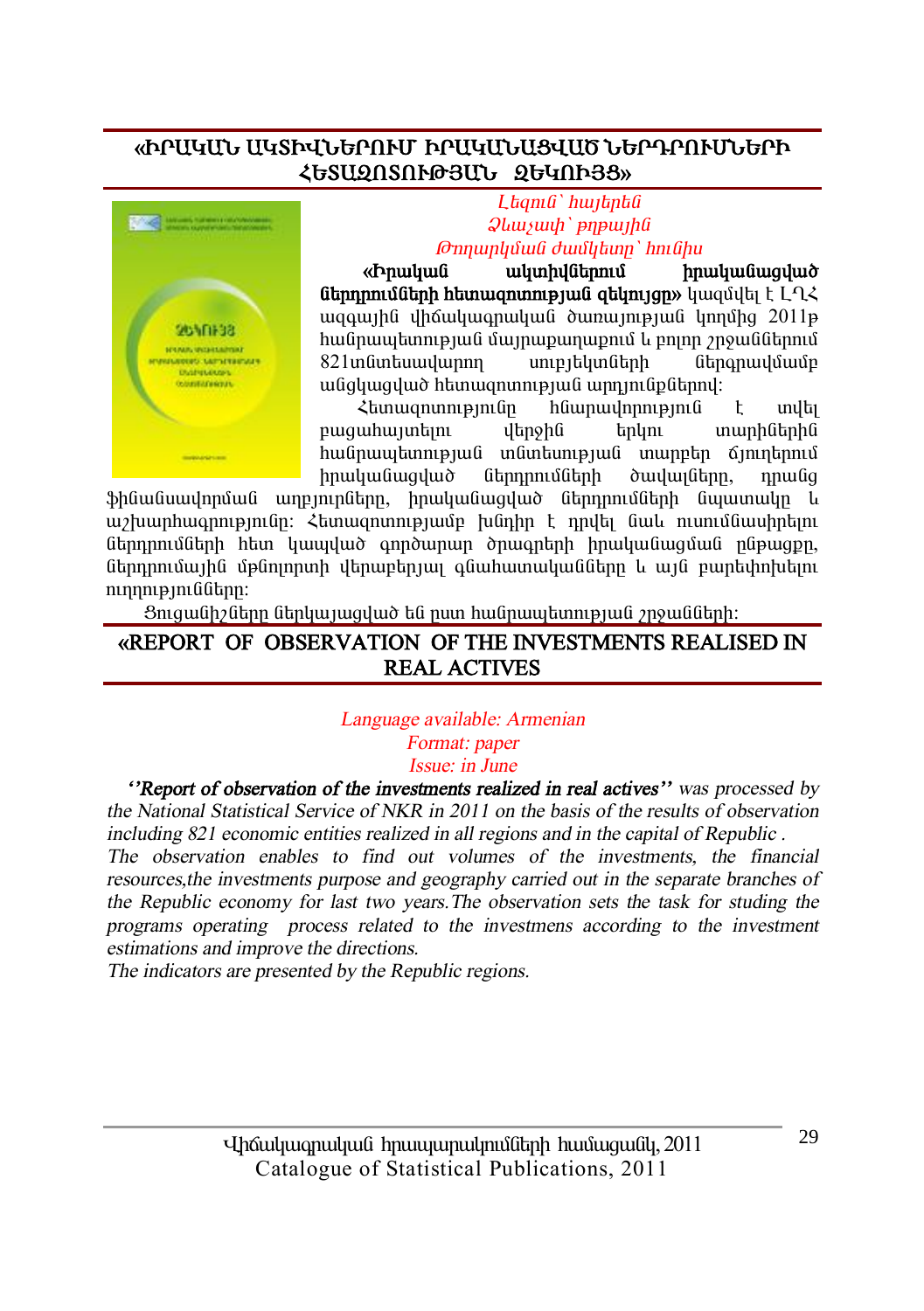#### « ԱՇԽԱՏՈՒԺԸ ԵՎ ՈՉ ՖՈՐՄԱԼ ՁԲԱՂՎԱԾՈՒԹՅՈՒՆԸ ԼԵՌՆԱՅԻՆ ՂԱՐԱԲԱՂԻ ՀԱՆՐԱՊԵՏՈՒԹՅՈՒՆՈՒՄ ՄԻԱՆՎԱԳ ԸՆՏՐՄՆՔԱՅԻՆ ՀԵՏԱՁՈՏՈՒԹՅԱՆ ՁԵԿՈՒՅՑ»



#### Lhamfi' huubnbfi  $\mathcal{Q}$ *lausuah* ` pnp $\mu$ Թողարկման ժամկետը՝ սեպտեմբեր

«Uəhummıdn lı nş İnnüm qrumduldmənnün L-L-2nu nümnuüpunhü htunuumnmupuut qtlmnqn» **úhwGilwa** կազմվել է հանրությանը ԼՂՀ 2011թ աշխատաշուկայի  $h$ dtnuntnuu mandumunupinu  $\lim_{u \to 0}$  $192$ wqawihli dhowluuqnuluu dunumpuu **l**innung հանրապետության մայրաքաղաքում pnjnn lı. **2** 2 2 3 2 3 2 4 3 4 4 5 4 5 4 4 5 4 5 4 5 7 8 4 5 4 5 7 8 4 5 7 8 4 5 7 7 8 4 5 7 8 4 5 7 7 8 4 5 7 7 8 4 5 7 7 7 8 4 5 7 7 8 7 7 8 7 7 8 7 7 8 7 7 8 7 7 8 7 7 8 7 7 8 7 7 8 7 7 8 7 7 8 7 7 8 7 7 8 7 7 8 7 7 8 7 7 8 7 7 wudywquwd nնտրանքային htunuuqnunnupuuli wnniniuputnul: Հետացոտությունը

hüwnwynn nuotantiq unuultu  $h$ nnnn $p_1$ nunuumuhntu  $\mathbf{u}$ quuhuuntu հանրապետության աշխատաշուկայում ոչ ֆորմալ կամ թաքնված զբաղվածության  $t$ nlını $pp'$ huvuh unfitund uhowqawilinntil nfinni filiuð muaniahs  $\mathbf{u}\mathbf{u}$ չափորոշիչներ։ Զեկույզը բովանդակում է տեղեկություններ հանրապետության աշխատանքային ռեսուրսների փոփոխության բնույթի, բնակչության տնտեսական ակտիվության ընթացիկ միտումների, թաթնված զբաղվածության գործոնային dhowywannipiwa dtnwptniwi:

### «REPORT OF SINGLE SAMPLE OBSERVATION OF THE LABOUR FORCE AND INFORMAL EMPLOYMENT IN NKR»

Language available: Armenian Format: paper **Issue:in September** 

"Report of Single Sample Observation of the labour force and informal employment in Nagorno-Karabakh Republic" was processed by the National Statistical Service of NKR to show general information concerning the public labour market of NKR in 2011 on the basis of results of sample observation carried out in all regions and in the capital of Republic. The observation enables to study and estimate phenomena of non-formal or the hidden employment in more depth in the Republic labour market taking into account other additional criteria internationally.Report covered the information according to the change of the Republic labour resources concerning the current tendencies of economic active population, the hidden employment of the factorial statistic.

> Uh auhung untuk di muka harun yang dan dan kantu dan 2011 Catalogue of Statistical Publications, 2011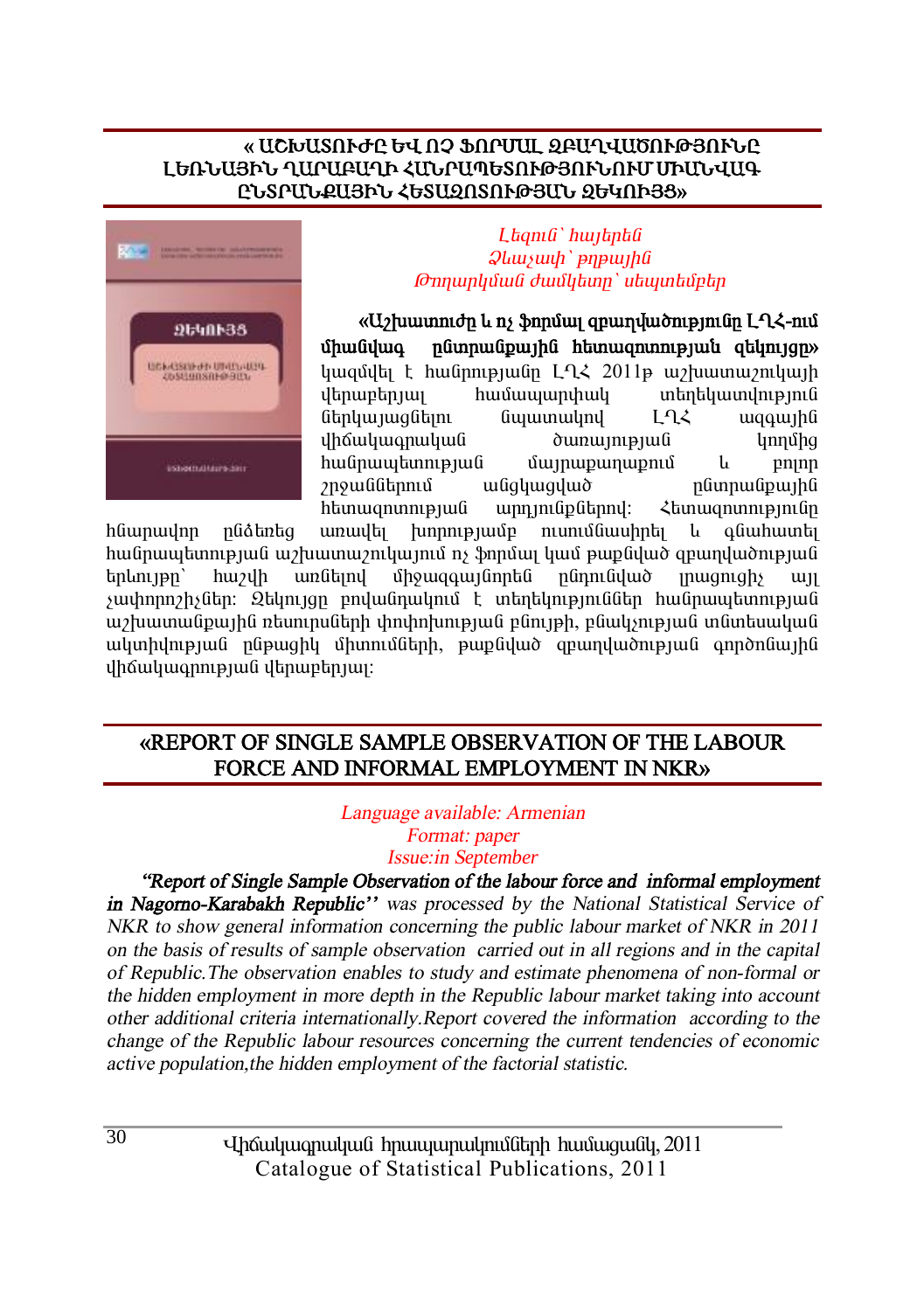# **§¼´àê²ÞðæàôÂÚ²Ü àÈàðîàôØ ²Üòβòì²Ì ÀÜîð²Üø²ÚÆÜ ՀԵՏԱՁՈՏՈՒԹՅՄՆ ՁԵԿՈՒՅՑ»**



#### $L$ *<i>anı a*<sup>'</sup> *hwibnaû*  $\partial$ *liwywih*' pnpwiha *<i><u>* $\theta$ *mnunlı li uli duullum' hnluntuletin*</u>

**§** *§**§**γ* **(***Ωpnuw***2p2mpjwG ngpunnu wGgluaduu) wGgluaduu mgunud akumiqn» (الملاوات الثانية الثانية αδιητιώδοι htmugnunntpjuig qtlmtjqn»** ú $\mu$ uljulti t LLX wqqwihli ilhowluuqnwywa dwnwintenwa ynnung  $2011$ p huunuu bunni puu qunuu qunuu qunuu qunuu qunuu qunuu qunuu qunuu qunuu qunuu qunuu qunuu qunuu qunuu qunuu qunuu qunuu qunuu qunuu qunuu qunuu qunuu qunuu qunuu qunuu qunuu qunuu qunuu qunuu qunuu qunuu qunuu qunu hետաքրքրություն ներկայացնող պատմական, ú) uynpuyhû, pûwywû qnwy\npywû hhu ûwywû ûµÛ»ÏïÝ»ñÝ áõ ÑÛáõñ³ÝáóÝ»ñÁ Áݹ·ñÏáÕ hանրապետության մայրաքաղաքում և բոլոր<br>շրջաններում անգկազված ոնտոանքատին wūahwayud numuununun htunwqnunnpiwa wnniniapatnnu:

Ձեկույցում ներկայացված են Լեռնային Ղարաբաղի Հանրապետություն<br>ոնեոհ և Լեռնային Ղարաբաղի Հանրապետությունից մեկնողների dամանողների և Լեռնային Ղարաբաղի Հանրապետությունից վերաբերյալ, մասնավորապես ժամանողների(մեկնողների) երկրների աշխարհագրության, տարիքային խմբերի, ճանապարհորդության հիմնական Gwwnwyh, ճանապարհորդության ժամանակ կատարված ծախսերի չափերի և կառուցվածքի, ստացած ծառայությունների որակի և գների մատչելիության, Ungwhih gpnuw) nջwihն pնագավառի և այլնի վերաբերյալ տեղեկություններ։

#### **§REPORT OF SAMPLE OBSERVATION REALISED IN TOURISM ¦**

 *Language avaiable: Armenian Format: paper* 

*Issue: in October* 

 *"Report of Sample Observation realized in tourism" was processed by the National Statistical Service of NKR in 2011 on the basis of results of sample observation including historic,cultural,naturally attractive objects and hotels with the Republic tourists interest carried out in all regions and in the capital of Republic.* 

*Report is presented the information concerning NKR immigrants and emigrants, especially the geography of immigrants(emigrants) countries, by age and sex structure,by main travel purpose, by size and structure of expenses,which was made during the travel,by quality and prices availability received on services, by Artsakh tourists sphere and others.*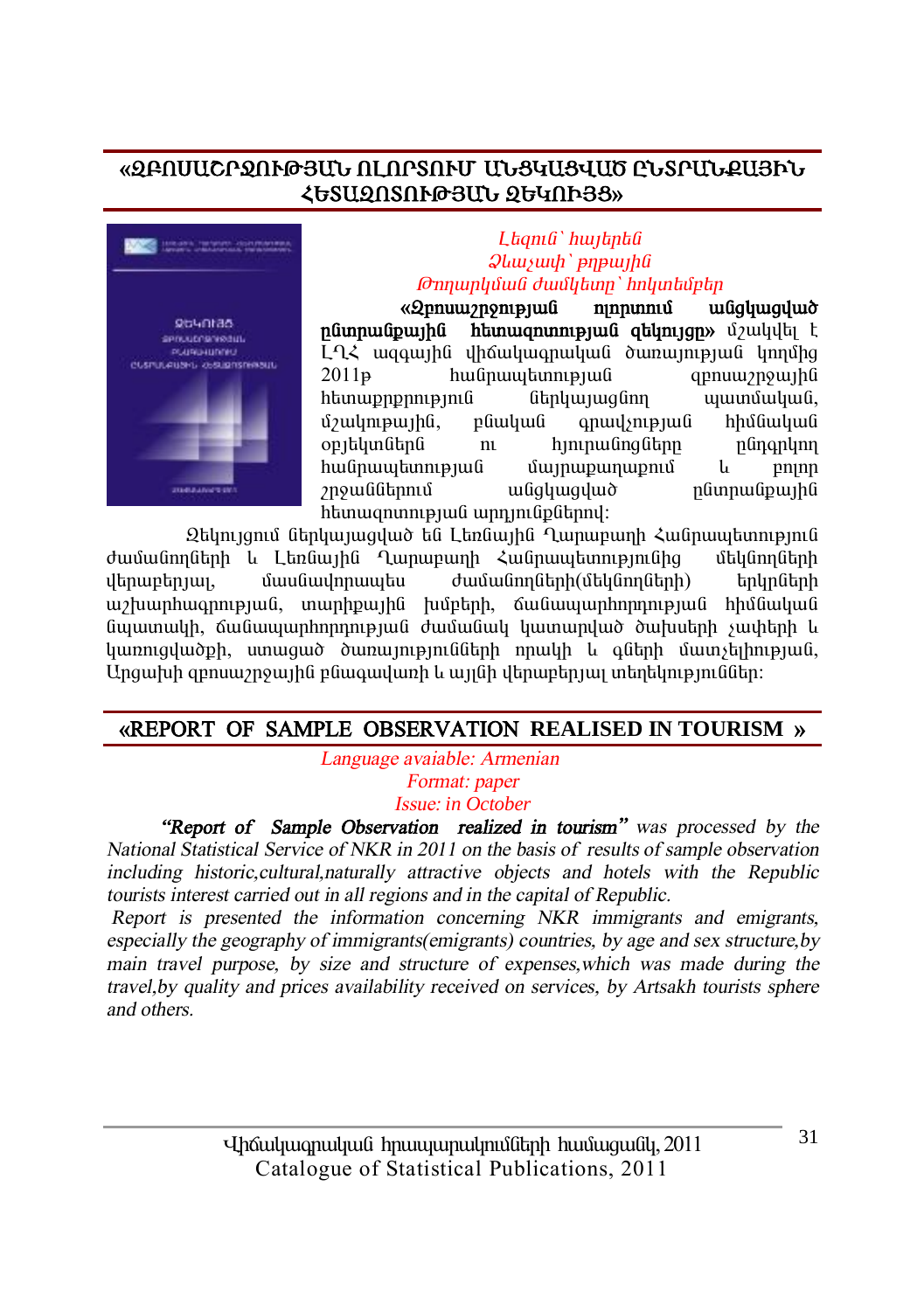#### **§´Ü²ÎâàôÂÚ²Ü ÎàÔØÆò вòÆ (вò²´àôÈÎºÔºÜÆ) êä²èØ²Ü**  <u>ԸՆՏՐՄՆՔԱՅԻՆ ՀԵՏԱՁՈՏՈՒԹՅԱՆ ՁԵԿՈՒՅՑ»</u>



 $L$ *banıli` hwibnbli, oluwywyh` pnpwihli <u>∂mnunlığuılî duığlıtınn`ntluntuğptin</u>* 

**§´Ý³ÏãáõÃÛ³Ý ÏáÕÙÇó ѳóÇ(ѳó³µáõÉϻջÝÇ) uyunůu înformat în production de la construction de la construction de la construction de la construction de la construction de la construction de la construction de la construction de la construction de la construction d** կազմվել է L-LՀ ազգային վիճակագրական dunuunupuu unnuna 2011<sub>P</sub> huunuuntunnupuu ûwpungwnungni lupnin 7 pow Guthani wung mundu püpwgpnu müwjhü mümtumpjniuütinnu wügywgywd րնտրանքային հետազոտության արդյունքներով։

 $2$ եկույզում ներկայազված են տեղեկություններ pնակչության կողմից հացի(հացաբուլկեղենի)<br>սաառման՝ ոստ հանոաաետության շոջաննեոհ. num hwanwww.bunnenwa 2nowaath. բնակավայրերի, ծավայների, հացի նկատմամբ

ujuhulish nun qliuti li utihuljuli uninunninipiuli ühsnani puulununuuli pweludwomeuuG k wu qniqwühelikh ilknupknuu;  $\zeta$ knuuqninningini hGwnwynnnyenn G t nGatartu a Gwhwyntun hwah wnynwnnnyenw a dwywigtinh ilh Guluu anuluu ola burjalahan burjayan duka daripah dan dahilik dan dahilik daripah dahilik daripah dahilikh Çñ³ï»ëáõÃÛáõÝÁ, ëï³Ý³É Éñ³Ñ³ßí³ñÏÝ»ñÇ ѳٳñ ³ÝÑñ³Å»ßï ·áñͳÏÇóÝ»ñ:

 $\mathfrak A$ եկույզը նախատեսված է սպառողների յայն շրջանի համար, կարող է  $o$ գտակար լինել բնագավառում քաղաքականություն մշակողների, գործարարների,  $h$ ն $\delta$ չաես նաև ոյորտում ուսումնասիրություններ իրականագնորների իամար։

#### **§REPORT OF SAMPLE OBSERVATION OF BREAD (BREAD CEREALS)**  PRODUCTS CONSUMPTION BY THE POPULATION »

 *Language available: Armenian, Format: paper Issue: in December* 

 *"Report of Sample Observation of Bread (Bread Cereals) Products Consumption by the Population'' was processed by the National Statistical Service of Nagorno-Karabakh Republic in 2011 realized in all regions and in the capital of Republic, on the basis of results of sample observations spent in housekeeping families within whole year.* 

 *In the report are presented data on bread (bakery) products consumption by the population by the Republic regions, place of residence, volume, demand for bread, by means of the purchase and own manufacture, distribution of consumption and other indicators.Observation gave <sup>a</sup> possibility to estimate the real picture received on the collected statistical reports, volume of manufacture of bread, and also to receive factors necessary for additional calculation.* 

 *Report is intended for the wide circle of users, can be useful in the sphere of politicians, enterpreneurs, as well as for persons, who carried out studies in this sphere.*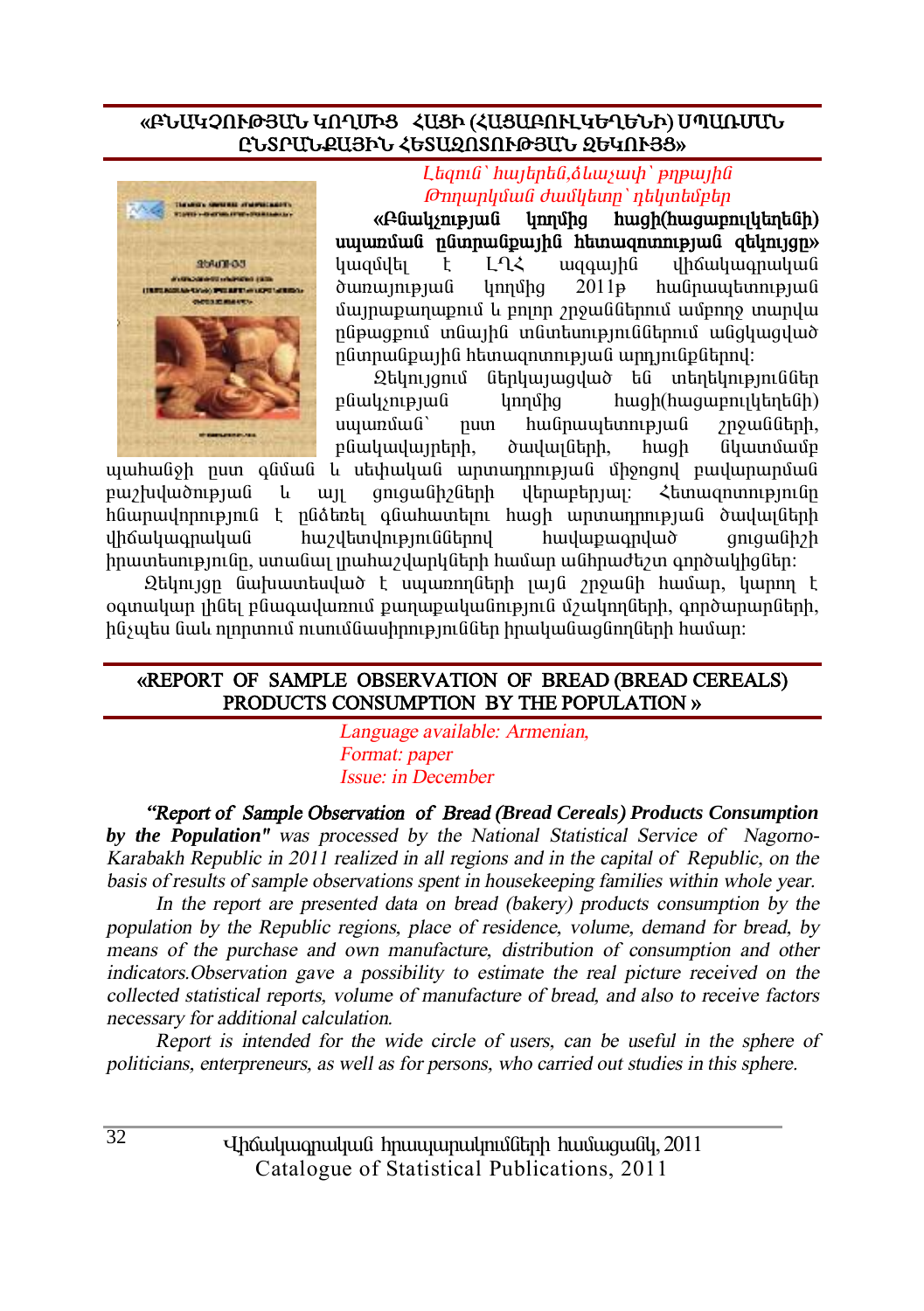# ՎԻՃԱԿԱԳՐԱԿԱՆ ՏԵՂԵԿԱԳՐԵՐ

# **STATISTICAL BULLETINS**



«2011 թվականի պետական վիճակագրական uz huumu GpGtph onuqph» huutuduy G L-12 uqquyhti վիճակագրական  $\alpha$ 2011pdwywGh ընթացքում նախատեսել է որապարակել հետևյալ վիճակագրական տեղեկագրերը.

The National Statistical Service of NKR according to the "2011 State Statistical Work Program" has foreseen to publish the following statistical bulletins breakdown:

# Ամսական պարբերականությամբ

Ltamu<sup>'</sup> hwithtu  $\mathcal{Q}$ *lausuuh* ' pnp $\mu$ 

|   | ԼՂՀ նյութական արտադրության հիմնական ցուցանիշները |  |         |          |          |
|---|--------------------------------------------------|--|---------|----------|----------|
| ∼ | Սպառողական գների<br>  Հանրապետությունում         |  | ինդեքսը | Լեռնային | Ղարաբաղի |

# Monthly

Language available: Armenian Format:paper

| Main Indicators of Material Production in NKR         |
|-------------------------------------------------------|
| 2   Consumer Price Index in Nagorno-Karabakh Republic |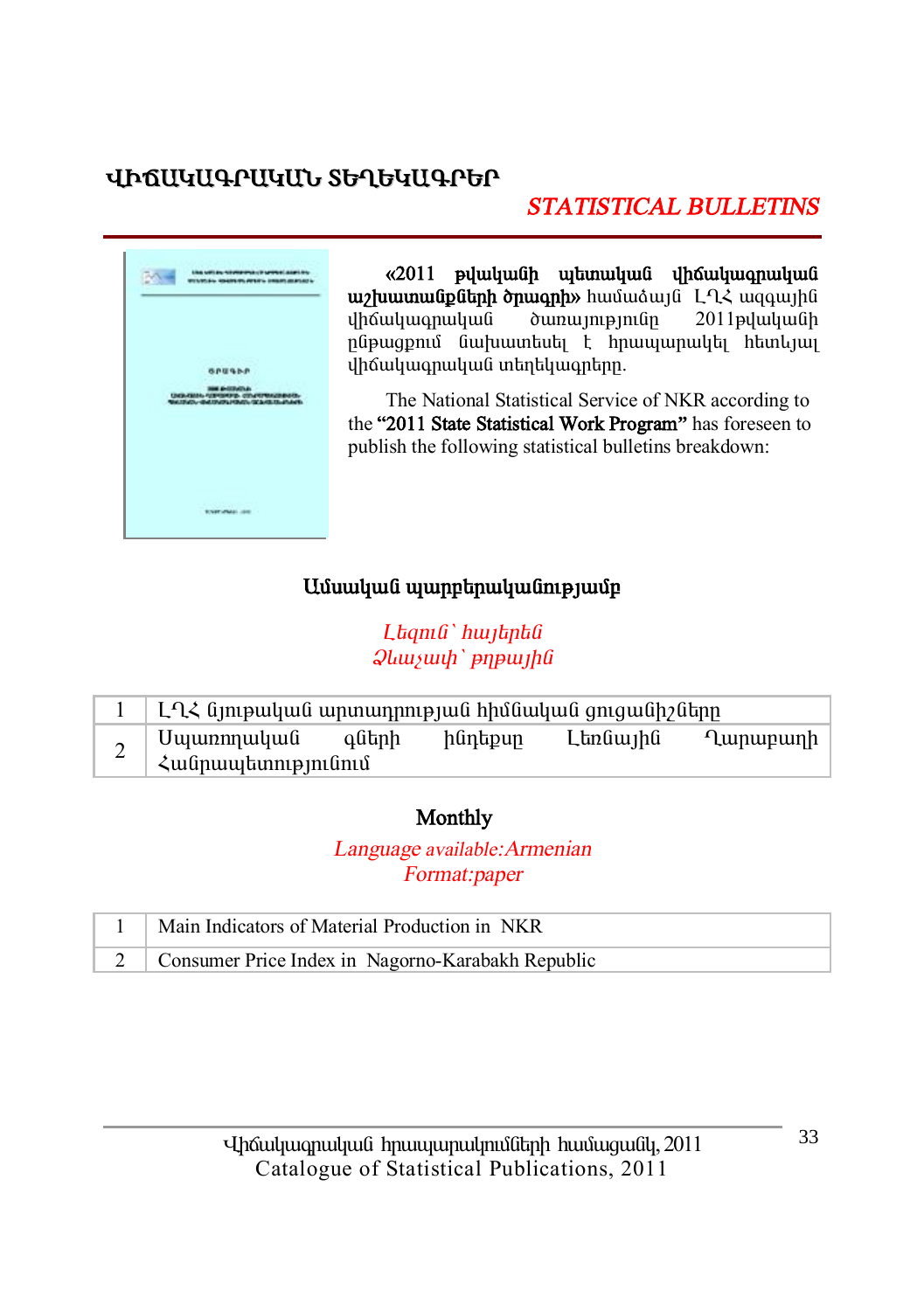# **Եռամսյակային պարբերականությամբ**

|--|--|--|--|--|--|--|

## **Quarterly**

1 Newsletter

# $S$ արեկան պարբերականությամբ

|   |                                                                                                             | Lagnia               | $\mathcal{Q}$ luu $\mathcal{Y}$ uu $\mathcal{P}$  |
|---|-------------------------------------------------------------------------------------------------------------|----------------------|---------------------------------------------------|
| 1 | Վիճակագրական հրապարակումների համացանկ,                                                                      | հայերեն              | PDF.                                              |
|   | 2011p.                                                                                                      | անգլերեն             | pypujhti                                          |
| 2 | Գյուղատնտեսական տեխնիկայի առկայության և<br>սարքինության վիճակի մասին 2011 թվականի<br>հունվարի 1-ի դրությամբ | հայերեն              | -''-                                              |
| 3 | Անասնագլխաքանակի համատարած հաշվառման<br>հանրագումարները                                                     | $\ddot{\phantom{0}}$ | $\overline{\phantom{a}}$ $\overline{\phantom{a}}$ |
| 4 | Գյուղատնտեսական մշակաբույսերի ցանքային<br>տարածությունների և համախառն բերքը                                 | -''-                 | -''-                                              |
| 5 | 2011թ. բերքի տակ կատարված ցանքերի                                                                           |                      |                                                   |
|   | համատարած հաշվառման հանրագումարները                                                                         | $-$                  | $ \cdot$ $\cdot$ $-$                              |
| 6 | $L\lambda$ ՝ բնակչության թվաքանակը առ $01.01.2011$ թ.                                                       | $-1$                 | -''-                                              |
| 7 | Պարենային ապահովությունը                                                                                    | հայերեն<br>անգլերեն  | -''-                                              |

# **Annually**

|   |                                                                                  | Lagnia                | $\mathcal{Q}$ luu $\mathcal{Y}$ uu $\mathcal{P}$ |
|---|----------------------------------------------------------------------------------|-----------------------|--------------------------------------------------|
| 1 | Catalogue of Statistical Publications, 2011                                      | Armenian,<br>English  | PDF.                                             |
|   |                                                                                  |                       | paper                                            |
| 2 | Availability and Good Working Order Of Agricultural<br>Machinery of $01.01.2011$ | Armenian              | $ \bullet$ $-$                                   |
| 3 | Sum Totals of Exhaustive Livestock Census                                        | $-$ <sup>66</sup> $-$ | $ \cdot$ $-$                                     |
| 4 | Area Under Agricultural Crops and Gross Harvest                                  | $ -$                  | $\overline{\phantom{a}}$                         |
| 5 | Sum Totals of 2011 Census of Area Under Crop                                     | $ \cdot$ $-$          | $-10^{14}$                                       |
| 6 | The Number of Population of NKR in 01.01.2011                                    | $ -$                  | $\epsilon$ ,                                     |
| 7 | Food security                                                                    | Armenian,<br>English  | $\ddots$                                         |

Uhauluuqnuluua hpuuyuqnulpnuathph huutuguaty, 2011 Catalogue of Statistical Publications, 2011

34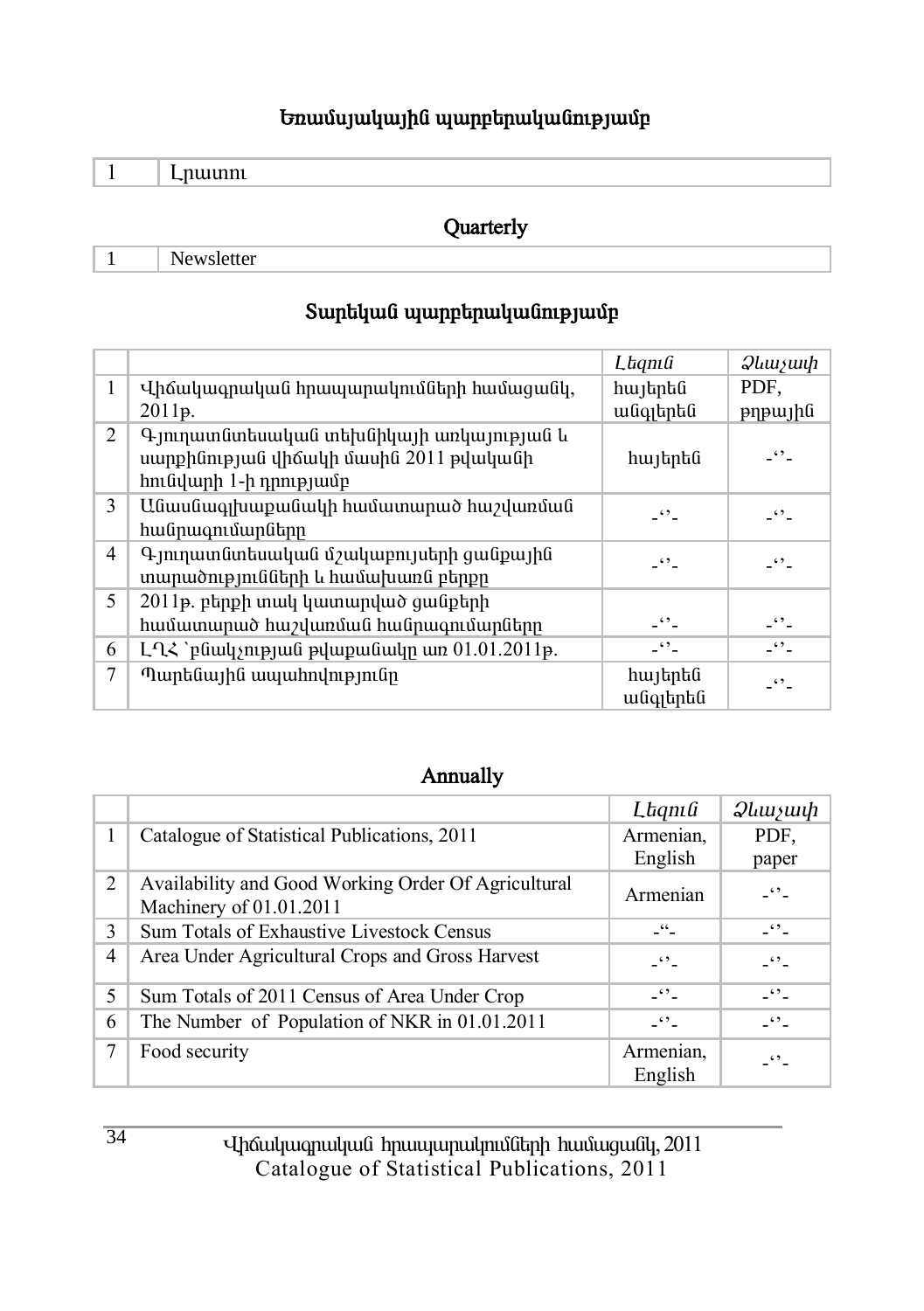# **úäºð²îÆì îºÔºÎàôÂÚàôÜܺð**

# *OPERATIVE INFORMATION*

|   |                                                                     |                                                                | Laqnıli    | <i>Qlauyuuh</i> |
|---|---------------------------------------------------------------------|----------------------------------------------------------------|------------|-----------------|
| 1 | ԼՂՀ-ում գարնանացանի<br>րնթացքի մասին                                | շաբաթը մեկ անգամ<br>(մարտի 1-ից մինչև<br>$h$ ունիսի 1-ը)       | հայերեն    | pypujhti        |
| 2 | ԼՂՀ հացահատիկային<br>մշակաբույսերի<br>բերքահավաքի մասին             | շաբաթը մեկ անգամ<br>(հունիսի 1-ից մինչև<br>հոկտեմբերի 1-ը)     | - "-       | $\cdot$ .       |
| 3 | ԼՂՀ-ում աշնանացանի<br>համար վարած հողի և<br>ցանված հատիկի մասին     | շաբաթը մեկ անգամ<br>(հոկտեմբերի 1-ից մինչև<br>դեկտեմբերի 31-ը) | - "-       | -''-            |
| 4 | Տեղեկություններ ԼՂՀ<br>ժողովրդագրական<br>ցուցանիշների մասին         | ամսական                                                        | _"         | $\ddots$        |
| 5 | Առևտրային<br>բանկերի(մասնաճյուղերի)<br>վարկերի և ավանդների<br>մասին | ամսական                                                        | $-$ 66 $-$ | -''-            |
| 6 | Մպառողական զամբյուղի<br>արժեքը ԼՂՀ-ւմ(բժշկական<br>նորմաներով)       | ամսական                                                        | $-$ 66 $-$ | $\cdot$ .       |

|                |                                                            |                                                      | Language<br>available | Format:              |
|----------------|------------------------------------------------------------|------------------------------------------------------|-----------------------|----------------------|
| 1              | Crops under cultivated areas in<br>NKR                     | once a week (from<br>March1 till June1)              | Armenian              | paper                |
| 2              | Gross yield and crop earning of<br>main agricultural crops | once a week (from<br>June1 till October 1)           | 66                    | $\ddot{\phantom{0}}$ |
| 3              | Planting area of crops in NKR                              | once a week<br>(from October 1 till)<br>December 31) | 66.                   | $\ddot{\bullet}$     |
| $\overline{4}$ | The data about demographic<br>indicatots in NKR            | monthly                                              | 66                    | $ \cdot$ $\cdot$ $-$ |
| 5              | Credits and deposits of<br>commercial banks(branches)      | monthly                                              |                       |                      |
| 6              | Price of consumer basket in<br>NKR(by medical norm)        | monthly                                              |                       |                      |

**i** łaślu an alquida handa handan hangu handa dan an 1011 Catalogue of Statistical Publications, 2011

35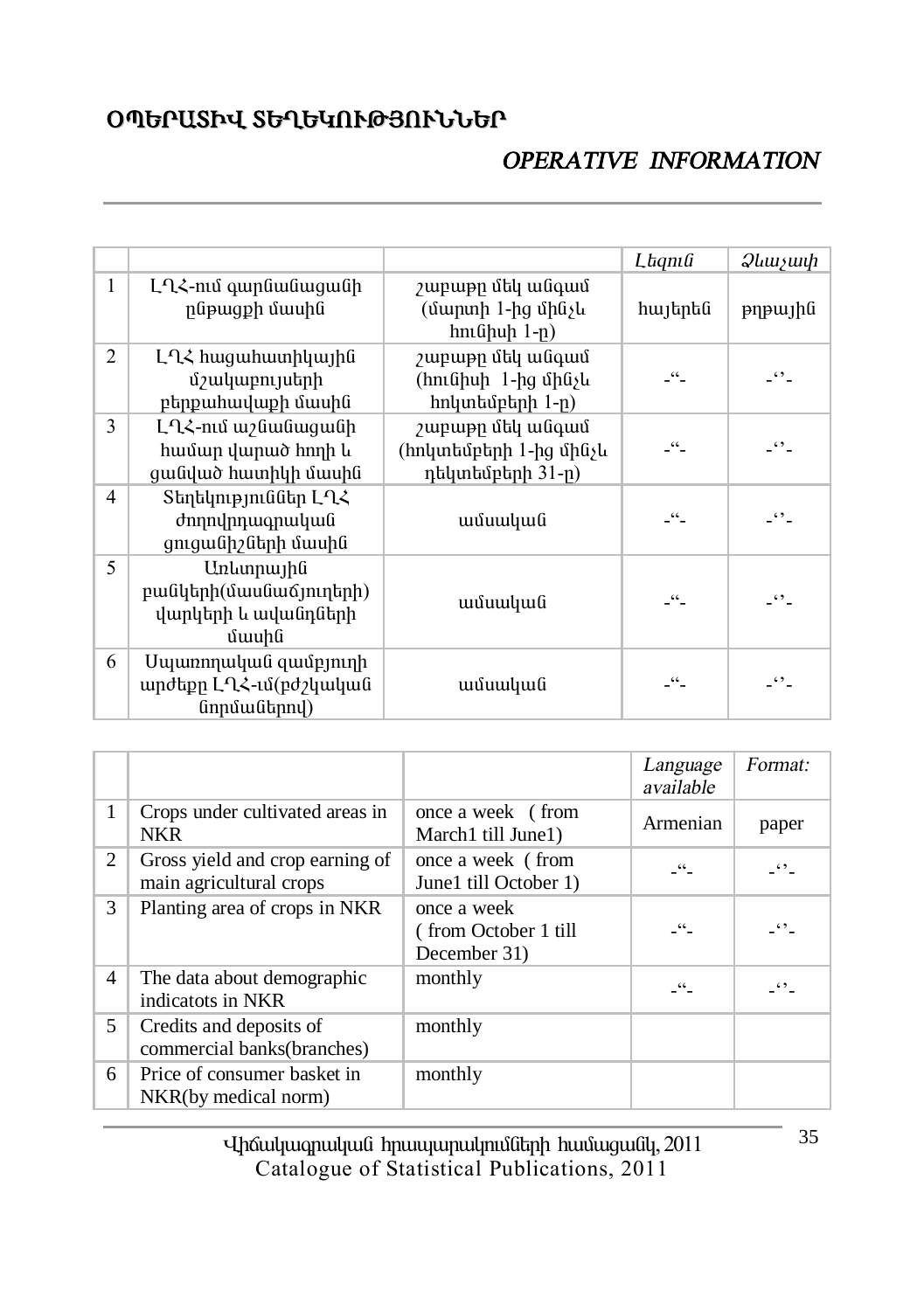# **ՄԱՄՈՒԼԻ ՀԱՂՈՐԴԱԳՐՈՒԹՅՈՒՆՆԵՐ**

# *PRESS RELEASES*

#### $L$ *bqni û*` *hwjbpbû*  $\partial$ *l*<sub>*kuywuh* PDF, *pnpwlhû*</sub>

| 1 | ԼՂՀ սոցիալ-տնտեսական վիճակը<br>բնութագրող մակրոտնտեսական<br>ցուցանիշների համառոտագիր | Եռամսակային պարբերակա-<br>«LՂՀ<br>$\lim$ pj $\sup$<br>$unghu -$<br>տնտեսական վիճակը» տեղե-<br>կատվական<br>եռամսյակային<br>զեկույցի<br>հրապարակումից<br>հետո մեկշաբաթյա ժամկետում |
|---|--------------------------------------------------------------------------------------|----------------------------------------------------------------------------------------------------------------------------------------------------------------------------------|
| 2 | Համառոտ տեղեկատվություն ԼՂՀ<br>նյութական արտադրության մասին                          | ամսական պարբերությամբ`<br>տվյալ ամսվան հաջորդող<br>ամավա 22-րդ օրը                                                                                                               |
| 3 | Համառոտ տեղեկատվություն ԼՂՀ<br>ժողովրդագրական վիճակի մասին                           | հաշվետու ամսվան հաջորդող<br>$10$ -րդ օրը                                                                                                                                         |
| 4 | ԼՂՀ սպառողական գների ինդեքսը                                                         | հաշվետու ամսվան հաջորդող<br>13-րդ օրը                                                                                                                                            |
| 5 | Թեմատիկ հաղորդագրություններ                                                          | րստ անհրաժեշտության                                                                                                                                                              |

#### *Language available:Armenian Format:PDF,paper*

|                | Summary of Macro-economic Indicators<br>characterising Socio-economic Situation of<br><b>NKR</b> | By quarterly periodicity after<br>publishing informational<br>quarterly report of «Socio-<br>economic Situation of NKR» for<br>a week breakdown. |
|----------------|--------------------------------------------------------------------------------------------------|--------------------------------------------------------------------------------------------------------------------------------------------------|
| $\overline{c}$ | Summary of Material Production Indicators in<br><b>NKR</b>                                       | Monthly, on 22d day after the<br>reference period                                                                                                |
| 3              | Summary of Demographic Situation in NKR                                                          | on 10th day after the reported<br>month                                                                                                          |
| $\overline{4}$ | Consumer Price Index (Prices) in NKR                                                             | on 13th day after the reported<br>month                                                                                                          |
|                | <b>Thematic Releases</b>                                                                         | if necessary                                                                                                                                     |

Uhauluuqnuluua hpuuyuqnulpnuathph huuuquualy, 2011 Catalogue of Statistical Publications, 2011